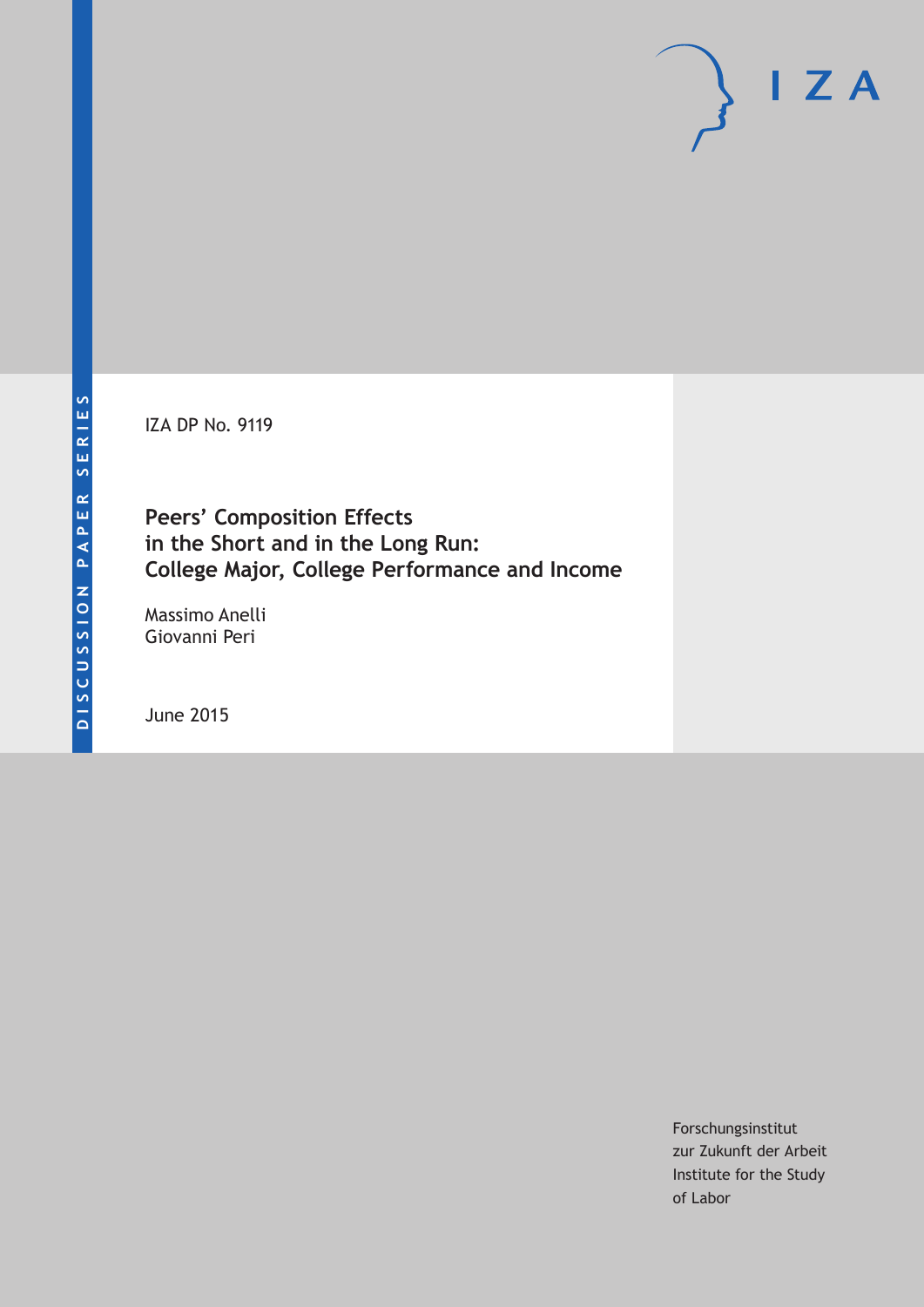# **Peers' Composition Effects in the Short and in the Long Run: College Major, College Performance and Income**

### **Massimo Anelli**

*Bocconi University and IZA*

#### **Giovanni Peri**

*University of California, Davis and IZA*

### Discussion Paper No. 9119 June 2015

IZA

P.O. Box 7240 53072 Bonn **Germany** 

Phone: +49-228-3894-0 Fax: +49-228-3894-180 E-mail: iza@iza.org

Any opinions expressed here are those of the author(s) and not those of IZA. Research published in this series may include views on policy, but the institute itself takes no institutional policy positions. The IZA research network is committed to the IZA Guiding Principles of Research Integrity.

The Institute for the Study of Labor (IZA) in Bonn is a local and virtual international research center and a place of communication between science, politics and business. IZA is an independent nonprofit organization supported by Deutsche Post Foundation. The center is associated with the University of Bonn and offers a stimulating research environment through its international network, workshops and conferences, data service, project support, research visits and doctoral program. IZA engages in (i) original and internationally competitive research in all fields of labor economics, (ii) development of policy concepts, and (iii) dissemination of research results and concepts to the interested public.

IZA Discussion Papers often represent preliminary work and are circulated to encourage discussion. Citation of such a paper should account for its provisional character. A revised version may be available directly from the author.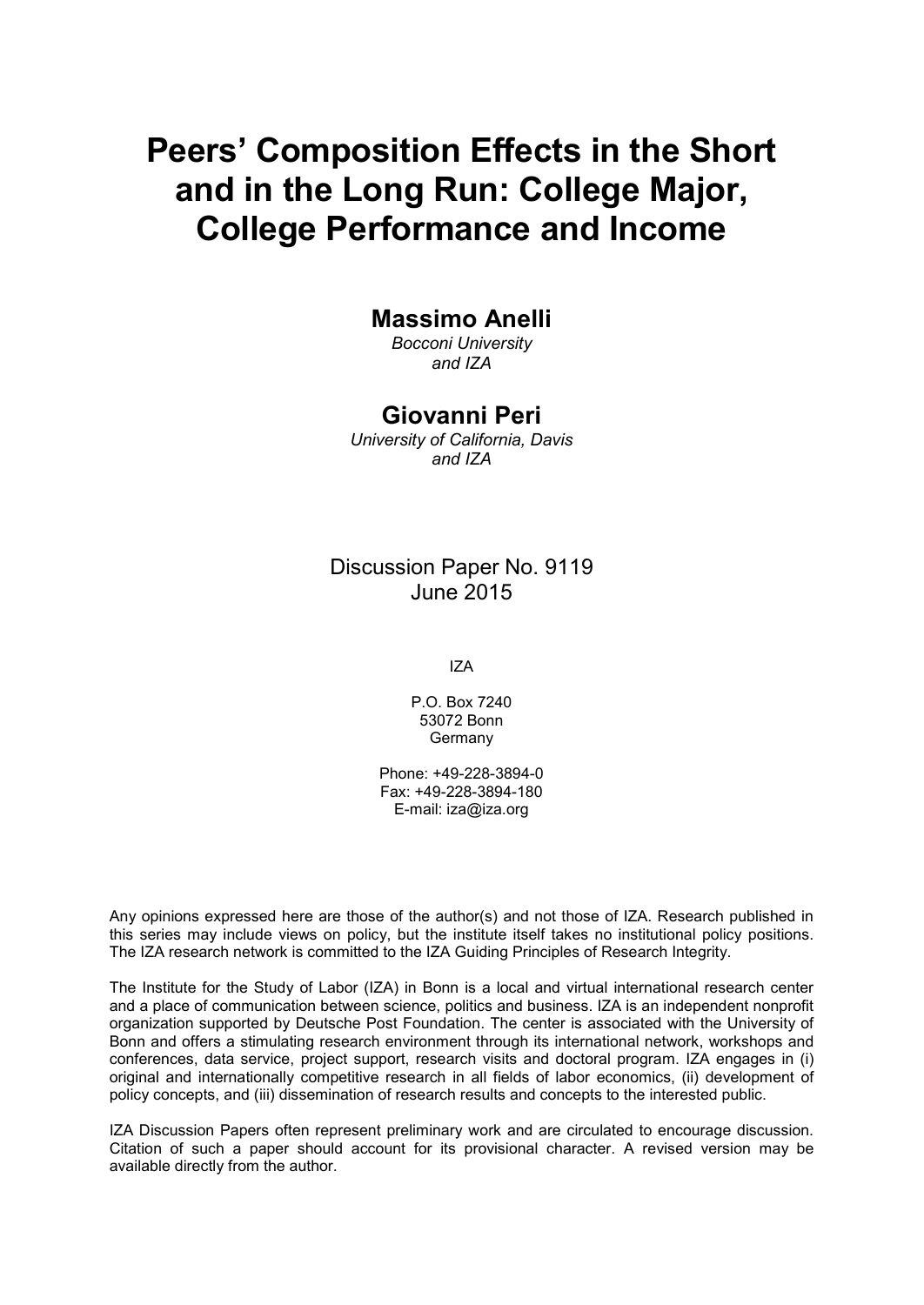IZA Discussion Paper No. 9119 June 2015

## **ABSTRACT**

### **Peers' Composition Effects in the Short and in the Long Run: College Major, College Performance and Income[\\*](#page-2-0)**

In this paper we use a newly constructed dataset following 30,000 Italian individuals from high school to labor market and we analyze whether the gender composition of peers in high school affected their choice of college major, their academic performance and their labor market income. We leverage the fact that the composition of high school classmates (peers), within school-cohort and teacher-group, was not chosen by the students and it was as good as random. We find that male students graduating from classes with at least 80% of male peers were more likely to choose "prevalently male" (PM) college majors (Economics, Business and Engineering). However, this higher propensity to enroll in PM majors faded away during college (through transfers and attrition) so that men from classes with at least 80% of male peers in high school did not have higher probability of graduating in PM majors. They had instead worse college performance and did not exhibit any difference in income or labor market outcomes after college. We do not find significant effects on women.

JEL Classification: I21, J16, J24, J31, Z13

Keywords: peer effects, high school, gender, choice of college major, academic performance, wages

Corresponding author:

Massimo Anelli Universita' Bocconi Via Rontgen 1 20136, Milano Italy E-mail: [manelli@ucdavis.edu](mailto:manelli@ucdavis.edu)

<span id="page-2-0"></span>We are grateful to Tito Boeri, Scott Carrell, Marta De Philippis, Hilary Hoynes, Marianne Page, Michele Pellizzari and Chiara Pronzato for useful suggestions. We also thank participants of seminars at Tilburg University, University of California Davis and CESifo Summer Institute for helpful comments.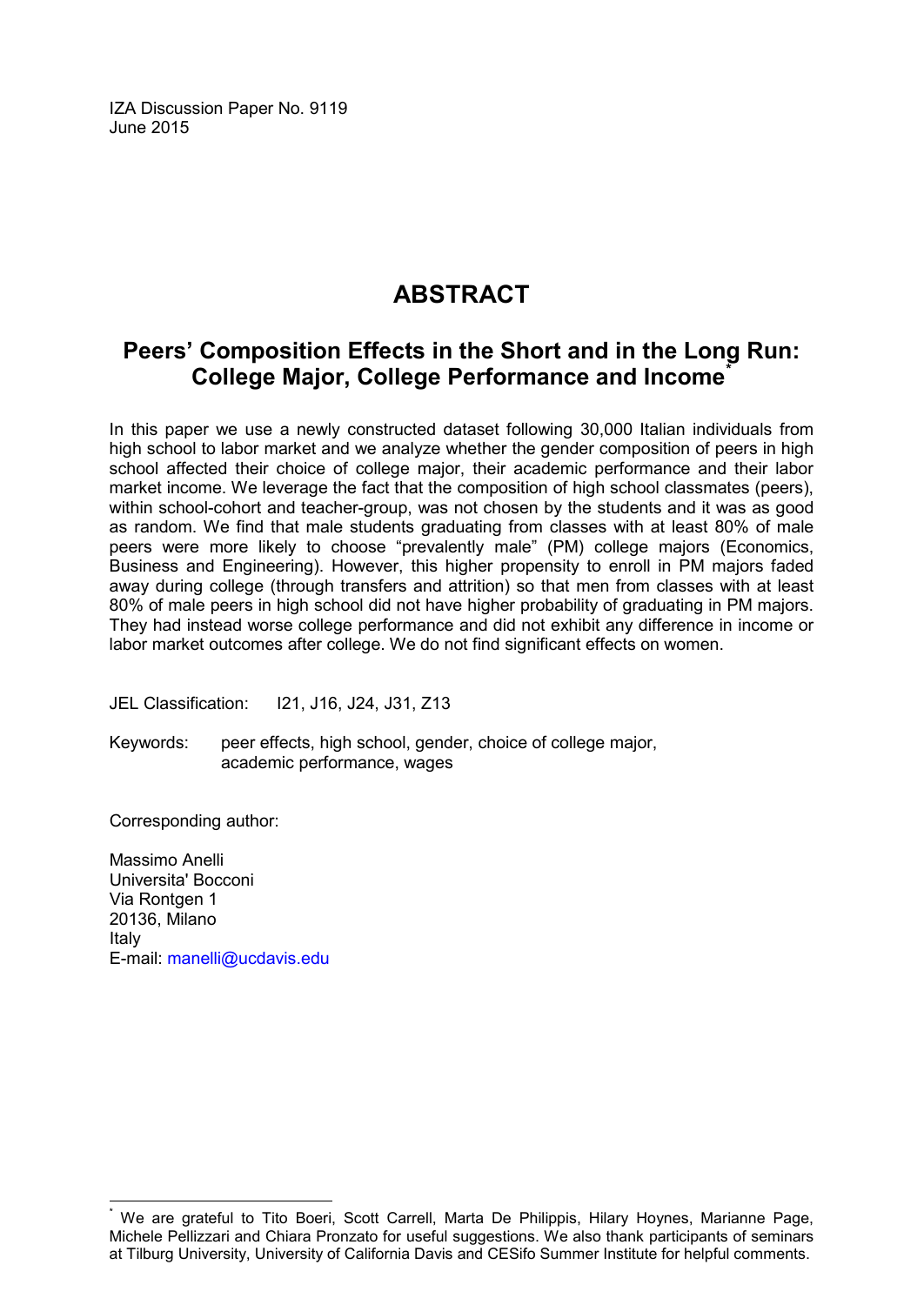### 1 Introduction

Two important and established regularities motivate this paper. First, while women have caught up with, and surpassed, men in college graduation rates (Goldin 2006; Turner and Bowen 1999), their choices of college major have been and still are persistently different from those of men. Second, an extensive literature has shown that the peer environment in school can have important effects on the academic performance and on some choices of students, at least in the short run (e.g. Carrell et al. 2009 , Carrell and Hoekstra 2010). Combining these two facts we ask the following two questions: do men (women) who attended high school classes with a large share of males (females) show higher likelihood to choose "typically male" ("typically female") college majors? Does this effect on the initial choice of major have long-run consequences on college performance, graduation and eventually labor market outcomes, or does it "fade-out" in the following years?

In most developed countries, men represent a significant majority of enrollment in Engineering and Business/Economics majors, which we will call "Prevalently Male (PM) Majors". Those majors tend to be math-intensive, academically demanding and they usually lead to highly paid jobs. Instead, men represent a minority in the Humanities and Education majors, which we will call Prevalently Female (PF) Majors<sup>[1](#page-3-0)</sup>. These majors are less math-intensive and are associated with lower paying jobs<sup>[2](#page-3-1)</sup>. These differences in the choice of college major explain, in an accounting sense, a significant part of the existing male-female wage gap (Altonji et al. 2012). However, as college majors are chosen based on preferences, expectations and comparative skills, it is not clear whether exogenously shifting people into PM majors would improve their labor market performance. The gender composition of peers in high school could be one factor affecting the choice of college major. Previous studies have shown the peer environment at school and at work matter differentially for men and women and affects their performances, outcomes and choices<sup>[3](#page-3-2)</sup>. Several studies have shown, for instance, that men and women are affected differently by a working environment made of same-sex peers. Men tend to be more confident (sometimes overconfident) in competitive situations with other men, while women under-perform and show lower confidence under competition pressure with men (Bengtsson et al. 2005, Niederle and Vesterlund 2011). Exposure to

<span id="page-3-0"></span><sup>&</sup>lt;sup>1</sup>The U.S. Digest of Educational Statistics (2011) shows that only 18% of recent graduates in Engineering, but 64% of graduates in the Humanities, were women (U.S. Digest of Educational Statistics (2011).

<span id="page-3-1"></span><sup>&</sup>lt;sup>2</sup>According to the U.S. Digest of Educational Statistics (2011) the average salary of a full-time employee one year after graduation was \$ 54,900 if she had a bachelor degree in Engineering but only \$ 31,500 if she had a bachelor degree in the Humanities [\(U.S. Digest of Education Statistics 2011 website - table 404\)](http://nces.ed.gov/programs/digest/d11/tables/dt11_404.asp).

<span id="page-3-2"></span><sup>3</sup>For instance Gneezy, Niederle and Rustichini (2003) Niederle and Vesterlund (2007) show different degrees of competitive behavior of men and women in same-gender environments, through an experimental setting. Booth and Nolen (2012) and Booth et al. (2013) show difference in performance of men and women in class with different gender composition.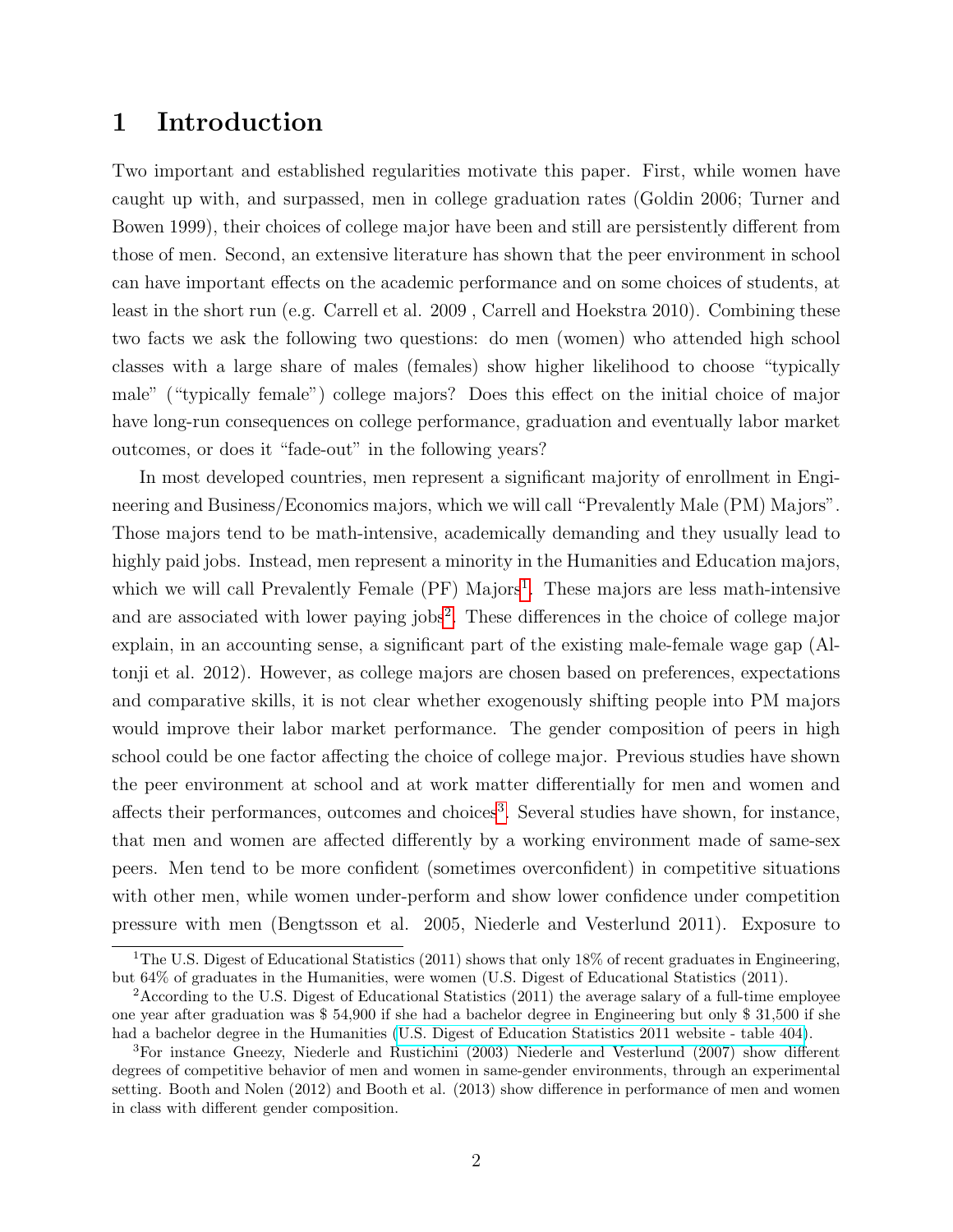different gender composition of peers in high school can affect the choice of college major. If this choice has long-run effects on college performance and labor market outcomes, then these peer effects can have long-lasting impacts.

We are among the first, to our knowledge, to address these questions in a rigorous quantitative setting. There are two important challenges in setting up an appropriate research design to answer them. First, one needs to observe the gender composition of peers at the time college major is chosen (in our educational setting the choice is made during the last grade of high school) and then follow individuals in their college career and into the labor market. To this end, we use a newly collected database of 30,000 individuals who graduated from college preparatory public high schools in the municipality of Milan, Italy, between 1985 and 2005, whose information was linked to their college career and to labor market outcomes. Second, to draw causal inference, one needs an exogenous source of variation in the gender composition of peers. To meet this requirement we define "peers" as an individual's high school classmates, since in our sample they were not chosen by the individual, but assigned by the school, and they are known to be the main group of social interaction for most youth in Italy. In particular, we exploit the random variation of class gender composition across cohorts within teacher-group and within school. By using a fixed-effect model that controls for school-cohort effects and teacher-group effects we eliminate any variation across classes that could be due to school-cohort characteristics or teacher-characteristics and we are left only with exogenous differences in peers. In the fixed effect model, variation in the gender composition of peers was totally accidental and we can establish its complete lack of correlation with individual characteristics and other peer characteristics.

The most relevant findings of our empirical analysis are as follows. First, we find that male students whose high school class consists of more than 80% male classmates have a probability to choose a Prevalently Male (PM) college major that is between 6 and 15 percentage points higher relative to the average probability for a male student in our sample, that equals 43%. The choice of college major of women, on the other hand, does not seem to be affected by a large share of their high school peers being either female or male. Second, the increase in probability of choosing PM Majors described above seems particularly strong for those in the lower part of the academic quality distribution. That group increased the frequency of PM major choice by 20 to 46 percentage points, from a baseline of 25.5 percent. Third, these effects on the choice of PM majors faded away by the time of graduation, because of attrition and change of major. Males graduating from classes with more than 80% male peers were not more likely to graduate from a PM major. They had marginally weaker university performance and lower probability of graduating overall than other identical males in more gender balanced high school classes. Finally, consistent with the idea that choice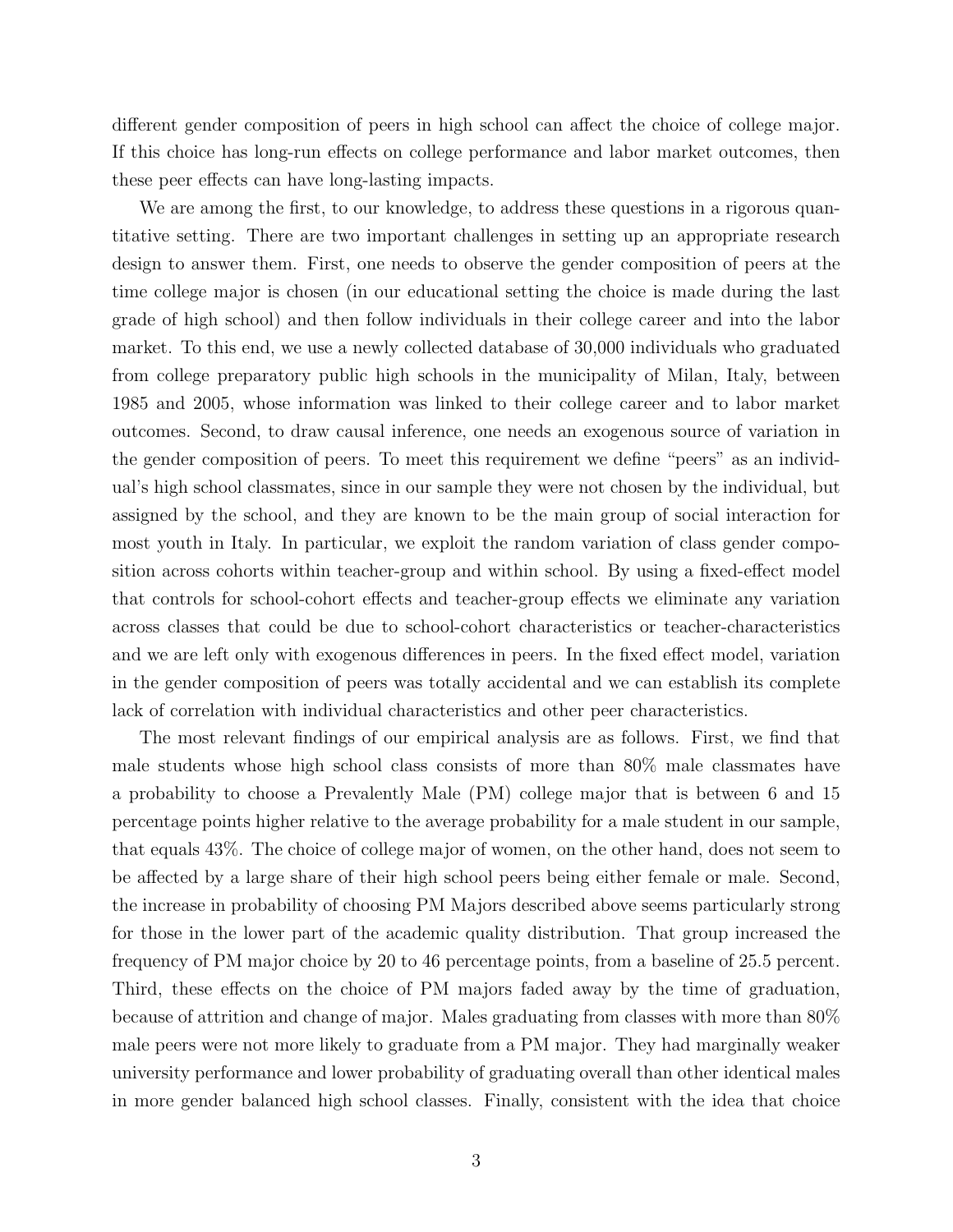of major was reversed by the time of graduation, the increased likelihood of choosing PM majors did not translate into any significant effects on income, employment or occupation of male individuals who attended a high school class with more than 80% (or even 90%) of male peers.

A possible interpretation of the results is that a strong prevalence of males among peers puts pressure on male individuals towards choosing PM majors at the end of high school, even if those are not the best choice for them. These decisions are costly to reverse and they result in lower graduation rates in the long-run with a potentially detrimental effect on university performance and no positive effects in the labor market. This result shows the importance of evaluating peer effects in the long-run and the risk of estimating economic returns to PM majors relying on correlations. On one hand, we show that potential peer effects on college major choice fade-out in the long run. On the other, we also show that exogenously "pushing" some individuals towards PM major enrollment (as happens to males in classes with >80% males) does not ensure the economic gains associated with the PM majors in a simple regression. Interestingly, we do not find effects of classmates' gender on women's choice nor on their performance, in the short and in the long run. Perhaps women are less influenced by pressure from their peers. This is consistent with other recent studies (e.g. Park et al 2013) that found one-gender schooling only affects male students. Further research is certainly needed to understand whether these differences between men and women are systematic and apply to other choices and environments<sup>[4](#page-5-0)</sup>.

The rest of the paper is organized as follows. In section [2](#page-5-1) we frame our paper within the literature. In section [3](#page-8-0) we present our dataset and we illustrate more carefully the correlation of major choice with income and with earning gender gap. In section [4](#page-14-0) we present our identification strategy, potential challenges and proposed solutions and we describe the empirical specification we use. In section [5](#page-20-0) we show results on the choice of major, on college performance and labor market outcomes. In section [6](#page-28-0) we explore some robustness checks and extensions and we suggest some possible mechanisms that explain the estimated effects. We conclude our analysis discussing implications of our findings in the final section [7.](#page-30-0)

### <span id="page-5-1"></span>2 Literature Review

The literature on the effect of peer gender composition on individual choices and outcomes is not very large, but is fast-growing. Most of the older literature analyzed differences

<span id="page-5-0"></span><sup>&</sup>lt;sup>4</sup>An interesting recent paper (Stevenson, 2015) shows the difference in peer effects in juvenile jails between men, more negatively influenced by criminal and violent peers and women, more influenced by positive and less problematic peers.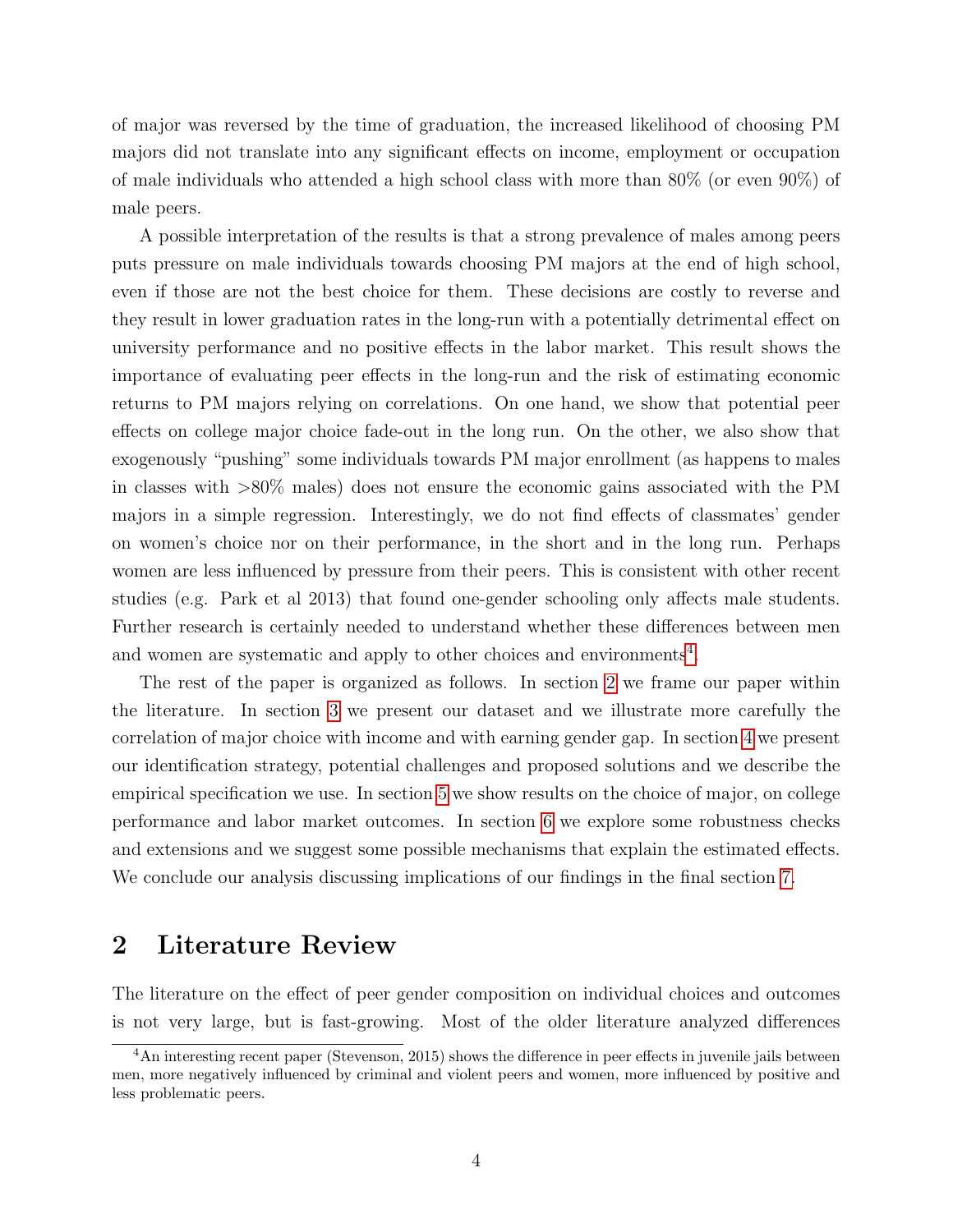between students in same-sex versus coed schools. Solnick (1995) considers data on the anticipated and final college majors of 1,700 female students at eight single-sex colleges and compares those with the choice of 818 female students at seven coed colleges. She tests whether women at single-sex colleges are more likely than their coed counterparts to stay in traditionally male-dominated fields. The possibility for women to sort themselves across schools and the differences between schools, however, generate serious potential for schooland individual-level omitted variables correlated with outcomes.

Billger (2002) exploits the case of colleges converting from all-female to coed to estimate the effect on the choice of college major, the probability of degree attainment, and occupational choice. The study compares women in all-female cohorts with those in coed cohorts to see whether women pursued different academic fields and careers. After the conversion to coed, female students were found to be less likely to pursue male dominated college majors and occupations. The interpretation of these results is that coeducational settings might reinforce gender stereotypes, while single-sex schooling might give more freedom to explore interests and abilities beyond socially constructed roles, especially for female students. However, a more recent paper by the same author (Billger (2009)) questions this earlier evidence by using more refined econometrics techniques. In this article Billger exploits the fact that "Title IX" allowed for the first time the creation of single-sex public schooling in the US and uses this to investigate whether single-sex schools leads to improved labor market outcomes. Results show that single-sex education graduates are no more likely to pursue college degrees and are less likely to meet their own educational expectations than graduates from coed educational environments. Of related interest is a recent working paper by Favara (2012) that looks in detail at educational choices in single-sex schools. She finds that attending a single-sex school leads students to a less stereotyped educational choice.

The contributions described above, however, have not dealt convincingly with the selection issue. The choice between single-sex or coed education is not random and is correlated with academic, personal and family characteristics of women (and men), both observable and unobservable. Moreover, coed and non-coed schools may differ across other dimensions such as teacher quality and resources. These characteristics are usually not observed by the researcher. Better labor market outcomes, or specific major choices, might be the result of career-focused women selecting single-sex institutions or they may derive from single-sex schools attracting more able and motivated teachers. To address these issues, recent studies have used random selection into different schools and classes to identify more credible causal effects. Park et al (2012) use the case of South Korea, where assignment to all-girls, all-boys or coeducational high schools is random. They use administrative data on national college entrance and mathematics examination scores for a longitudinal survey of high school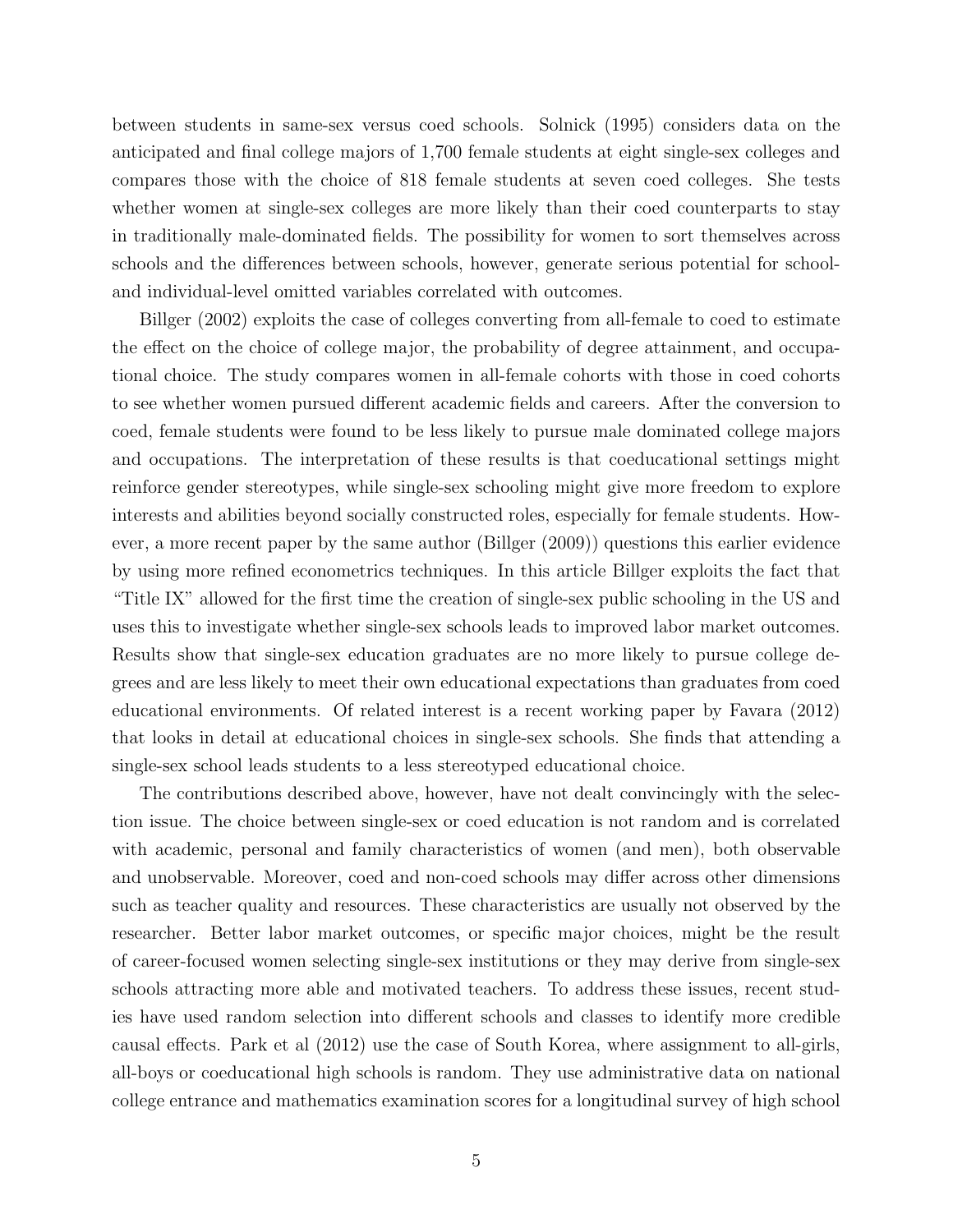seniors and they find significantly positive effects of all-boy schools in enhancing academic performance in Science, Math and Engineering. They do not find comparable effects for girls. In a related study Park et al (2013) also find that single-sex schools produce a higher percentage of graduates who attended four-year colleges and a lower percentage of graduates who attended two-year colleges. While these studies circumvent the problem of selection into a school, they are unable to separate the "peer-gender" effect from effects stemming from other unobservable school characteristics (gender and quality of teachers, spending per student in the school, and so on). Moreover the outcomes considered in these studies are all realized a short period after high school graduation; thus, the long-run effect of gender composition in high school is not analyzed.

A recent paper by Booth et al (2014) sets up an experiment to assign students to allfemale, all-male, or coed sections within the same university major. This method solves the selection issues and it holds unobservable characteristics of the college and teachers fixed. The authors find that one hour a week of single-sex education benefits females by making them 7% more likely to pass their first year courses. They also score 10% higher in their required second year classes than their peers attending coeducational classes. This experiment is very interesting, but is limited to very short-run outcomes and was performed on a limited number of students who had already selected a male-dominated university major (Economics and Business). Therefore, little can be learned from this experiment about the effect of same-sex education on the choice of major.

Most closely related to our work is a paper by Schneeweis and Zweimüller (2012). They analyze the causal impact of the gender composition in coeducational schools on the choice of school type for female students attending primary schools in two Austrian cities. Using variation in the gender composition of adjacent cohorts within schools, they show that girls are less likely to choose a traditionally female dominated school type and more likely to choose a male dominated school type if they were exposed to a higher share of girls in previous grades. However, the sample size is relatively small, the authors do not have data on long-run outcomes, and they are unable to control for school-cohort and teacher effects. Moreover, the range of variation of the gender ratio across cohorts is quite small, as they consider the whole school cohort as peer-group (hundreds of people). For the law of large numbers, therefore, they cannot observe the outcome of an environment with very strong prevalence of one gender (such as 80% or more). Our analysis suggests that significant effects of peer gender composition arise only in strongly "gendered" environments and hence the identification strategy of Schneeweis and Zweim¨uller (2012) may not be able to detect these effects.

Finally, related to our paper in a more general sense, is the literature analyzing the inter-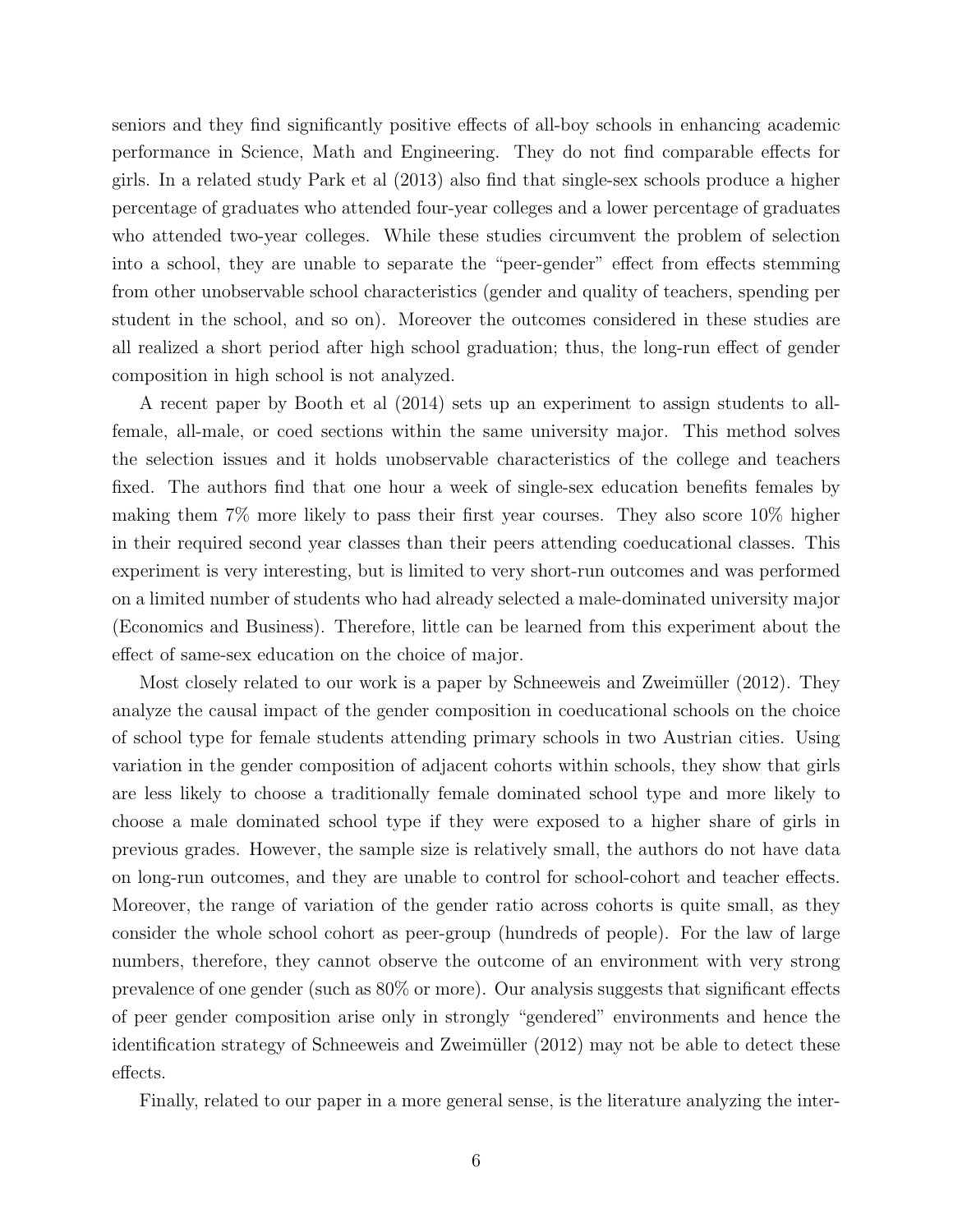actions between gender and educational choice (e.g. Xie and Shauman, 2003 about women in STEM fields) and the literature on the effect of teacher gender on school choice and student performance (e.g. Carrell, Page and West 2010, Dee 2007). A growing experimental and theoretical literature has also analyzed behavioral differences between men and women as a consequence of peer gender composition. Gneezy, Niederle and Rustichini (2003) and Niederle and Vesterlund (2007, 2010) show, using experimental evidence, that the gender composition of opponents who meet in tournaments significantly affects performance, especially for women. Women perform significantly better in tournaments against other women than against men, while men perform better against other men.

Relative to the papers reviewed above, our analysis has several crucial advantages. First, our identifying variation is based on changes in gender composition across classes within school-teacher groups in a school. In such a setting we are controlling for both observable and unobservable teacher, school and cohort characteristics. Second, we observe long-run outcomes after the choice of college major, such as college performance, graduation rates, time to graduation and income on the labor market. These outcomes are realized between one and fifteen years after high school graduation and allow us to determine whether peer gender composition has effects only in the short-run or if it affects the long-run academic and labor market performance of individuals.

### <span id="page-8-0"></span>3 Data Description

#### 3.1 Construction of the Data Set

Our sample comprises individuals who graduated from all but one<sup>[5](#page-8-1)</sup> of the public collegepreparatory high schools (Licei) in the city of Milan, Italy, between 1985 and 2005[6](#page-8-2) . These individuals are currently between the ages of 28 and 48. We gathered information from hard copies of administrative records in the high schools by sending research assistant to collect and digitize them in each school. While some missing and destroyed records prevented full coverage, we were able to cover more than 90% of all records for students who graduated from the thirteen different schools between 1985 and 2005. The sample includes about 30,000 individuals distributed into 1,371 high school classes. We only have information relative to their last (fifth) year of high school. Six of the high schools included are of the "Classical" type and seven are of the "Scientific" type. Both tracks of high schools granted access to any college major in the considered period, but the first type has a curriculum more intensive

<span id="page-8-2"></span><span id="page-8-1"></span><sup>5</sup>Only the Liceo Classico Carducci did not authorize us to collect Data.

<sup>&</sup>lt;sup>6</sup>There were also a few private Licei in Milan. They enrolled a much smaller number of students usually among the low performing ones from wealthy families.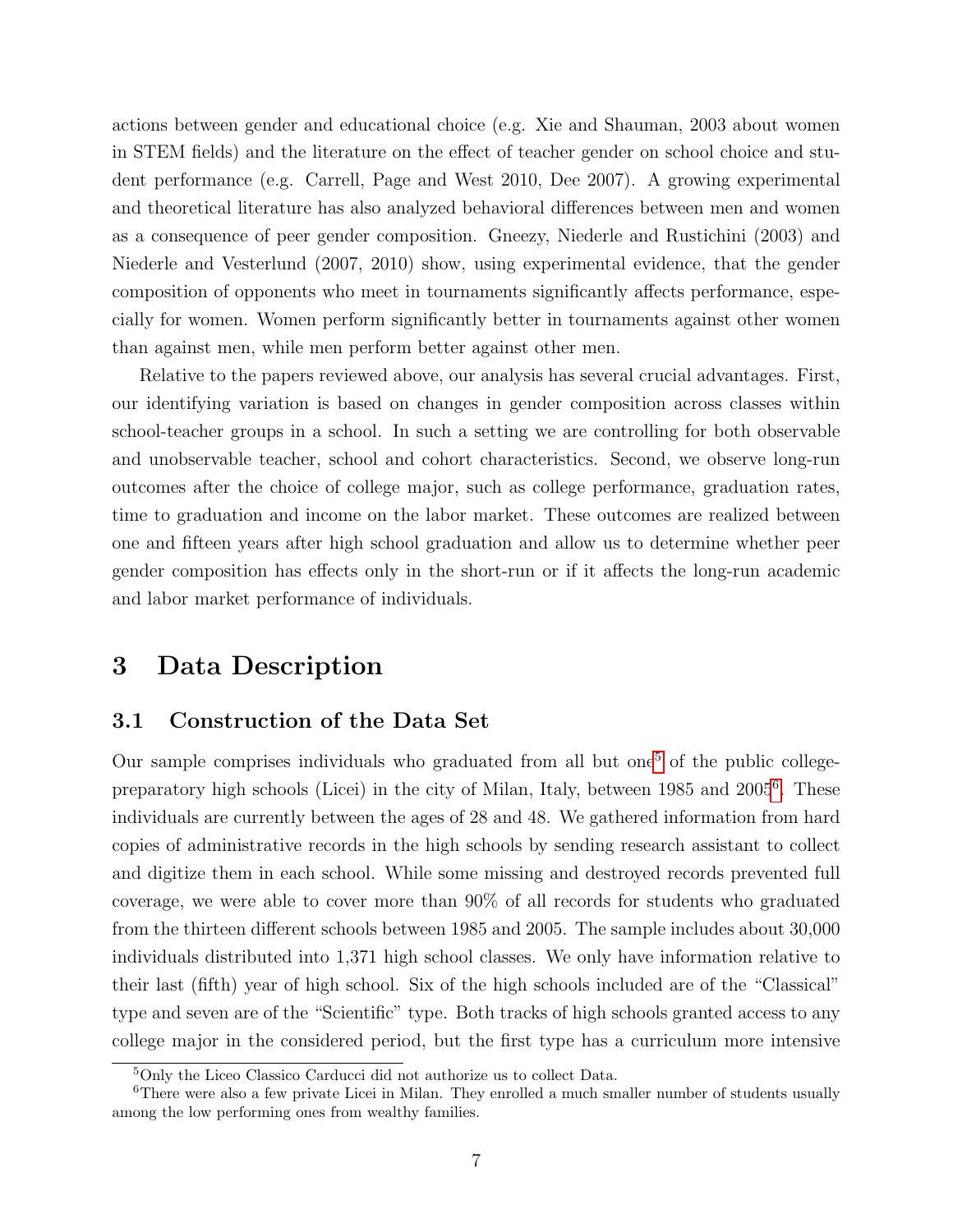in Humanities while the second type is more focused on Science and Math. Many college educated individuals from Milan became professionals in business, finance, administration, education and academia. Our analysis, therefore, pertains to a group in the upper tail of the income and educational distribution in Italy.

For these individuals we have information on the year of high school graduation, the score in the high school exit exam, the school attended, place of residence and the identity of their parents. Most importantly, we know the identity of their peers (classmates) in the last year of high school and the set of professors they shared.

We have linked these high school data (using name and date of birth) with records from all five universities in Milan (two private universities, Universita' Cattolica and Bocconi, and three public universities, Politecnico, University of Milano, University of Milano-Bicocca). Several of the best University Schools and Departments in Italy, in all majors, are located in Milan. It is overwhelmingly common for high school graduates in Italy to attend their local university, if one exists. For students graduating from a college preparatory school in Milan who intend to go on to college in Italy, enrolling in one of the local universities is usually the best choice. The information about their university career includes whether they graduated, the year, major, university of graduation and their overall exit score in University.

Further, we linked these records with 2005 personal income figures, as revealed to the internal revenue service. This is the total income of each individual as reported to the tax authority. The advantage of using these data is that the administrative file of reported income includes all individuals in the nation; it is mandatory to report any income. Hence, if a person does not appear, he/she has no income or he/she is not living within Italy.[7](#page-9-0) . Self-employed are included in the sample. The limitation of these data is that we do not have a measure of labor supply (hours or weeks worked). Hence we will focus on yearly income. Finally, we linked the address where students lived at the time of high school to the average house value of their specific neighborhood<sup>[8](#page-9-1)</sup>. We use this measure as a proxy for family wealth during high school, as the house is the most important financial asset of families in Italy.

Longitudinally linked individual data on income, university career, high school performance and family background are rare in any country. For Italy, our originally collected database is, to our knowledge, the only one that contains such information for such a large sample. Hence, this data provides an interesting tool to analyze the long-run effect of school-

<span id="page-9-0"></span><sup>7</sup>There is also a small category of employees with only standard salary income and no deductions that need not report it. Usually this is a very small percentage of the population.

<span id="page-9-1"></span><sup>8</sup>We have transformed each address into geographic coordinates using Google's Geocoding Service and then matched each address to market value per square meter as provided by the government agency " Agenzia del territorio" for 55 different homogenous areas in Milan.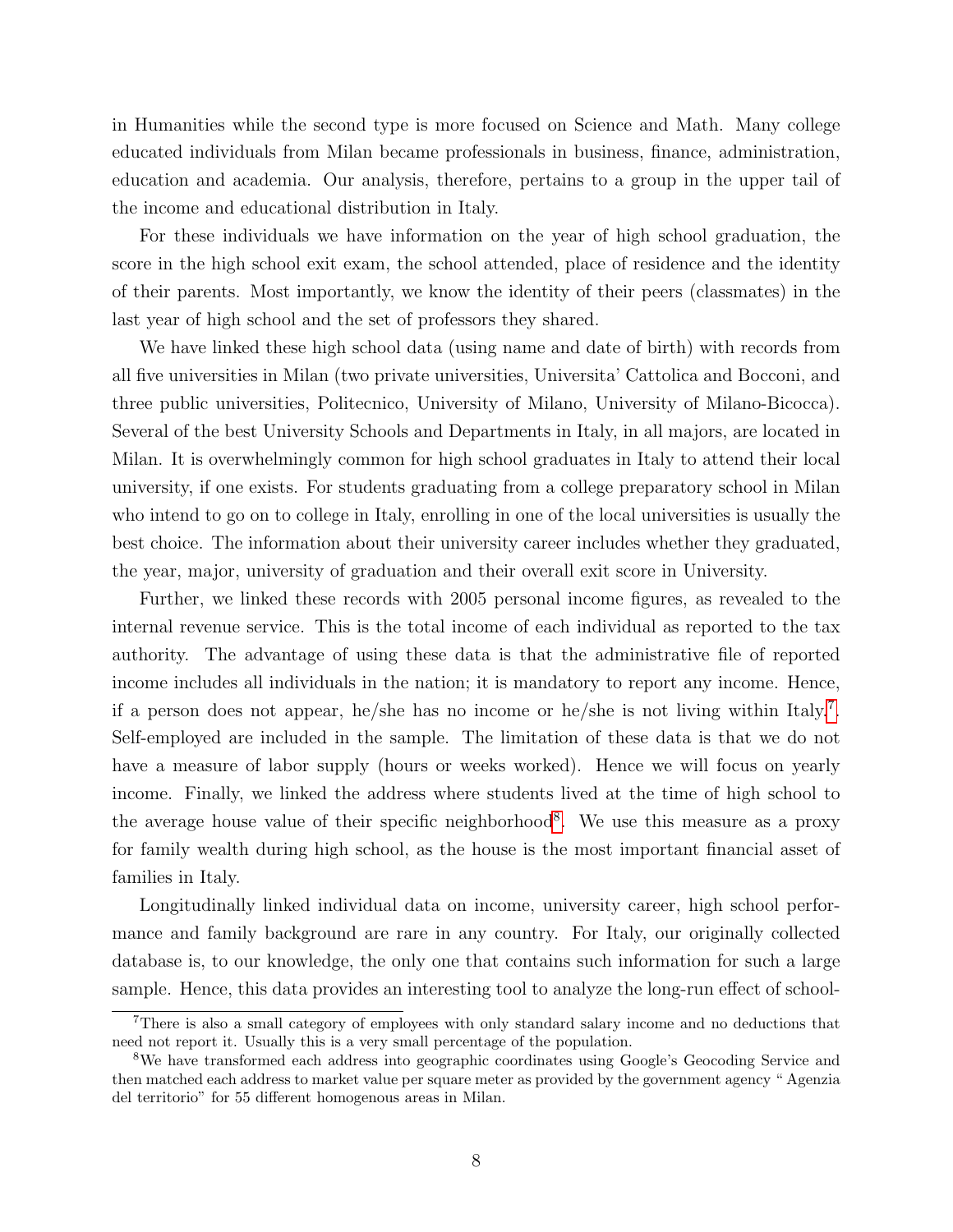ing on income. We use the income data only for people who last attended high school before 2000. Considering an average college attendance of four to five years, people in our sample would have been on the labor market between 0 and 15 years as of 2005. Hence, this provides a good assessment of the consequences of the last year of high school in the long-run (up to 20 years after high school graduation). Of the 30,000 individuals for which we have information about high school, 14,000 whom graduated between 1985 and 2000 were matched to the information on income in year 2005. For a stratified 10% random sub-sample of the initial sample (equal to around 3,000 individuals) we also collected more detailed information from telephone interviews conducted in June 2011 by the professional company " Carlo Erminero & Co.". The interviews contain additional information covering family background, parental income, and extra-curricular activities during high school. We will use some of this additional data in robustness checks and extensions.

#### 3.2 Summary Statistics for Individuals and Classes

In our data we can identify individuals belonging to each fifth-year class in each section of each high school included in the sample. Students in Italian public schools are limited in their choice of high school. Those determined to pursue a college education usually choose one of two types of high schools, either " Classical" (Liceo Classico) or " Scientific" (Liceo Scientifico) and often decide to attend the school of the chosen type closest to their residence. Each public school had to admit all students that applied. During the period under analysis, classes were formed in the first year of high school by pooling all enrolled students and randomly drawing the students in each class. The entry cohort in a school, therefore, varied from year to year, mirroring the demographics of the relevant age group living in proximity to the school. Students in the same fifth-year class shared the same peers (classmates) and professors during the fifth year of high school and, likely, for most of the previous years. The group of high school classmates is, for the majority of people, a very important group of peers at the time of college choice. Frequent interactions and the shared school experience is likely to affect the information available to students, as well as their preferences. Among students attending the " Classical" high school track, the average share of men was 33%, while the " Scientific" track was  $60\%$  male. This implies that the average gender composition of classes was more male-dominated in the scientific high schools. However, while classes in those schools were more likely to have large shares of men, the variation in gender composition of classes was large.

In Table [1](#page-37-0) we present descriptive statistics for our data. We divide variables between individual-level (top portion of the Table) and class-level (bottom portion). For individual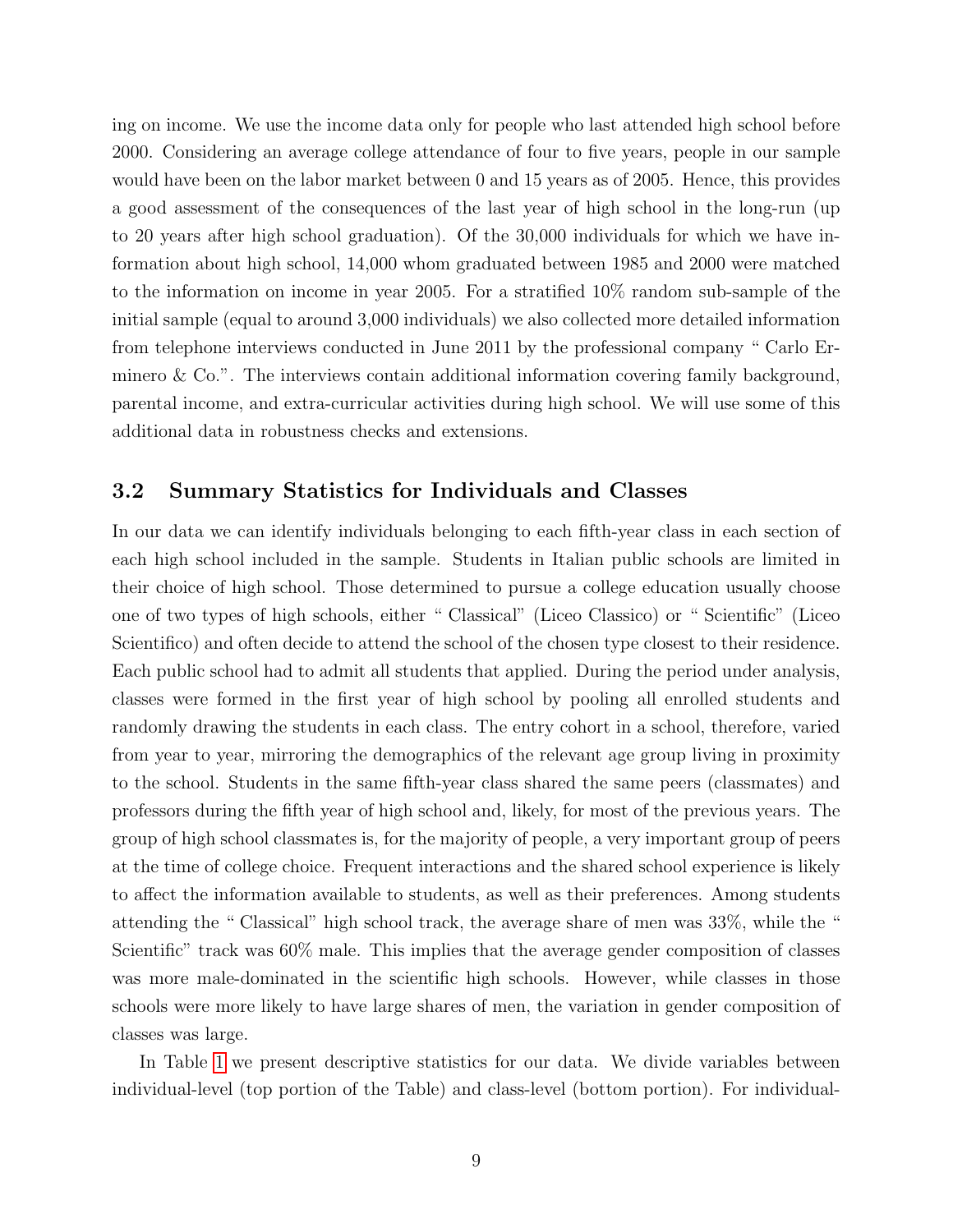level variables we present statistics relative to the whole sample as well as the separate means for men and women (in columns 6 and 7). We also show the t-statistic of the difference in averages (men-women). The table summarizes the information about individuals' academic career in high school and in college. The most important pre-treatment socioeconomic characteristic available to us (besides age, gender, and school) is the value of the home each student lived in during their last year of high school. This serves as a proxy for the family's income as a house was the primary asset held by families, and the value of real estate varies significantly within the city of Milan.

In the sample, 52.3% of individuals are female and thus 52.3% is the average share of females in each class. However, as we noted above, there is a systematic difference in gender ratio between scientific and classical high schools. We have re-scaled the high school exit test score<sup>[9](#page-11-0)</sup> to be between 0 and 1, with 0 being the minimum passing score (60 out of 100 on the high school exit test) and 1 the maximum score achievable (100 out of 100). Summary statistics show the distribution of scores is left-skewed (mean score is 0.416) and the mean score for women is substantially higher than for men (the t-statistics of the difference in means is 11.4). Even when we rank students according to exit-scores within school and cohort, females perform better, being ranked on average at 0.516 (ranked from 0 to 1) versus an average rank of 0.471 for men with a t-statistic for the difference of 12.4.

Of these 29,370 high school graduates, 23,118 students (79%) enrolled in one of the universities in Milan. Of those 23,118, 27.5% enrolled in PM majors (Engineering, Economics & Business) with a substantial gender difference: only 13.9% of women chose one of the PM majors compared to 42.3% of men. The t-statistic for the difference in means is 50.3. Of the 23,118 students enrolling in a university, 17,140 actually graduated (by 2011, when we collected the data), implying a 26% attrition rate. Out of all students enrolling in a university, 11.8% of women earned a degree in a PM major compared to 32% of men . Interestingly, conditional on enrolling in a PM major, the drop out rate among women was lower than among men: 17.5% versus 25% with a t-statistic of the difference equal to 6.

To complete the list of college outcomes in our dataset, women took an average of 3 months less than men (t-statistic is 7) to graduate from college when the average time to completion was 6 years and 8 months<sup>[10](#page-11-1)</sup>. At the end of college, every Italian student receives a final test-score out of [11](#page-11-2)0 points, computed on the basis of G.P.A. and a final thesis<sup>11</sup>. We

<span id="page-11-0"></span> $9$ At the end of high school, in the fifth grade, all students take an exit test, called "Maturitá". This test is prepared by the ministry of education and it is the same for all schools in the country and determines graduation.

<span id="page-11-1"></span> $10$ Italian students, especially during this period (1985-2005), had very long spells between college enrollment and graduation.

<span id="page-11-2"></span><sup>&</sup>lt;sup>11</sup>The exception is engineering students who got a score out of 100. We re-scaled their scores accordingly.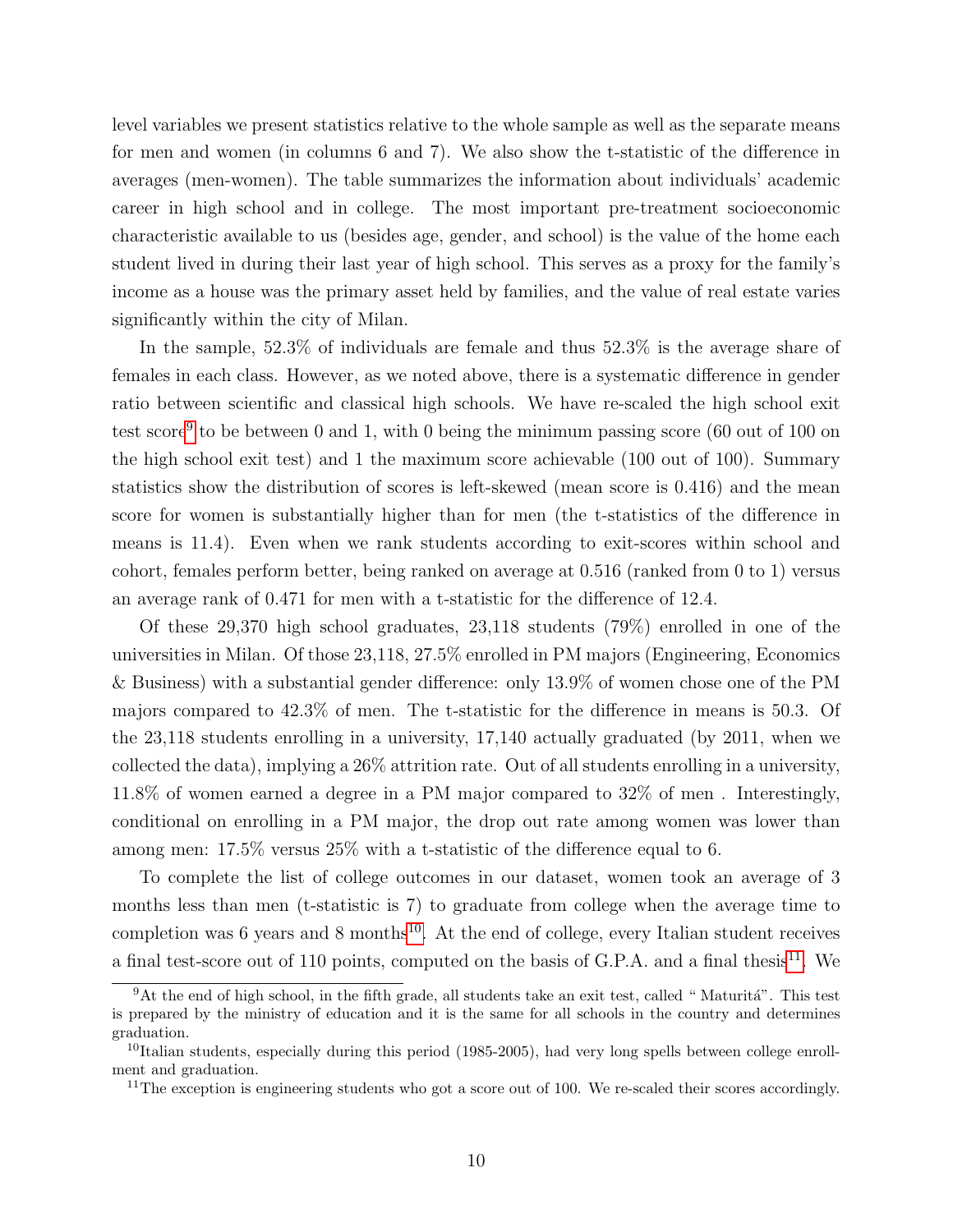have re-scaled this final score to between 0 and 1 (with 0 being the minimum passing score). Consistent with other outcomes, women perform better on average than men (0.86 versus 0.78 with a t-statistic of 30.25).

The averages for men and women suggest substantial differences in academic performance and academic choice. The log of house value does not show any statistically significant difference between men and women. This demonstrates the average family background of female and male students included in our sample was similar.

For labor market outcomes, we observe the income for 17,004 students attending fifth year in high school by year 2000: since we have only 2005 income data available, we exclude individuals that are still attending college by 2005, as their income might not be representative of their potential income (i.e. part-time job while in college). The average log wage is 9.68 and the statistically significant difference (t-statistics is 22) across gender is 0.45 log points in favor of men. From the randomly selected 10% sub-sample that was interviewed, we also know that women had 30.8% probability to reach a top occupation (defined as manager, professional or self-employed) versus 43.2% of men with a t-statistic of 7.1.

As for class-level data we observe a total of 1,371 graduating classes with an average size of 21.4 students and a standard deviation of 3.8. The average share of female per class is 52% with a large standard deviation of 0.18. The average students' exit score by class ranges from 0.12 to 0.78, showing high variance in the ability composition of classes. Finally, the average socioeconomic status of classes is captured by the percentage of students in the class that live in houses valued in the bottom 10% of the house value distribution. The variance of this statistic is large; for instance, there were classes composed of only students coming from families in the bottom decile of the wealth distribution (they were in schools located in poor neighborhoods). The highest percentage of students in a class living in houses at the top 10% of the value distribution was 57%.

### 3.3 Prevalently Male Majors, Prevalently Female Majors and Income

The main outcomes analyzed in this study are the choice of college major and the subsequent performance in college. In Italy college major is chosen at the end of high school and is costly to change later, as one must re-enroll and start the new major from the beginning. Hence, the major at enrollment is highly correlated with major at graduation. It is also correlated with labor market outcomes. In our analysis we consider 11 college-major categories spanning all college degrees awarded in our sample. To sharpen our analysis we organize those 11 majors into three groups associated with different shares of females among enrolled students. Figure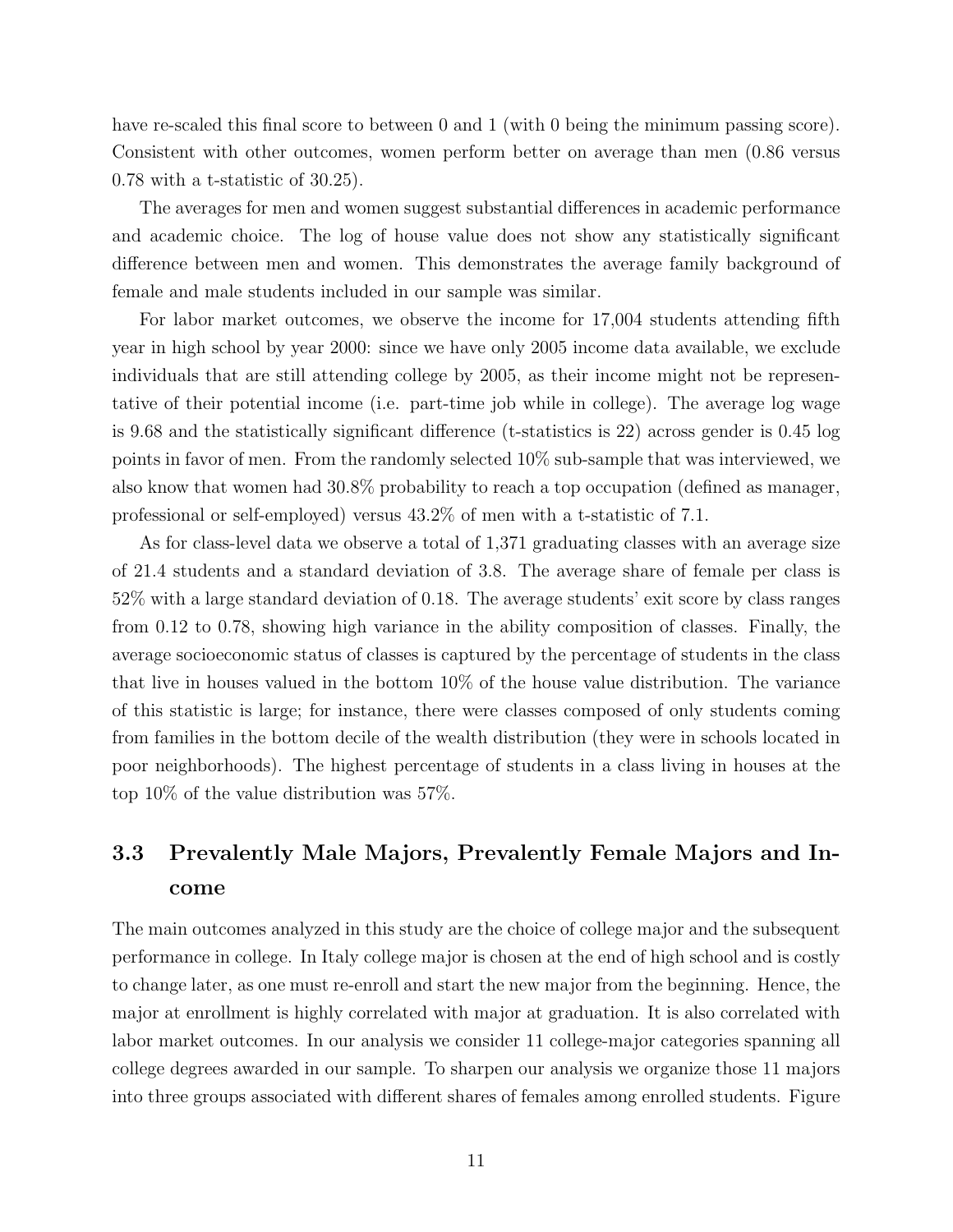[1](#page-35-0) shows the female share among total enrolled students for the 11 college majors from our sample (measured in the right scale and reported as the darker grey histogram). We rank majors from left to right according to this share and define the two majors with the smallest share of women (Engineering and Business/Economics) as constituting the Prevalently Male (PM) group. Those are the only two majors in which females constitute less than 40% of enrolled students. At the opposite end of the spectrum, Humanities and Education are the two majors showing the largest share of women among enrolled students; we call them the Prevalently Female (PF) group. These two are the only majors where women make up more than 70% of enrolled students. The remaining seven Majors with a more balanced gender composition are called the Gender Balanced (GB) group.[12](#page-13-0) .

Figure [1](#page-35-0) also shows, as light grey bars, the average income in year 2005 by major of graduation (left scale), as measured in our sample (not corrected for any characteristics). Notice the PM majors are associated with the highest income while the PF majors are associated with lowest income and GB majors are in between. This suggests the different choice of major across gender may account for a significant part of the earning gap between men and women. To make the above correlations more formal, and to quantify them, in Table [2](#page-38-0) we regress the logarithm of income in 2005 on a series of individual characteristics and on the Prevalently Male (PM) and Prevalently Female (PF) dummies (leaving Gender Balanced majors -GB- as the omitted category). The dummies equal one for individuals who graduated in the corresponding majors and zero otherwise. The controls include the high school exit score, the final college exit score, a dummy for living in a house in the top 10% of price distribution at the time of high school, one for living in a house in the bottom 10% and school-by-cohort fixed effects to control for cohort-specific and high school-specific factors.

The regression results, first shown separately for men and women, in Columns 1 and 2 of Table [2,](#page-38-0) reveal substantial positive income gaps associated with graduating from a PM major and significant negative income gaps associated with graduating from a PF majors for both men and women. Women with similar observable characteristics earn 0.65 logarithmic points more (92% more) if they graduated from a PM major relative to those graduating from a GB major (the omitted category). On the other hand, they earn 23% less if they graduated from a PF major (relative to GB). The estimate for males is equal to a 73% income premium (0.55 log points) from PM majors relative to GB and to a 42% penalty for PF majors graduates. The regression also reveals that college exit score has a strong correlation with high school

<span id="page-13-0"></span><sup>&</sup>lt;sup>12</sup>In robustness checks (available upon request) we alternatively considered the top and bottom three majors in terms of share of female, denoting them as PM and PF majors and perform similar analysis. The main findings presented in the paper remain unchanged.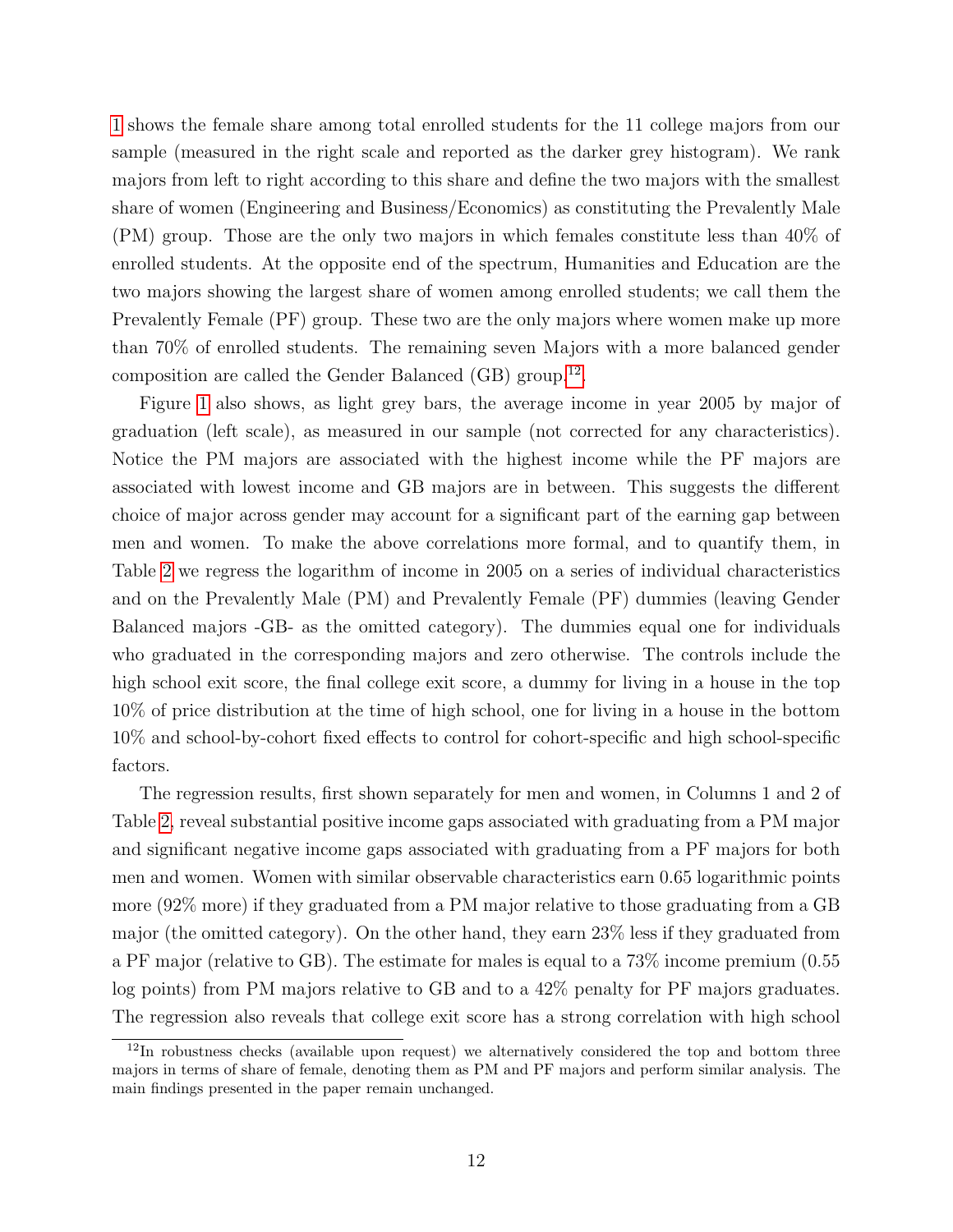exit score, while the family house value is much less correlated with it. Clearly no causal interpretation can be attached to these coefficients; they are simply a measure of the partial correlation between major and income.

Columns (3) and (4) of Table [2](#page-38-0) show another interesting fact. They identify the role played by college major in accounting for the income gap between men and women. In column (3) men and women are pooled and the coefficient on the female dummy is an estimate of the average income gap (in logarithmic points) between women and men (controlling for all the individual and family characteristics described above). Remarkably, this difference equals  $-0.4$  logarithmic points, about  $33\%$  <sup>[13](#page-14-1)</sup>, in favor of men, which is a very large average difference.<sup>[14](#page-14-2)</sup>

In column (4) we simply add to the previous controls the PM and PF majors dummies. Besides being very significant, as expected, the introduction of these two dummies, by accounting for the major of graduation, reduces the men-women income gap from 0.4 to 0.25 logarithmic points (from 33% to 22%). Hence, one third of the male-female income gap is accounted for by their lower graduation rates from PM Majors and higher graduation rates from PF Majors. This is interesting, but as individuals choose the college major based on their abilities and preferences, the correlation shown above is far from establishing causality. One may be tempted to infer that pushing people into PM majors would increase their wage by the estimated amount. We analyze whether an increase in enrollment into PM majors, driven by randomly distributed peer characteristics - as good as random assignment - has any effect on the university performance and labor market income of individuals. In doing this we will discover the OLS coefficients of Table [2](#page-38-0) is a misleading assessment of the effects a policy pushing individuals to enroll in PM majors would have on their income.

### <span id="page-14-0"></span>4 Identification Strategy and Empirical Specification

#### 4.1 Variation of Class Gender Composition

The vast majority of Italian students, from rich and poor families, attended public high schools. In Milan, the very good reputation of the public college-preparatory high schools that we consider (which includes all but one of the public "Licei Classici" and "Licei Scientifici" in the municipality) implies that most youth who intended to go to college attended

<span id="page-14-1"></span><sup>&</sup>lt;sup>13</sup>The conversion from logarithmic points into percentage is always calculated as the exponential of the logarithmic points minus one.

<span id="page-14-2"></span><sup>&</sup>lt;sup>14</sup>This measure of earning gap is not far from what is estimated for Italy in recent years. The gender gap in yearly wages estimated from the EU-SILC data (a representative household sample), and limited to college educated over 25 was 34% in 2009, while it was 40% for all workers.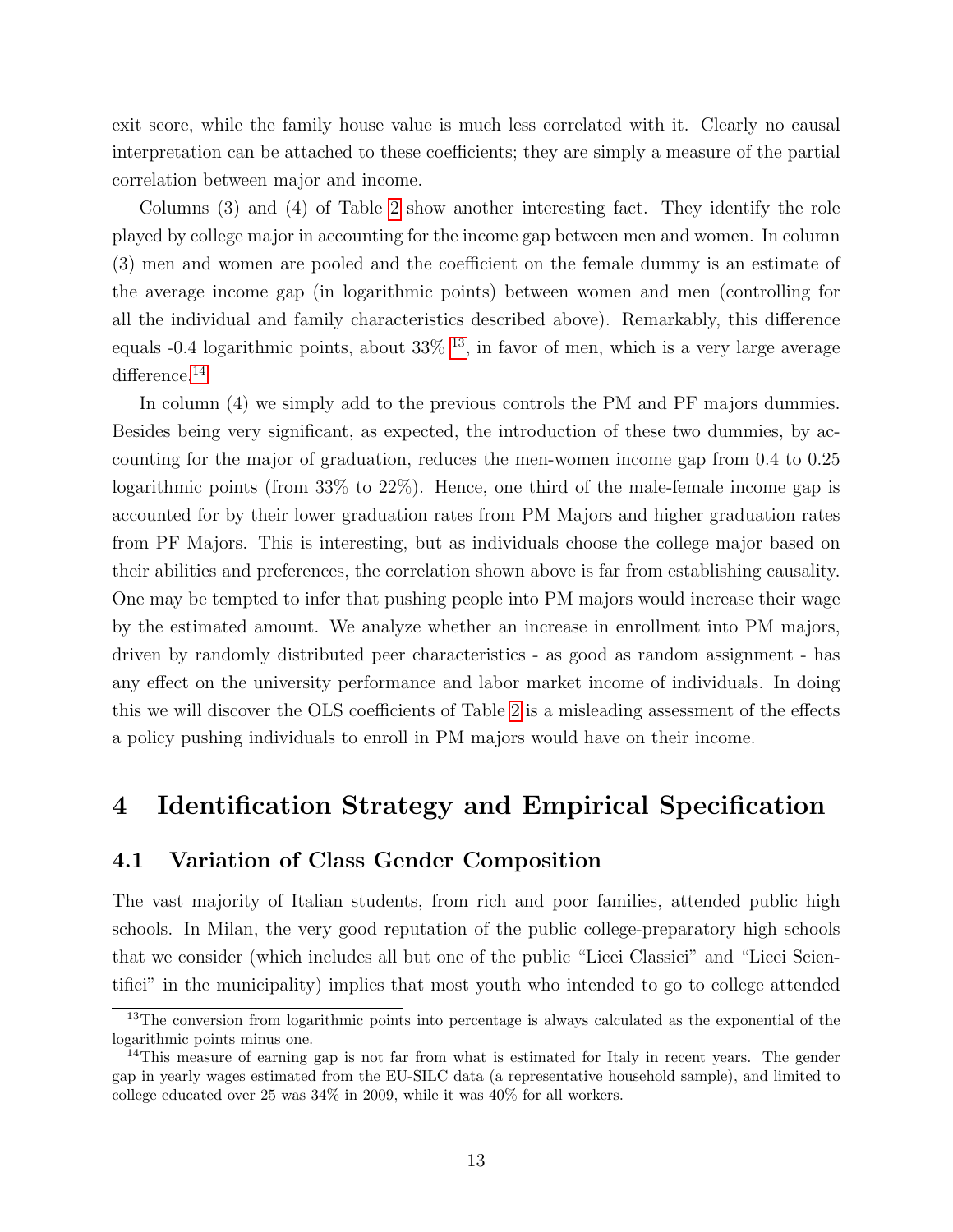one of them.[15](#page-15-0) Hence, our sample is representative of individuals who intend to go to college. As we consider public schools, there was virtually no difference in the monetary cost of attendance. [16](#page-15-1) .

Within each high school, the entry cohort of students was randomly assigned to one "section" (coded with a letter: A, B, C...) in the first year. This assignment corresponded to a set of teachers that remained unchanged year after year for each section. Students remained in this letter-section until their fifth year, except for attrition and a few transfers (which are discouraged and bureaucratically cumbersome). While the official procedure to determine the composition of sections was random assignment of students, we cannot document directly its implementation (no records of the procedures were kept) and we do not observe the class-composition in the first year; only its composition in the fifth year. Ideally, our data should rely only on the randomness of section assignment in the first year. In its absence, we will discuss potential threats to identification in the data available to us and present the methods we use to address them. We then test the randomness of the component of the class female share that we use to identify effects on outcomes.

There are three sources of variation in the gender composition of fifth-year high school classes in our data. The first is the gender composition of the school-cohort entering their first year. An entry cohort with a large share of female students would make the average first-year class in that school-cohort more likely to have a large share of women. Such shares were determined by demographics in the area of the school and by the choice of students between that college-preparatory and other high schools in the area. While such variation was outside the control of the school and its teachers, the choice of type of high school may differ between men and women. If correlated with some time-varying characteristics of the schools, which also affect the choice of college major, this could create an omitted variable bias. To avoid any possibility that unobserved school-cohort characteristics can cause omitted variable bias, we include school-cohort fixed effects in our regressions.

The second source of variation is the random assignment of students to "sections" within a school that partitions the entering cohort into several (usually 7-8) first-year "sections" (one class per section) with different female shares. This partition was random and assigned students to teacher groups that varied by section, but did not vary year-to-year . That is, section " $X$ " in each school was assigned the same instructors every year. We want our identification strategy to capture this source of variation. The third source of variation is generated by abandonment, attrition, transfers and grade retention of students over the five

<span id="page-15-0"></span><sup>&</sup>lt;sup>15</sup>A small number of private college-preparatory high schools existed in the city that accommodated a small fraction of generally wealthy, low performing students.

<span id="page-15-1"></span><sup>&</sup>lt;sup>16</sup>All public schools charge minimal fee per year. Currently it is \$150 per year. It was far less during the years 1985-2005.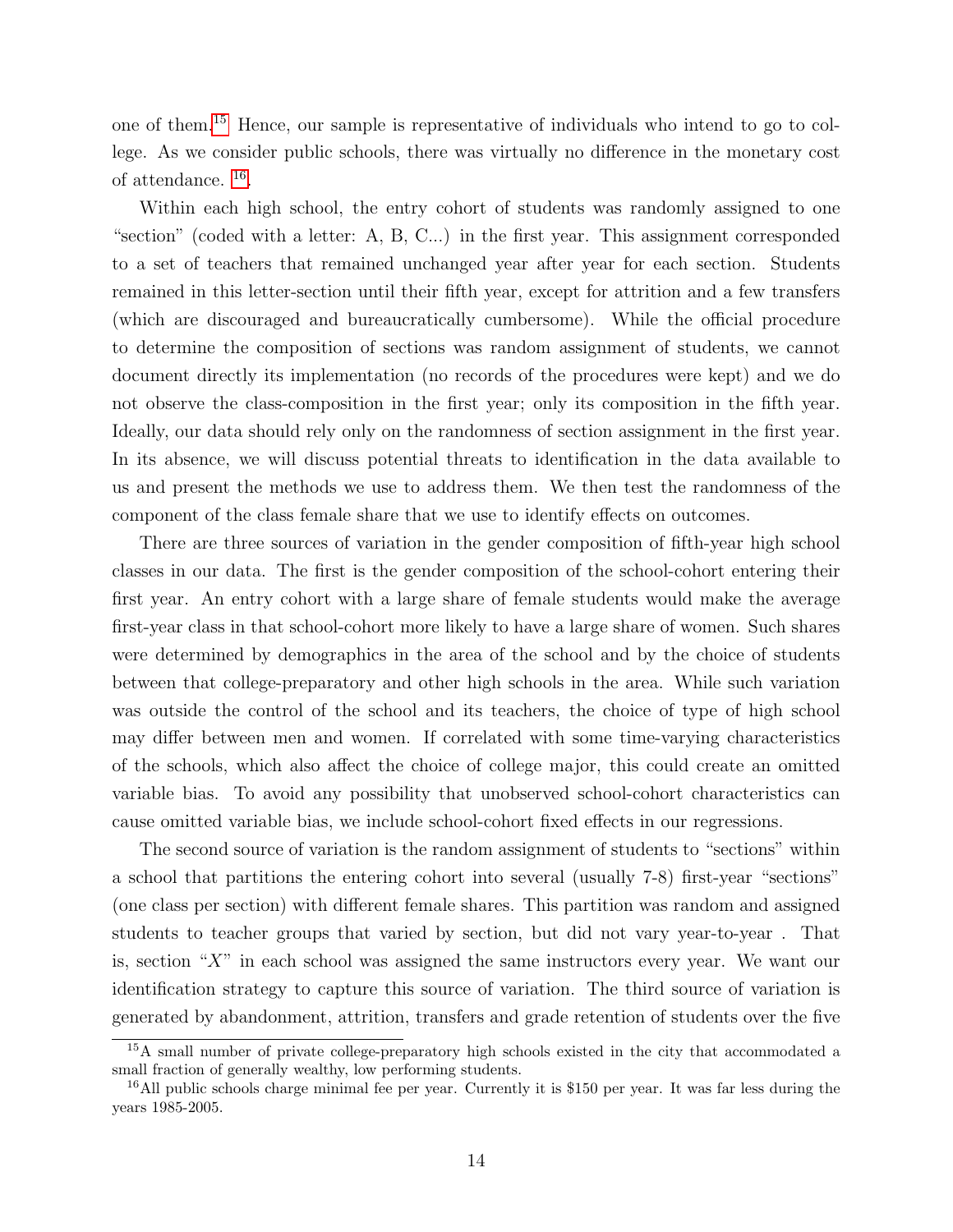years. This variation mainly depended on the teacher-group assigned to each section, which could make teaching either more selective or a better fit for a specific individual or gender. Consider, for instance, a specific group of teachers (assigned to one section) with particular abilities, teaching methods and attitudes that may better accommodate students of one gender, at the same time inspire their choices or affect their outcomes. This, over time, could affect attrition differentially and could produce a correlation, for example, of malefriendly professors with higher shares of male students that pressures them towards a PM major. More in general, a key concern of our analysis is separating the effect of peers from that of teachers. Our data allow us to do this by controlling for "school-section by five-year intervals" fixed effects. Those effects correspond to teacher-group fixed effects as different fifth-year cohorts in a school-section had the same set of teachers year after year. Teachers in these high schools were usually tenured public servants with very high job stability, so changes in the body of teachers in a section over time were infrequent. Our inclusion of a "section by five-year intervals" (quinquennium) fixed effect, therefore, is a conservative way of controlling for teacher fixed effects and potential attrition of teachers assigned to each section. Hence, we use the within-section-quinquennium (teacher-group) year-to-year variation in gender share of classes relative to the school-cohort average (controlled for by the set of fixed effects), due to different realizations of the random assignment.

This identification strategy is implemented empirically by estimating – separately for males and females – the following equation:

<span id="page-16-0"></span>
$$
y_{i,l,s,t} = \lambda_{s,t} + \phi_{l,s,T} + \beta (CGC)_{i,l,s,t} + \delta X_{i,l,s,t} + \gamma Z_{l,s,t} + \varepsilon_{i,l,s,t}
$$
 (1)

The outcome  $y_{i,l,s,t}$  is relative to individual i, in "letter-section" l, in school s, in the fifthgrade class graduating in year  $t$  (which corresponds to cohort  $t$ ). In our main specifications the outcome variable equals one if the individual chooses a Prevalently Male (PM) college major (or a PF major, or a GB major) and 0 otherwise. The term  $\lambda_{s,t}$  captures all the school by cohort fixed effects. The term  $\phi_{l,s,T}$  captures school-section-quinquennium effects (T = 5year interval) which, as explained above, controls for the teacher-group. The term  $CGC_{i,l,s,t}$ represents the main explanatory variable of our analysis and hence  $\beta$  is the coefficient of interest. It captures a measure of the "Gender Composition of Classmates" of individual  $i$ graduating in year (cohort) t from section  $l$  of school  $s$ . Most frequently in our analysis, that variable will be a dummy equal to one for classes with more than 80% (90%) classmates of the same sex as student  $i$  and 0 otherwise.

The variables  $X_{i,l,s,t}$  control for the pre-determined characteristics of individual i that we can observe, namely the measure of the student's family house value as proxy for family wealth. We also control for observable class-level characteristics  $Z_{l,s,t}$ . They include a dummy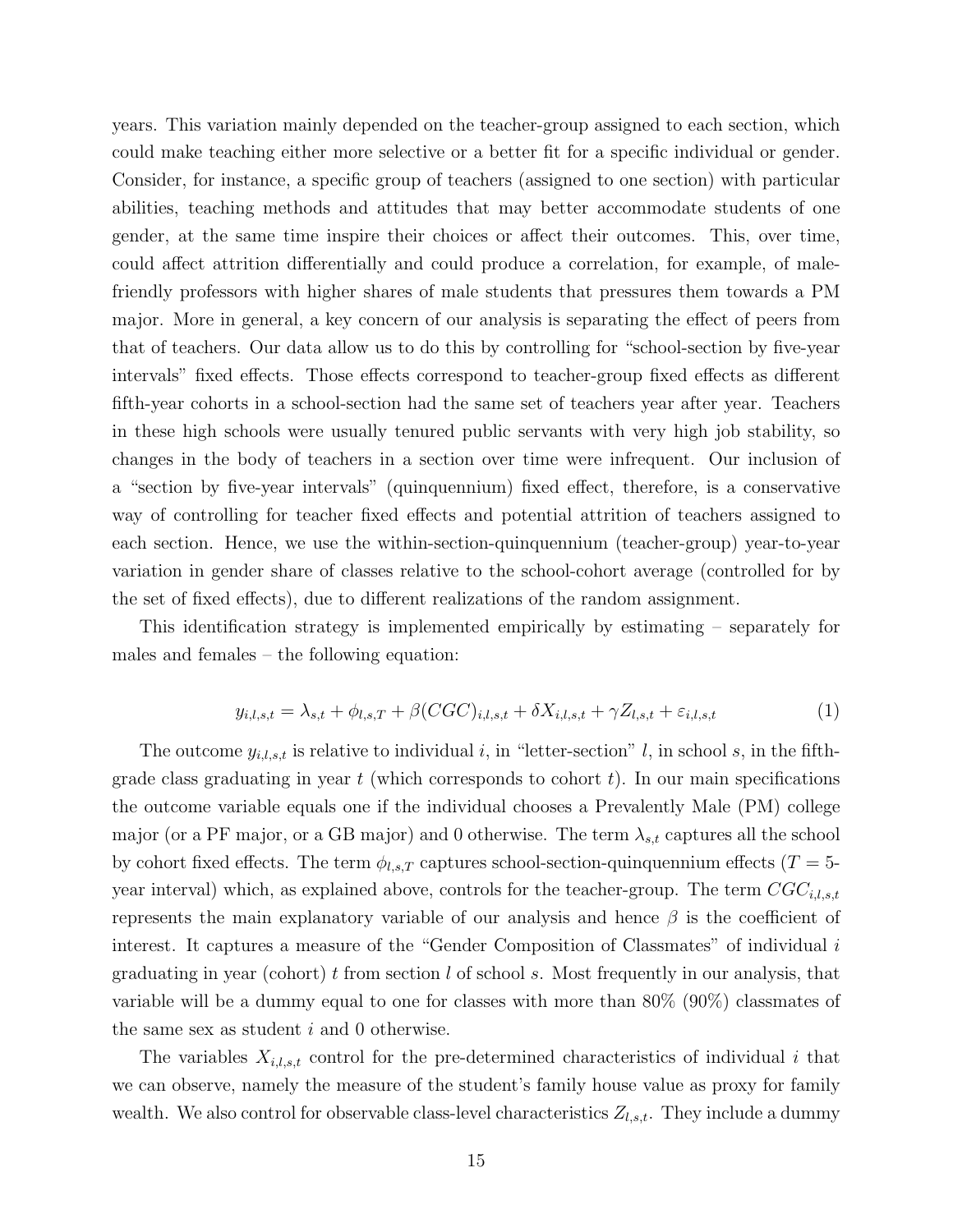for class size in the bottom 25% of the observed class size distribution and one for class size in top 25%, class geographical concentration measured as Herfindhal index of concentration of the students' homes across city-blocks, the share of students in the class in the bottom 10% of house value and share of students in class in top 10% of house value. We first estimate specification [\(1\)](#page-16-0) separately for men and women. We then consider it separately for students in different parts of the male-specific or female-specific ability distribution and in different parts of the wealth distribution, to see if peer gender has a different effect on the choices made by some specific subgroups.

We will also consider other outcomes  $y_{i,l,s,t}$  besides the choice of college major, exploiting our ability to follow students in their university career and in the labor market thanks to the longitudinal nature of the dataset. We consider several measures of performance in college, such as the graduation rate, time to graduation and the exit test score in college. Other outcomes occur decades after the end of high school, such as realization of income on the labor market (log of income). In all the estimates, we cluster the standard errors at the school/cohort level<sup>[17](#page-17-0)</sup>.

#### 4.2 Tests of Randomness of Class Gender Composition

Our identification strategy uses the residual variation of female shares across classes, once we control for school-cohort and teacher group fixed effects. It exploits the cohort-by-cohort variation of female-share in classes assigned to the same group of teachers in a school, relative to the average female-share in the school-cohort. This identification strategy allows us to isolate the impact of gender-share in the class, separating it from the potential effects of observable and unobservable characteristics of teachers and school-cohort. This identification strategy is more demanding than the identification used in other education contexts where there was no certainty of random assignment, such as Hoxby (2000), Carrell and Hoekstra  $(2010)$ , Lavy and Schlosser  $(2011)$  and Schneeweis and Zweimüller  $(2012)$ . Those studies rely solely on year-to-year variation in some demographic characteristics of entry cohorts .

To ensure that the residual variation of the female-share across classes is as good as random in our data, we performed a series of tests. First, we show the residual female share used for identification is normally distributed . Moreover, we check that classes with extreme gender composition – i.e. with more than  $80\%$  or  $90\%$  male or female– that turn out to have an important role in the empirical analysis, occur with probabilities consistent with pure randomness. Figure [2,](#page-36-0) plots the histogram of the female class-share residuals

<span id="page-17-0"></span> $17$ We have also clustered at the more conservative school level. Results are essentially identical. If anything, some standard errors become smaller for some female outcomes, possibly revealing some negative correlation of errors across cohorts within schools.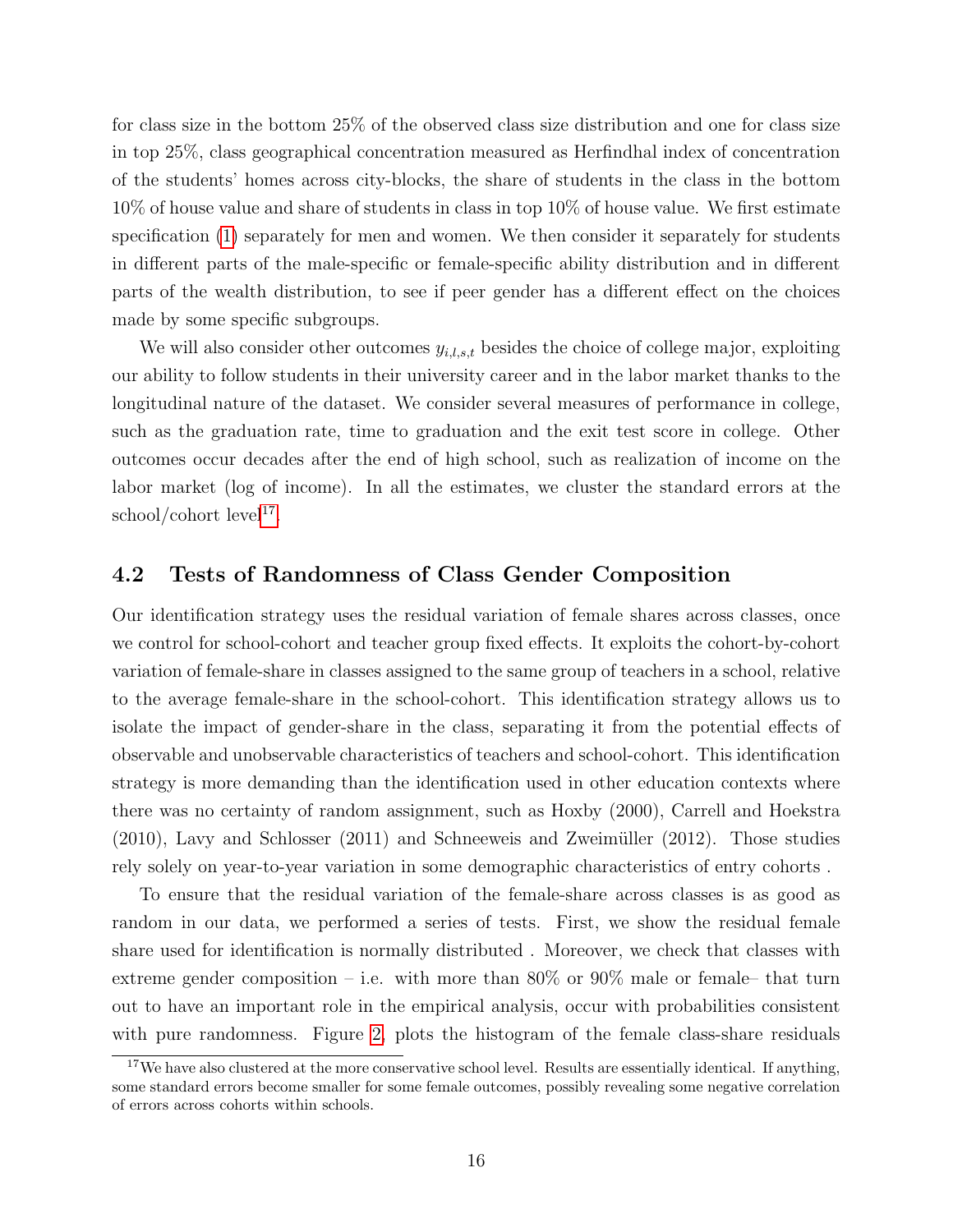from our data (solid bars) and a histogram from a simulated normal distribution with the same standard deviation as our sample (equal to 0.10) and the same number of observations (1,371) and shows this as empty bars. As one can see, there is very little departure from normality in the observed distribution of residuals. The tails of the simulated normal distribution (corresponding to the classes with extreme gender composition), in particular, has a similar number of observations compared to the actual distribution. Specifically, the observed distribution of residuals has 66 observations (classes) outside the interval of  $+/-$ 2 standard deviations from 0, while the simulated distribution has 64 such observations. Several of these observations in the tails of the distribution are the "extreme composition classes" (having shares of males or female >80%), occurring at a frequency in line with pure randomness. In fact, their deviation from the mean (0) is larger than 2 standard deviations, but smaller than three. Only eight of the "extreme composition classes" are outside the reasonable distribution range of the residuals; namely, outside the  $+/-3$  standard deviations interval. Seven of those correspond to single-gender -only classes (6 males and one female) in the same school (the Liceo Einstein) between  $1986$  and  $1988^{18}$  $1988^{18}$  $1988^{18}$ . As this may imply the school manipulated the gender composition of its classes, we omit the whole school as a robustness check. Results are highly robust to this alternative specification, showing the effects are not driven by these outliers.

In Table [3,](#page-39-0) we show the correlation of different measures of the gender composition of a class with the observable predetermined characteristics of students in the class, controlling for the two sets of fixed effects ("school-cohort"and "teacher group"). The units of observations are classes and the dependent variables are described at the top of the Table for each specification. Specification (1) uses the share of women in the class as a dependent variable. The other specifications use dummies to capture classes with " extreme" gender composition. Specifications (2) and (3) use a dummy for a share of females (males) larger than 80% in the class (respectively). Columns (4) and (5) use a dummy for a share larger than 90% for females and males in the class, respectively. Specifications (2)-(5) are ways of conducting a balancing test between the extreme gender composition classes and the remaining classes within a regression context. We check the correlations with several predetermined characteristics of the class as a way of testing the orthogonality of gender composition. We include as explanatory variables the average log price of the house where a student lived to measure family wealth), as well as indicators for the presence of significantly rich and poor families in the class. Specifically, for the share of students from families living in houses valued in the top 10% of all houses, and the share of students living in houses valued in the bottom 10%.

<span id="page-18-0"></span><sup>18</sup>As we show in Section [6,](#page-28-0) results are robust to replicating the estimation without these outlier classes in terms of gender composition.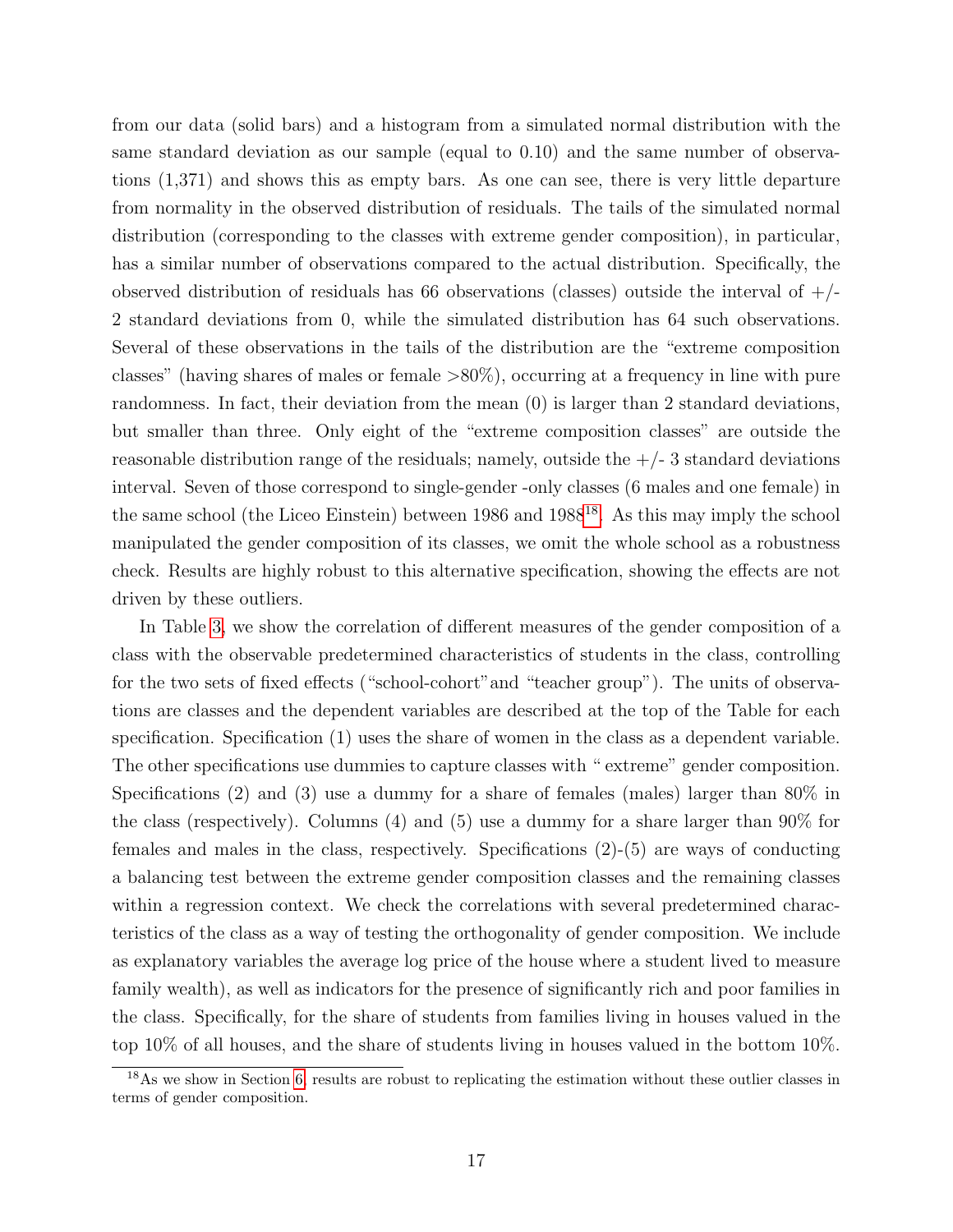We also include the average size of the class (and two dummies for whether it was in the top 25% or the bottom 25% of the size distribution) to see whether gender composition was associated with class size. Finally, we include measures of the average distance of students from school, as well as an Herfindhal index of concentration of students in the class in city-blocks. These measures check whether classes with a certain gender composition are also made of students living close to each other, which could suggest the clustering of friends in the same class, possibly as result of transfers after section assignment. The coefficients show that none of these variables – family location, wealth, class size or neighborhood ties between students –has a significant correlation with any of the gender composition measures (share of female, or prevalence of males/females in the class). Each individual variable has an extremely low and non-significant coefficient. The F-test of significance of all variables together rejects their joint significance at the 1% confidence level for all dependent variables and at the 5% level for all but the >90% female classes. Overall, no predetermined characteristic of the class seems to be significantly correlated with the residuals of its gender composition.

Finally, we test the randomness of peer characteristics more stringently, conditional on school-cohort and teacher-group effects. In Table [4](#page-40-0) we show the results of tests performed to verify that there is no correlation between any predetermined individual characteristics and the average characteristic of peers in the class (not just the gender ratio), after controlling for school-cohort and teacher-group effects. Following Guryan et al. (2009), in Table [4](#page-40-0) we analyze the correlation between predetermined individual characteristics and the average of that predetermined characteristic among peers, once we control for the average characteristic of the cohort. We consider, as predetermined characteristics, the log value of the house, the distance from school, the probability of being in the top 10% or the bottom 10% of the house value distribution. We do not find any significant correlation between individual and peer characteristics in any case. All our tests are consistent with the identifying assumption that student characteristics across classes – including female share – within school-cohort and teacher-groups are as good as random. The correlation between each of these individual characteristics and the corresponding average characteristic among peers is always indistinguishable from 0. Reassured by these tests, we proceed under the assumption that, conditional on school-cohort and teacher-group, the distribution across classes of female (and male) shares is as good as random. We now move to estimate its causal impact on individual outcomes.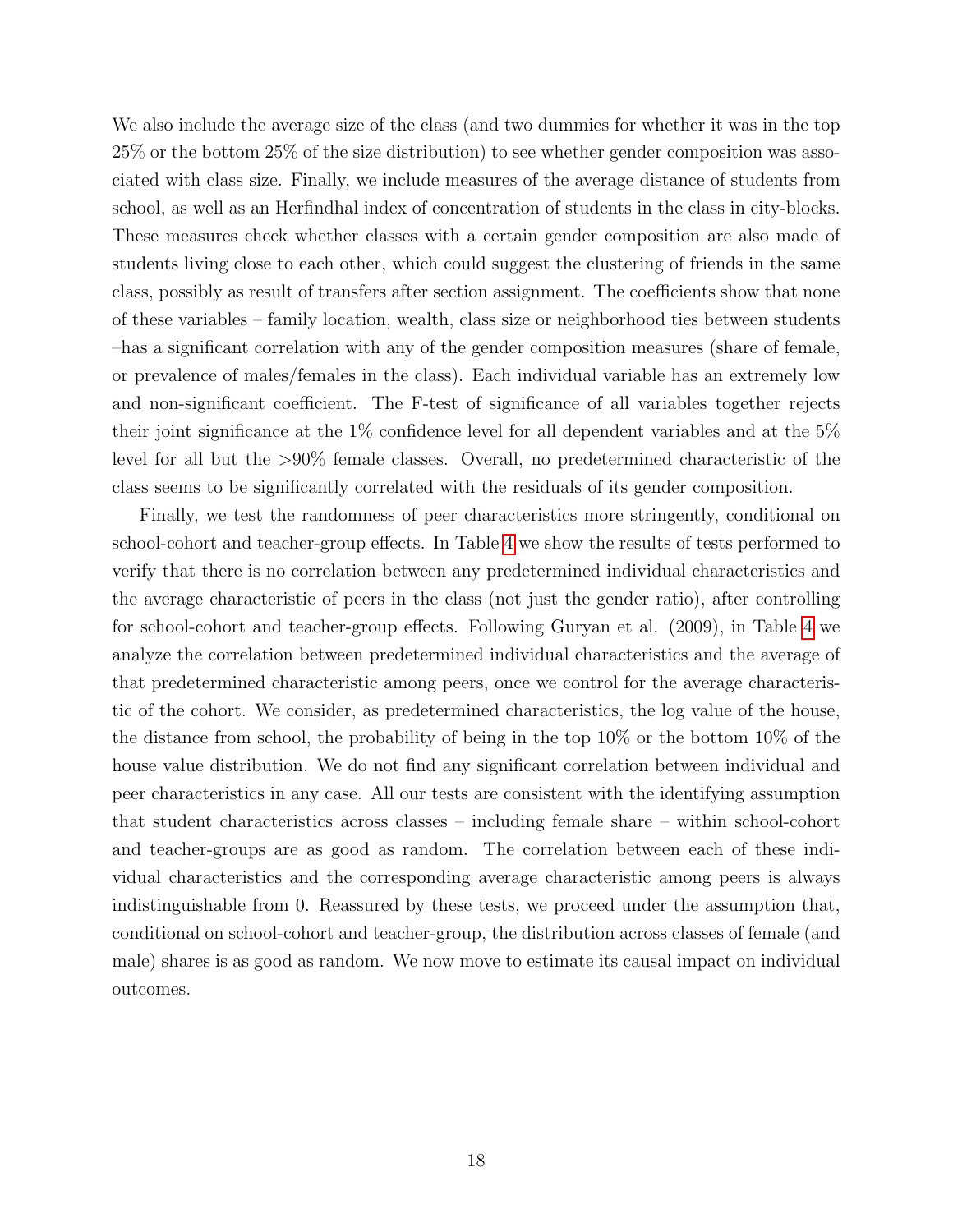### <span id="page-20-0"></span>5 Main Results

We present our main results on different individual outcomes following a timeline: from those occurring right after high school to those occurring later in life. In the first subsection [5.1](#page-20-1) we show how gender composition of the class affects the choice of college major at the end of high school. In subsection [5.2](#page-25-0) we look at the effect of class gender composition on academic outcomes during college. In subsection [5.3](#page-27-0) we look at the long-run effect of high school class gender composition on income after college.

#### <span id="page-20-1"></span>5.1 Class Gender Composition and Choice of Major

Before analyzing the potential effects of peer gender on college choice, we analyze whether the female share in a class affected the academic outcomes of male or female students during high school. In this test we use a regression framework exactly as in  $(1)$  with the ranking of an individual's exit test score relative to his/her school-cohort as the dependent variable  $y_{i,l,s,t}$ . Such an index of academic performance measures the degree of learning and understanding of high school material. We first test whether the gender environment in the class affects high school academic performance. Table [5](#page-41-0) reports the coefficients of different measures of class gender composition  $(CGC)$ . Columns (1) to (4) report coefficients on female students' exit test score, while columns (5) to (8) report the coefficients on male students' scores. Within gender, the columns of the table differ in the specific explanatory variable used to capture the class gender composition. In specification (1) we include linearly the female share among classmates and in specification (5) we include the share of males among classmates. Then we analyze whether a variable capturing strongly unbalanced gender composition of the class, instead of the linear measure of shares, affects outcomes. As most studies in the literature consider same-gender groups vis-a-vis mixed-gender, in the following specifications we focus on the potential effects of rather "extreme" gender-composition of classes. In specification 2 (specification 5) the explanatory variable is a dummy equal to one for classes in which 80% or more of classmates are females (males). In specification 3 (specification 7) we consider classes in which  $90\%$  or more of classmates are females (males)<sup>[19](#page-20-2)</sup>. Then in specification 3 (specification 8) we consider classes in which 10% or less of classmates are females (males) . The estimated coefficients in Table [5](#page-41-0) show the impact of gender composition on individual exit test scores, standardized by school-cohort. The only coefficient significant at the 10 percent level is the one on the  $> 90\%$ -male classes for male test scores, and no coefficient is significant at 5%. It shows a small positive effect of  $> 90\%$ -male classes on male tests scores.

<span id="page-20-2"></span><sup>&</sup>lt;sup>19</sup>For brevity in the rest of the paper we will call these classes as "> 80%-male" (-female) and "> 90%male" (-female), respectively.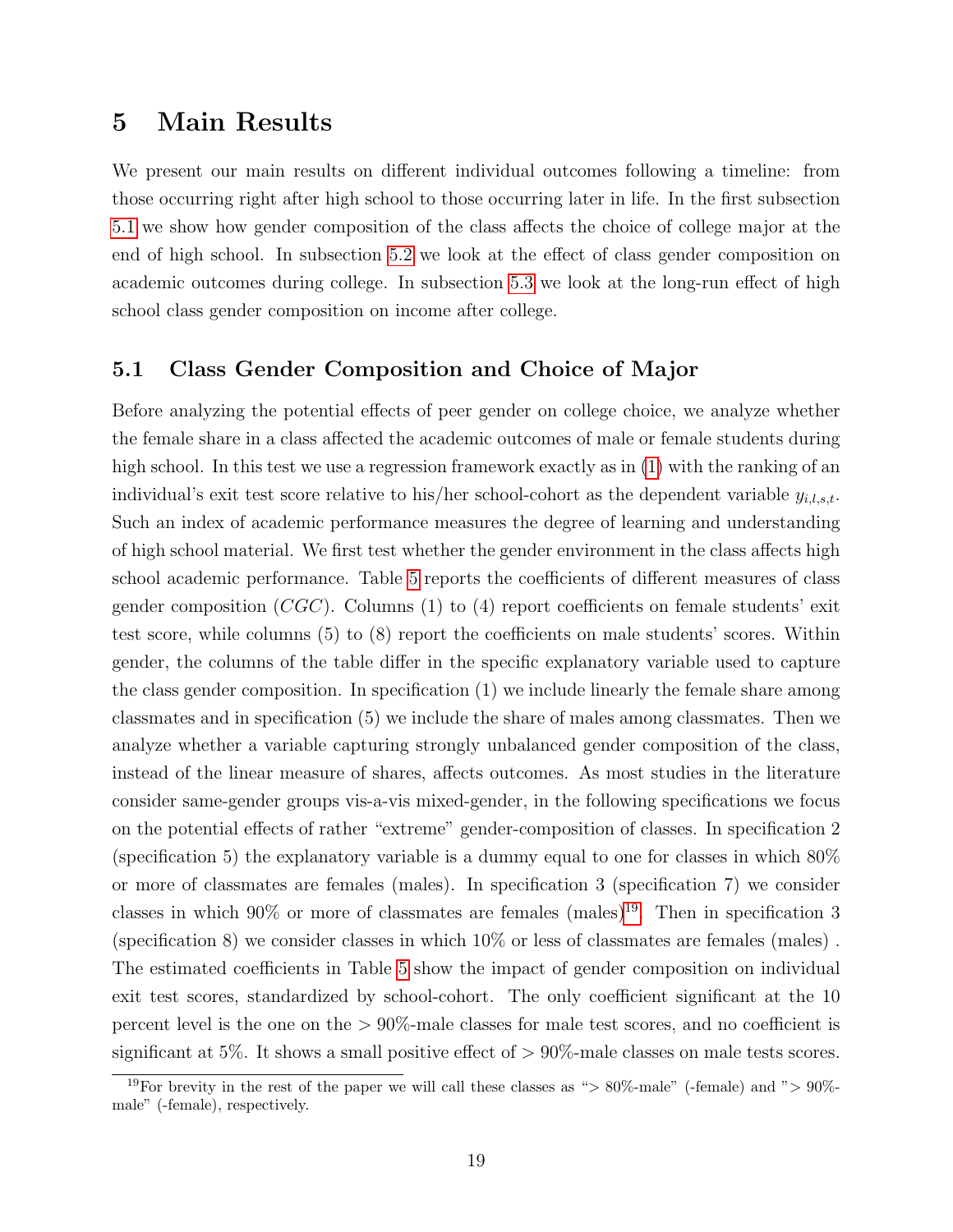We do not detect any significant effect of the classes that are  $> 80\%$ -males (or female) on men's (or women's) test scores. This weak result, only in the  $> 90\%$ -male classes, suggests feeble evidence of any impact of peer gender on school performance: being in a same-sex environment does not seem to affect the academic performance of students once we control for individual and class/teacher characteristics. A small positive effect may exist for male performance.

Table [6](#page-42-0) shows the main results when we use the choice of college major dummies as dependent variables and the same measures of class gender composition  $(CGC)$  in a sequence of specifications for females (1-4) and males (5-8), which is exactly the same as shown in Table [5.](#page-41-0) In Panel A of the table the outcome variable is a dummy for enrolling in a Prevalently Male (PM) college major, in Panel B the outcome is enrolling in a Gender Balanced (GB) major, while in Panel C the outcome is enrolling in Prevalently Female (PF) college major. The full set of individual level controls, class level controls and fixed effects is included in all regressions, as noted in the lower part of the table.

The estimates reveal interesting effects that differ significantly between men and women. First, our data show no evidence the share of same-gender peers affects – in a linear way – the probability of choosing PM or PF majors for either males of females. The point estimates are small and non-significant (they are only positive for men). This emphasizes that in the presence of "small variations" in gender composition of classes around the average (as is the identifying variation available to some previous studies such as Schneeweis and Zweimüller, 2012), one may not identify any effect of peer gender composition on the choice of college major. In largely mixed-gender classes it may not matter much if same gender peers are 40 or 50% of the total. The second interesting result is that the major choice of women is not significantly affected even by the most extreme gender composition of the classes. Girls in  $> 80\%$  or  $> 90\%$ -female classes (specifications 2 and 3) do not exhibit any different propensity of enrolling in PF (or in PM) majors. The point estimates of those coefficients are small (usually close to 0.01) and never significant. Similarly, girls in mostly male classes do not show any stronger propensity to enroll in PM majors (specification 4). Male students, however, show a significantly larger probability of enrolling in Prevalently Male majors if they have attended a  $> 80\%$ -male or, even more so, a  $> 90\%$ -male class (see specifications 6 and 7). The estimated effects are significant at the 5 and 1% level. By attending a  $>80\%$  $(>90\%)$  -male class, a male student increases his probability of enrolling in PM majors by 6.3 (15.4) percentage points. In Table [A1](#page-49-0) in the appendix we also show a more systematic non-parametric approach to estimating the effect of classes with different shares of samegender peers. We include nine different dummies capturing the effect of a share of same-sex peers (separately for men and women) between 10 and 20%, between 20 and 30%, between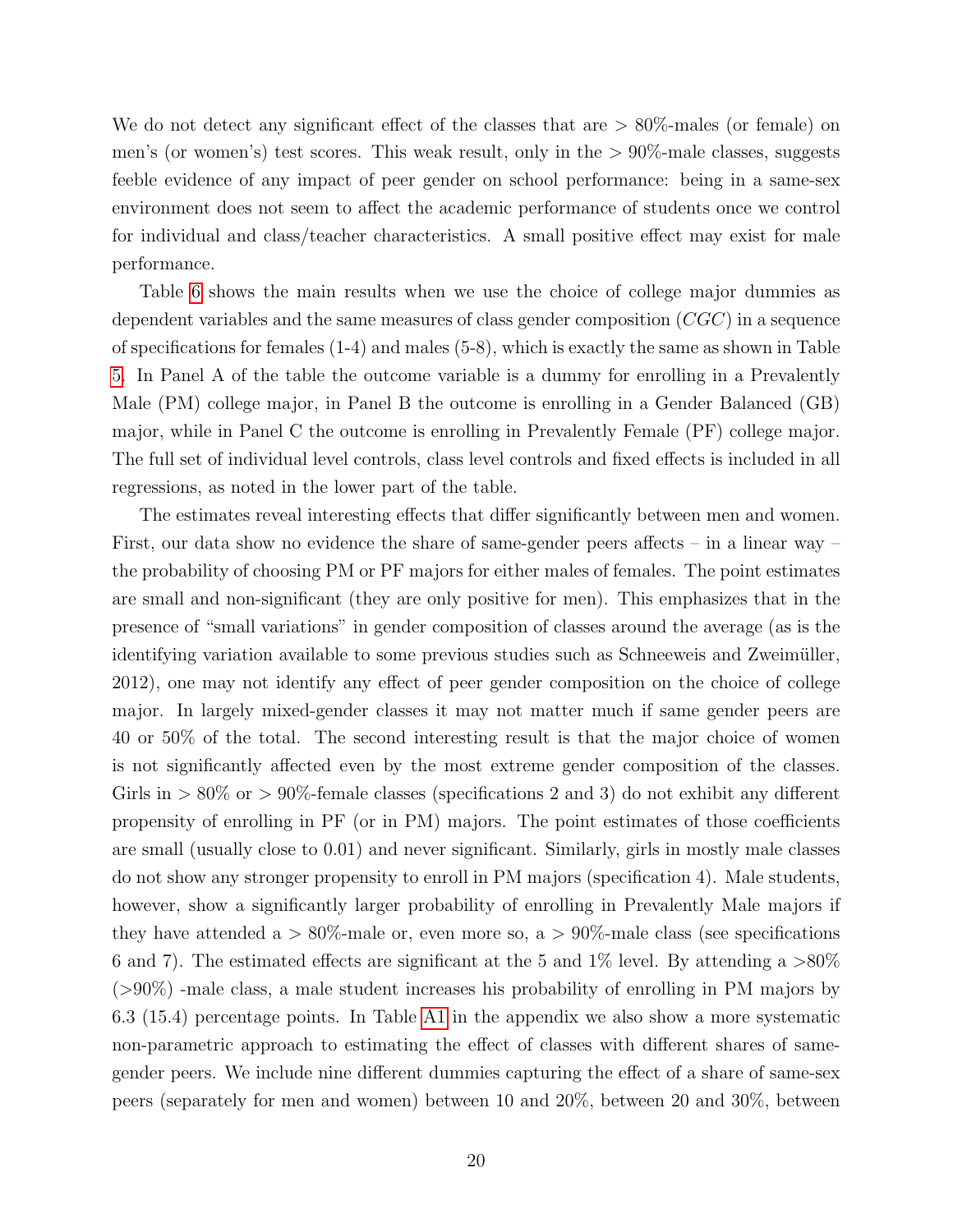30 and 40% and so on, omitting the reference category: <10%. The table shows that for women, the point estimates on each dummy are small and insignificant. For men the point estimates of the effect on PM major enrollment are small, but progressively increase (with a few exceptions) from the lowest value for the dummy 10-20% males (3.3 percentage points) to the largest value for the  $80\%$ -90% males (10.8) and for the  $> 90\%$ -male (23.8) classes. Only the  $> 90\%$ -males dummy is significant at the 1% level in this non parametric way of partitioning the effects.

The average probability of enrolling in PM majors is 42.7% for males; hence the effect described above is large and significant, increasing the probability of PM enrollment by between 1/7th and 1/3rd of its average. Interestingly, and somewhat symmetrically, males have a smaller probability of enrolling in PM majors if they attended a class that was  $>90\%$ female. However, this effect (equal to -7.3 percentage points and reported in column 8 of Table [6\)](#page-42-0) is not statistically significant. Panels B and C of Table [6](#page-42-0) reveal the shift into PM majors for males takes place by diverting students out of Gender Balanced (GB) majors. The probability of males enrolling in GB majors decreases by about 4.5 percentage points (not statistically significant) if they attended a  $> 80\%$ -male class and by 12.7 percentage points (statistically significant) if they attended a  $> 90\%$ -male class. This suggests that some males with "marginal" preferences for GB majors might have been pushed into PM majors when attending the last year of high school with a group of peers that were overwhelmingly male. The negative effect on the probability of enrolling in PF majors for males who attended > 80%-male or > 90%-male classes was weaker, but significant for the > 80%−male group.

Given the small effect on academic performance of males (zero for  $> 80\%$  male classes and significant but small for  $> 90\%$ -male classes) shown in Table [5,](#page-41-0) we do not think that the effect on major choice is due to improved academic ability of males. Rather, it may be indicative of the fact that peers and their gender can affect preferences and attitudes, especially of male youths. It is consistent with the idea that males show a more confident and competitive behavior when exposed to competition with other males (as consistent with Bengtsson et al. 2005, Niederle and Vesterlund 2011). The increase in their probability of choosing PM college majors will expose them to a more academically challenging curriculum and competitive environment when in college. The average academic quality in PM majors is higher than in PF (or GB) ones. High school graduates enrolling in PM majors have an average high school exit score of 0.51, with respect to 0.42 for those enrolling in PF majors and 0.38 for GB majors. This may imply males from prevalently male high school classes choosing PM majors have a lower average quality than other male students going on to PM majors. They may be "pressured" into majors that are a worse match for their abilities, which can affect their performance in college. On the other hand, these majors are associated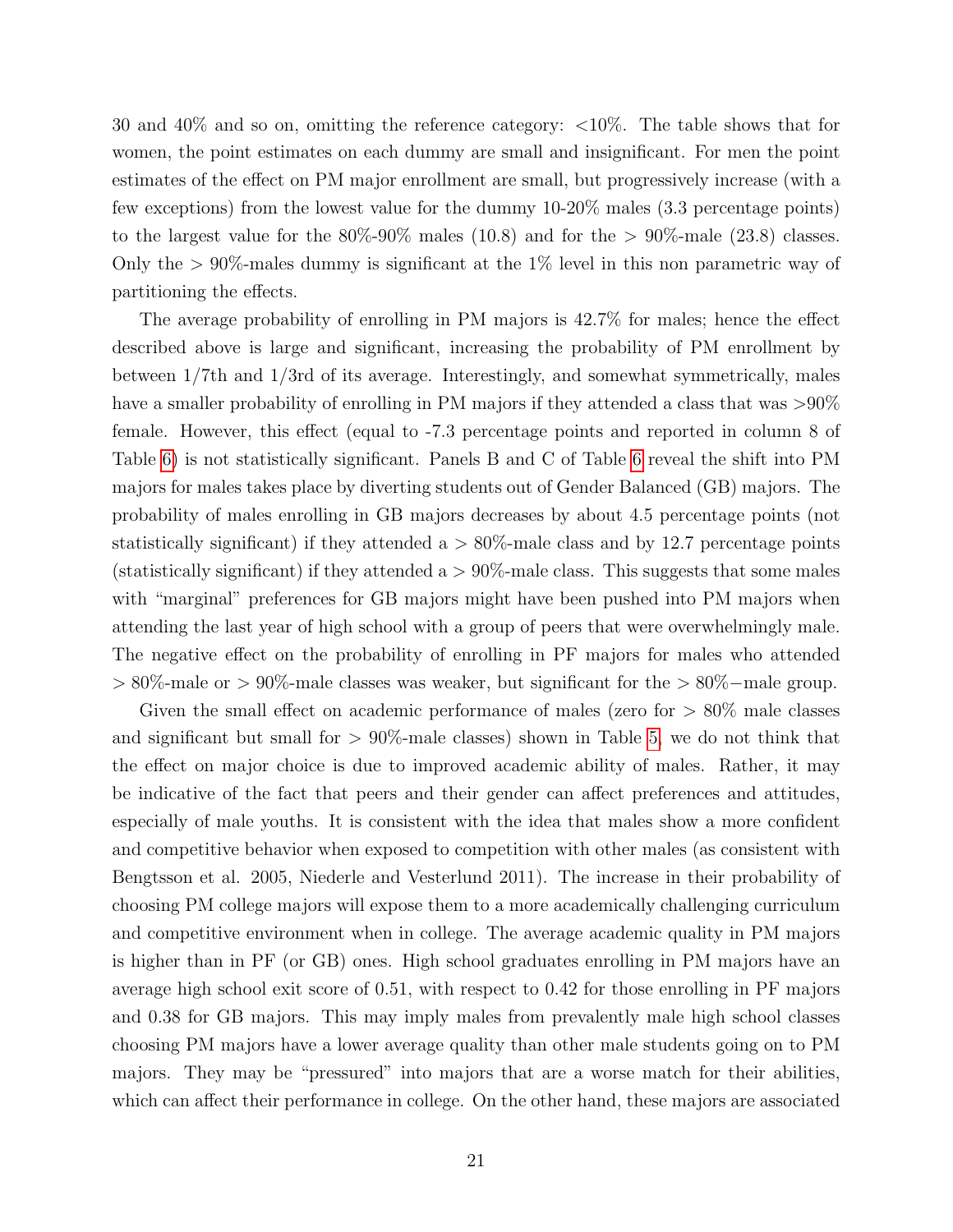with a wage premium. Hence, in spite of the mismatch, this peer-effect may result in higher wages on the labor market if being exposed to knowledge in those fields increases earning ability. We will address these questions in the following sections.

Table [7](#page-43-0) analyzes the effects of class gender composition on the choice of major, partitioned by student academic performance. We focus on the  $> 80\%$  and  $> 90\%$  single -sex share dummy as explanatory variables. We show, again, the main estimated effect of being in a class prevalently ( $> 80\%$  or  $> 90\%$ ) of the same gender (in column 1 and 4). We then separate the effects by splitting the sample between individuals whose measure of academic performance, as revealed by their relative gender-specific ranking in the high school text score, was in the bottom quartile of the gender/school/cohort distribution ("bottom quality" in the table) and those whose performance was in the top quartile ("top quality"). Let us emphasize that while this measure of academic quality is not fully predetermined with respect to the class gender composition, by taking the gender-specific ranking, we avoid mechanical correlation with gender shares. We also showed in Table [5](#page-41-0) that there is an extremely low correlation between individual test score ranking and class gender composition.

We show the effect of the  $> 80\%$ -same gender dummy (first row of each Panel) and the > 90%-same gender dummy (second row of each Panel), individually, on the bottom and top quartile for females (column 2 and 3 respectively) and for males (columns 5 and 6). The effects for women are mainly non-significant. Only the effect of  $> 90\%$  female classes is significant for bottom-quality women and shows an increase in their probability of PM major choice. While the effect is not present for the > 80% female classes, nor does it affect the probability of other major choices, the point estimates suggest a mild potential effect of heavily-female classes in encouraging PM major choice for women, too. This may be consistent with the idea that women, especially those who are academically weaker, feel freer to make less "gender stereotypical" choices when in a mostly female environment. This is in contrast with men who are pushed to more "gender stereotypical" choices in prevalently male environments.

The positive average effect on the probability of enrolling in PM majors for men is significant and much larger in its point estimate for the academically weakest group. For this group of male students, being in  $a > 80\%$  ( $> 90\%$ ) male class increases the probability of choosing a PM college major by 20 (46) percentage points. For high quality students, however, the effect is much smaller, namely -5 (13) percentage points, and is statistically nonsignificant. The effect on low-academic-quality students is particularly remarkable because the average probability of choosing a PM major for bottom quartile male students is only 25.5 percent. Hence, graduating from a prevalently male class makes that probability two to three times larger. Panels B and C reveal between half and three-quarters of the shift to PM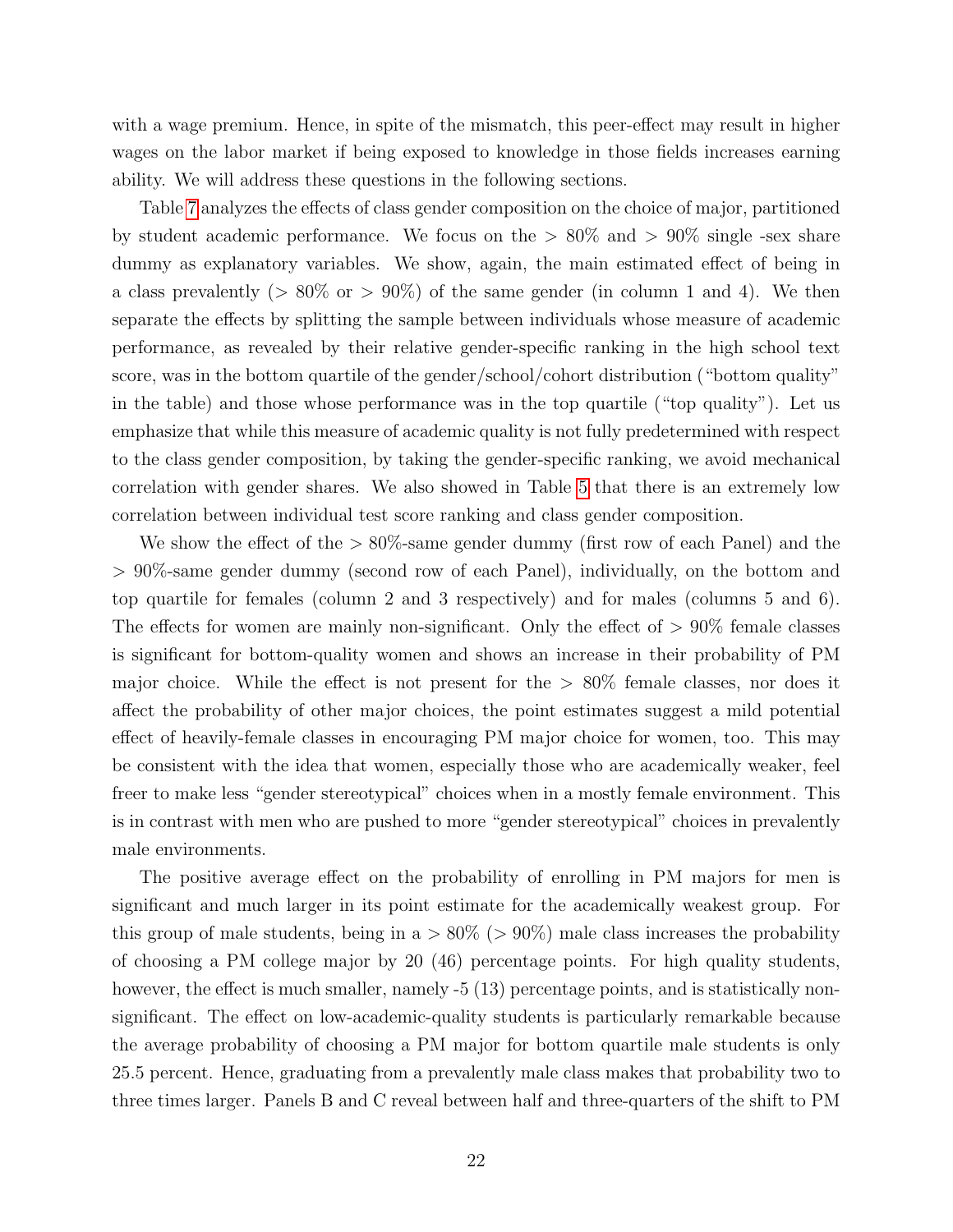majors for bottom-quality students is from GB majors, and between one-quarter and half is from PF majors. These estimates may reveal students in a prevalently male class with a marginal preference for engineering-economics-business and are not too strong academically, are subject to pressure/imitation or overconfidence pushing them towards more demanding prevalently-male majors. On the other hand, higher achieving students (who were already choosing PM majors with high probability  $-57\%$  on average) seem to be less influenced by such class environments<sup>[20](#page-24-0)</sup>.

Table [8](#page-44-0) separates the effects on students from families in the bottom from those in the top quartile of the house value distribution, which could be considered a proxy for economic status. This variable is fully predetermined with respect to the class gender composition. Similar to what is done in Table [7](#page-43-0) we show again the total effects for males and females (in Columns 1 and 4) from being in a high school class with  $> 80\%$ -same gender (first row of each panel) or > 90%-same gender (second row of each panel) classmates, and for the sub-group of students in bottom and top quartiles of house value (column 2 and 3 for women and 5 and 6 for men). The effects on women's PM major choice are non-significant, even in the stratified specifications. For male students, those from families in the bottom-part of the house value distribution drive the overall results. For students with low economic status, graduating from a class that was  $>80\%$  ( $>90\%$ ) males implied a 14 (24) percentage points higher probability of choosing PM majors. Both estimates are significant at the 1% confidence level. Correspondingly, those males had a lower probability of enrolling in GB majors (between -7 and -21 percentage points) and lower probability of enrolling in PF majors (by -6.6 or -2.7 percentage points). To the contrary, male students from families in the top quartile of the house value distribution only show a weak increase in the probability of choosing a PM major when graduating from  $a > 80\%$  or  $> 90\%$  male class, (equal to 7 to 10 percentage points). It is possible the group of students from higher income families had parents that were more involved and influential in their children's decision of college major. Hence, they may have formed their preferences based on their family environment and were less subject to the effect of peers. To the contrary, male students from less wealthy families may have had less parental involvement in the process of major choice, which resulted in stronger peer effects<sup>[21](#page-24-1)</sup>. Our regressions for male students in families in the top quartile of

<span id="page-24-0"></span> $^{20}$ In Table [A2](#page-50-0) in the Appendix we split the male and female sample into above-below the median (rather than top-bottom quartile) of the academic quality distribution. Effects for the below-the-median subgroup are half of those for the bottom quartile in Table [7,](#page-43-0) confirming that most of the action is happening for the least proficient male students in classes with >80% and >90% male peers.

<span id="page-24-1"></span> $^{21}$ In the 10% subsample for which we surveyed families, we also stratified the effects by education of the mother (college or less than college). Even in this case we find stronger peer-effects on the probability of choosing PM majors among children of less-educated mothers. The coefficient estimated for the effect of > 90% male peers is 0.73 for children of non-college educated mothers and it is significant. The standard error,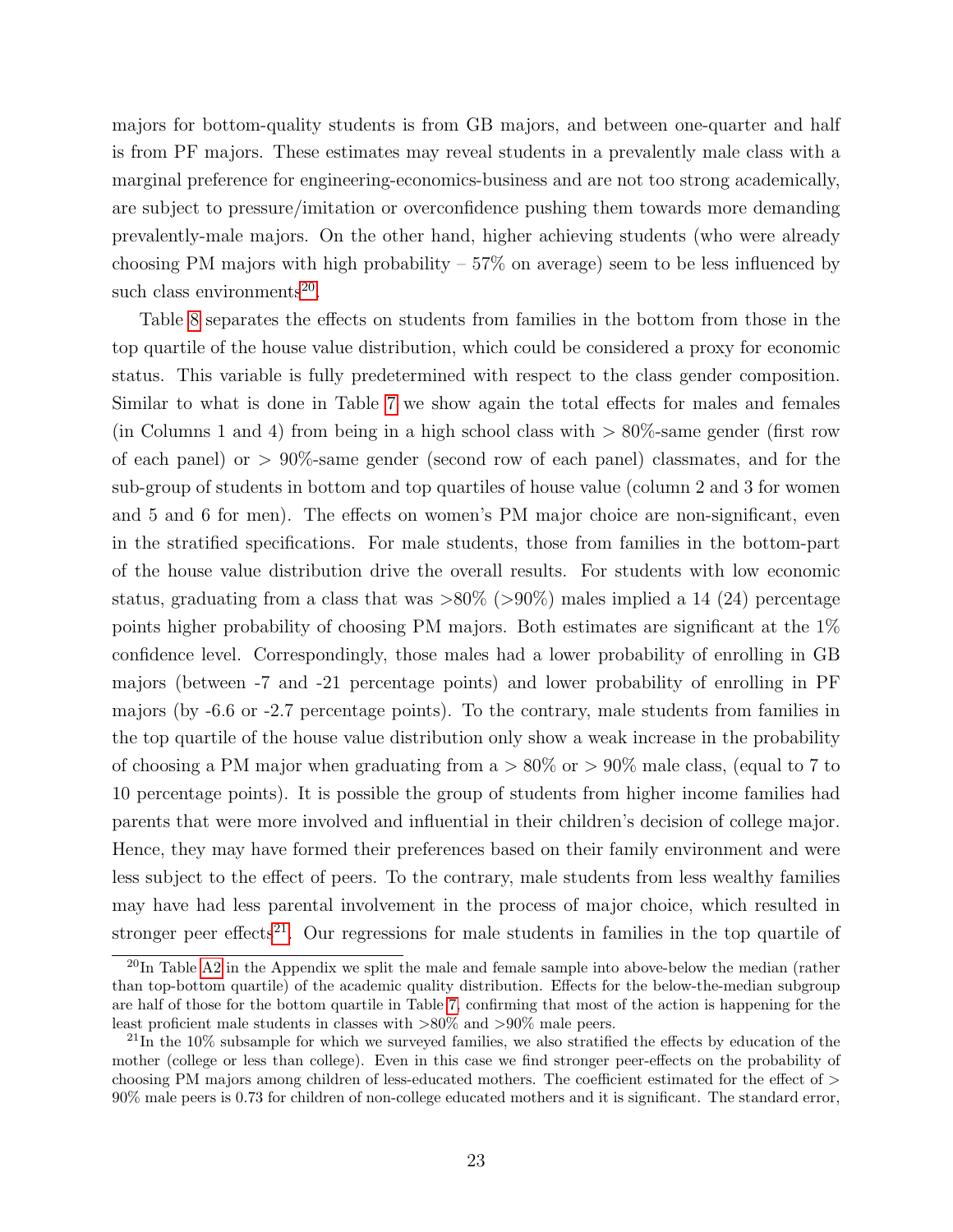the house value distribution suggest they are less likely to enroll in a PF major if graduating from a  $>90\%$  male high school class (but not from a  $>80\%$  male one). Hence, the dominant male composition of the class may affect this group, too, by shifting students out of PF majors. This effect does not seem as strong as for low house value students, who instead were pushed out of GB into PM majors in response to high percentages of male classmates.

#### <span id="page-25-0"></span>5.2 Performance during College

At the universities included in our sample, PM majors (Engineering and Economics-Business) were more math intensive, more academically demanding and more selective than GB and PF majors. Using as a metric the high school exit test score, which is common to all schools (re-scaled to be between 0 and 1), students enrolled in the PM majors had an average of 0.51, those enrolled in PF majors averaged 0.42, and GB majors averaged 0.38. The differences are large and significant. Hence, if "prevalently male" high school classes pressured male students – particularly those with low academic quality – towards enrolling in those majors, this could imply the average college performance of males graduating from  $> 80\%$  and  $> 90\%$ male classes was worse than those of other males. If some marginal students were pushed into majors that were bad matches for their abilities this could lead to negative effects on their performance, and possibly to higher probability of dropping out or transferring to less demanding majors during college. Alternatively, if "prevalently male" high school classes positively affected the academic ability of male students, together with their preferences, then students graduating from those classes should have no disadvantage vis-a-vis the rest, and they would graduate from the more demanding PM majors in the same proportions as they enrolled. De Giorgi, Pellizzari and Redaelli (2010) found that peer-pressure, or peerimitation, in college increased mismatch in the choice of classes and majors, with negative impacts on their performance. We want to test whether such an effect is present in our data. More importantly, we test whether the effect of gender composition of high school class persists in the choices and performance (of males) during college, fades away or is reversed during college. The effects of graduating from  $a > 80\%$  and  $> 90\%$  same gender class on different college outcomes are shown in Table [9.](#page-45-0) In Panel A the dependent variable is the probability of having graduated from college by 2011. In Panel B we analyze the probability of graduating in PM majors (as opposed to the probability of enrolling that was the dependent variable in Tables [6](#page-42-0)[-8\)](#page-44-0). In Panel C we analyze time-to-graduation (in months, controlling for major and university fixed effects to take into account average differences in time to degree across majors) for those who graduated, and in Panel D the outcome is the

however, is very large and does not allow the rejection of the hypothesis that this coefficient is the same as for children of non-college-educated mothers (point estimate 0.58).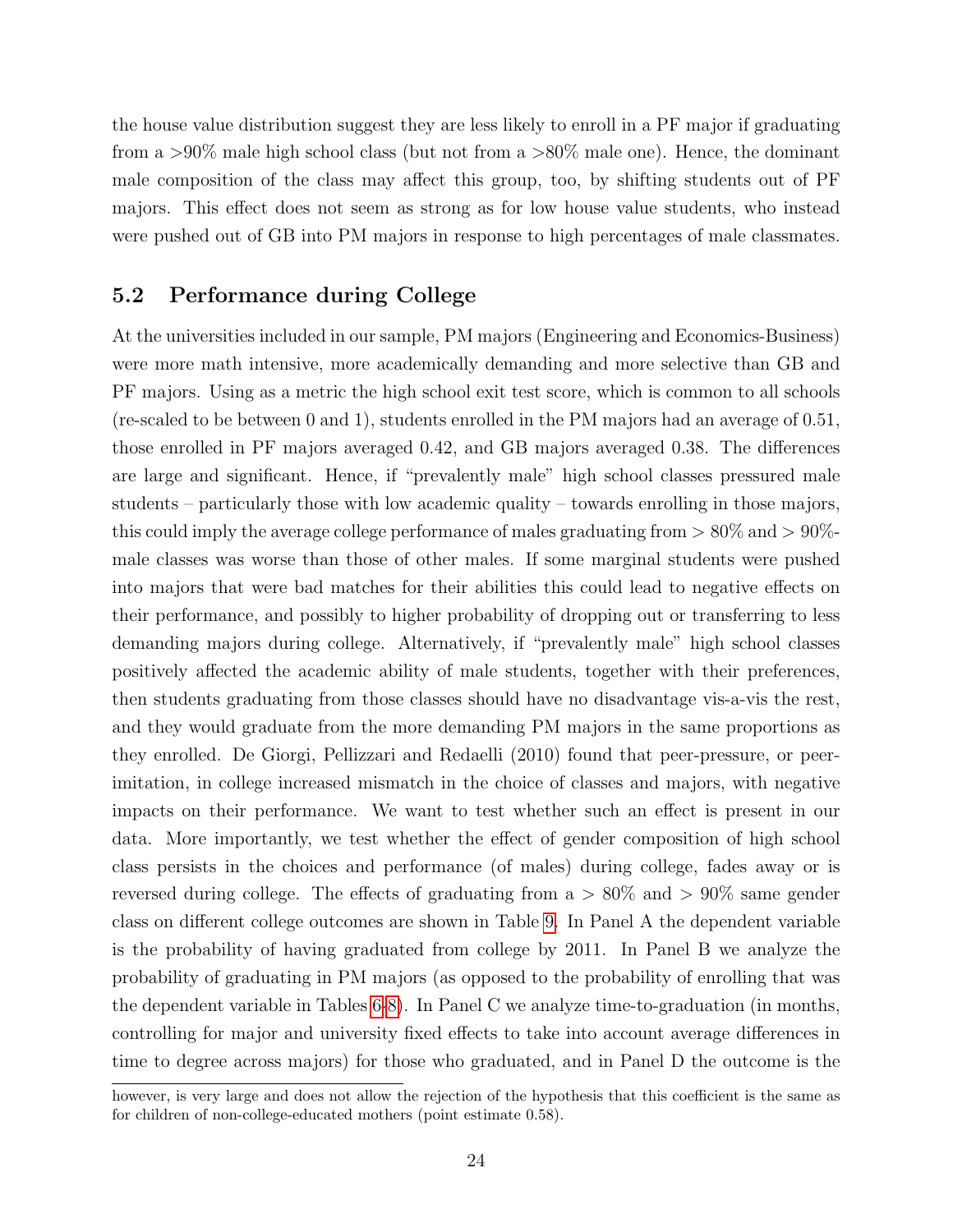final graduation score in college (standardized to be between 0 and 1), controlling for timeto-graduation, major and university fixed effects to take into account the different grading styles across degrees. The regressions include the individual and class controls as the previous tables.

Looking first at the impact on female outcomes, out of 24 specifications only one has an effect significant at the 5% level. Recall that graduating from a prevalently female class did not have any significant impact on the choice of major, or on performance in high school for women, hence it is reasonable to expect it did not affect performance in college either. Considering males, whose choice of major at enrollment was significantly affected by their high school class gender composition, we notice graduating from  $a > 90\%$  male class is still associated with somewhat higher probability of graduating from PM majors (Panel B) and the effect is stronger for males in the bottom part of the academic quality distribution. These effects, however, are half the size of the corresponding effects on enrollment (shown in Table [6\)](#page-42-0) and they are only significant for males who graduated in  $a > 90\%$  male class, and for males in the bottom quality distribution from  $> 80\%$  male classes. These estimates suggest that male peers might have pressured marginal male students to enroll into PM majors, but many of them did not have the commitment or ability to graduate from them, hence the effect on graduation was much smaller than the effect on enrollment. This possible mechanism is confirmed by the estimates of Panel A, in which males from  $> 90\%$  male high school class have a (marginally) lower probability of graduating from college altogether (at the 10% confidence level). Some of them, faced with more demanding requirements in PM majors, may have dropped out. Others may have abandoned the major and enrolled in a non-PM major. The graduation rate effect suggests a potentially higher mismatch into PM majors for the group of students graduating from >90% male classes. Two other outcomes also appear to be negatively affected by having been in  $> 90\%$  male class: time-to-graduation (which was longer, as seen in Panel C) and final graduation score (which was lower, as seen in Panel D), but only for students in the lower quartile of the academic quality distribution. As for those from the > 80%-male classes, the positive and significant effect on PM major enrollment (which was weaker than in the  $> 90\%$  male classes) completely faded away by the time of graduation and the other effects were not significant, implying the effect on major choice was only temporary and was reversed through transfers during the college years.

Combining the regression results, we can infer that the gender composition of high school classmates was a random event that affected male students' choice of college major during the last year of high school. However, such peer effects were not strong enough to change the long-run match between students and majors. In fact, high school peer composition may have generated a higher probability of short-run mismatch driven by overconfidence,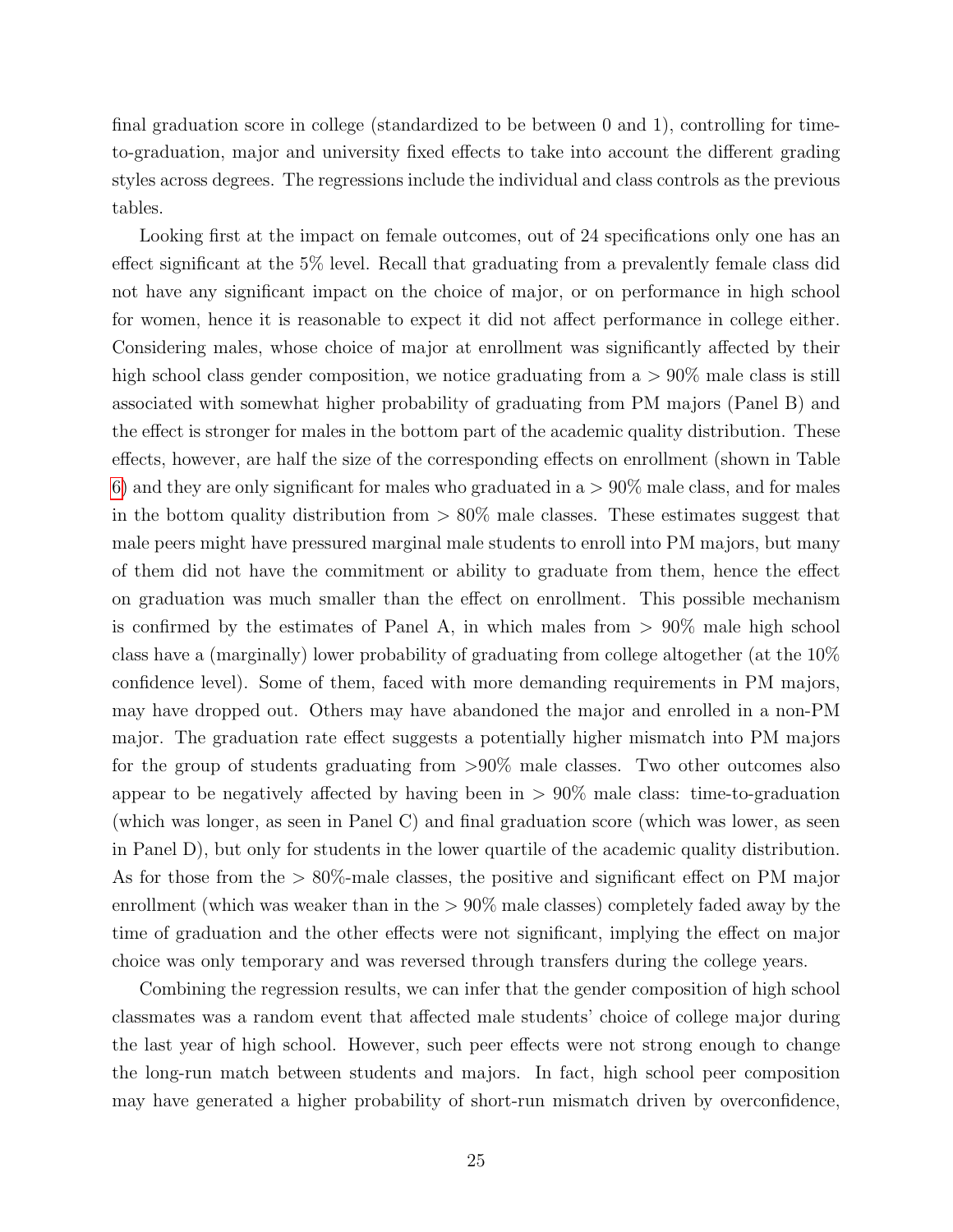or imitation in males, especially strong for males in the lowest portion of the academic performance distribution. For the individuals in the  $> 80\%$ -male classes the initial major choice did not result in more males graduating in PM majors nor did it affect any other measure of performance by the end of their college career on average.<sup>[22](#page-27-1)</sup> For males in  $> 90\%$ male classes, especially those in the low part of the academic quality distribution, a significant positive effect is still present (higher by 17 percentage points) on the probability of graduating from PM majors, but much smaller than the effect on enrollment (46 percentage points). Moreover, this slightly higher graduation probability of graduating in PM majors comes at the cost of lower academic performance, namely longer time to graduation (by 9.7 months) and significantly lower graduation scores (by almost one standard deviation). In the next section we analyze whether we can detect any long-run impact on income of individuals 1 to 15 years into the labor market. We focus only on individuals who graduated from  $> 90\%$ male classes for which we identified the strongest effects still present in some outcomes at the end of college<sup>[23](#page-27-2)</sup>.

#### <span id="page-27-0"></span>5.3 Long-run Effects

By affecting their exposure to PM majors, on one hand, but decreasing the probability of graduating and their academic performance, on the other, the > 90%-male classes could have affected the long-run individual performance of men. Those two intermediate outcomes affect income in opposite directions. The net effect could be positive by increasing the probability of exposure, at least for a while, to majors such as Engineering and Business that are associated with high-paying jobs. However, it may also be negative: having either reduced performance and probability of graduation or having pressured individuals into suboptimal choices. In this section we tackle this question. In Table [10](#page-46-0) we first analyze whether there was an effect of  $>90\%$  male classes on the probability of college enrollment (Panel A), and then on the probability of having nonzero income in 2005 (Panel B).

The data on income of the individuals are obtained from the Italian internal revenue service for the fiscal year 2005 and matched to individuals based on their name, date and place of birth. We consider all individuals who graduated from high school between 1985 and 2000 and hence a group of people that was on the labor market between 1 and 15 years as of 2005. As long as they remained in Italy and earned any income, their record was collected by the internal revenue service and is present in our data. We analyze whether there was any impact on total (log) income by considering all individuals (Panel C) , and then only those

<span id="page-27-2"></span><span id="page-27-1"></span><sup>&</sup>lt;sup>22</sup>Only low skilled male students are marginally more likely to also graduate from a PM major

<sup>&</sup>lt;sup>23</sup>We performed the analysis also on individuals graduated from  $>80\%$ -same gender classes and all effects on post-college outcomes for males are non-significant.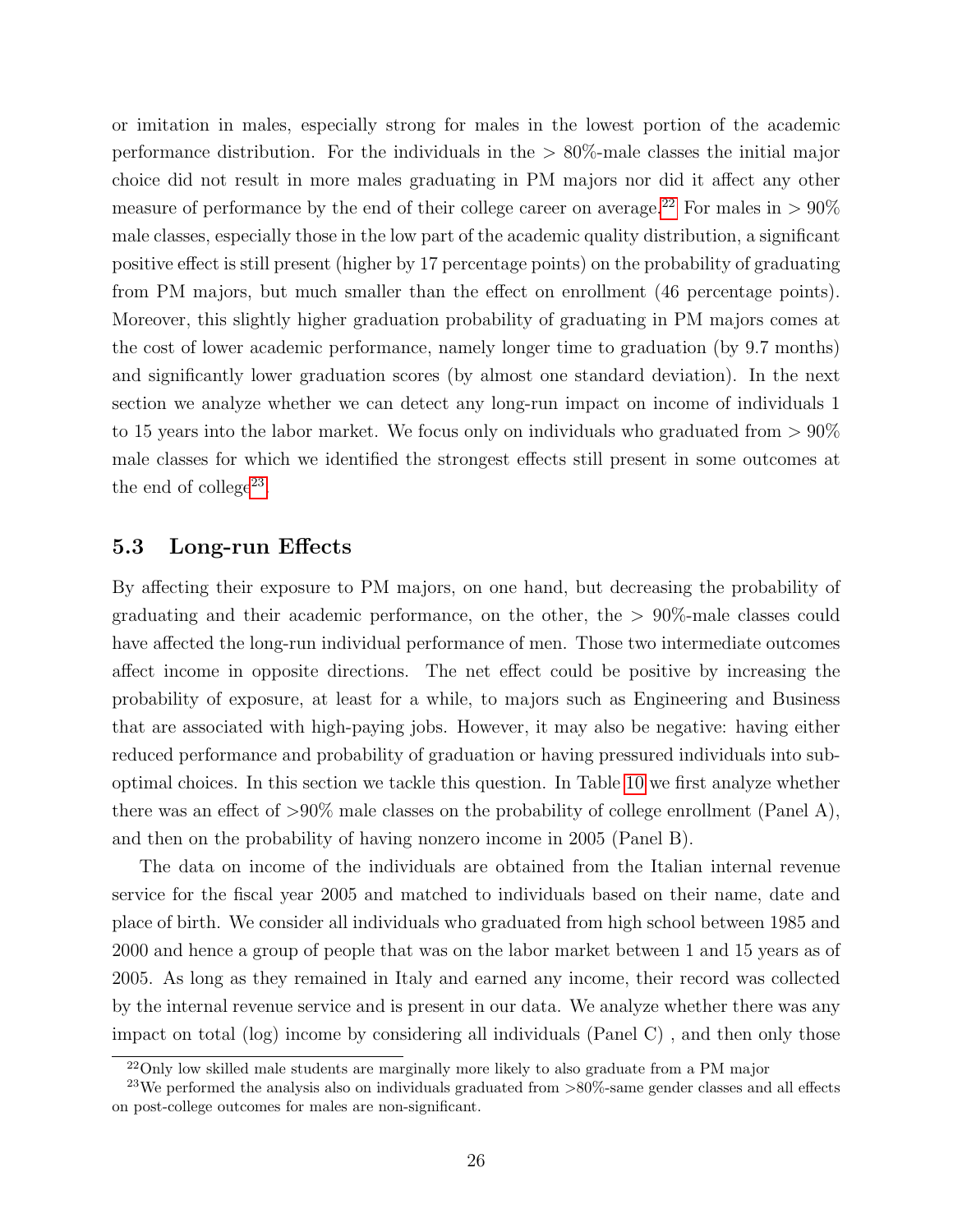who enrolled in college (Panel D). Panels B-D capture the long-run effect on labor market outcomes. In Panel E we consider only those individuals who enrolled in college (comparable to the sample used in D) and we associate to the "major of enrollment" (not of graduation) of the individual the average income for that major in 2005 (estimated using our sample). Such a variable allows us to isolate, in terms of income, the effect of higher enrollment in PM majors, zeroing out all other potential effects of the  $> 90\%$  male classes. In this exercise we assume that individuals in those classes graduated from the PM major of enrollment at the average rate (which we know is not true from Table [9\)](#page-45-0) and went on to earn the average wage for that major. The dependent variable is the log of income in Panels C, D and E , therefore the coefficients represent a percentage change in income.

The results reported in Panels A-D do not show any significant coefficient on the >90% male variable. The point estimates on the college enrollment and nonzero income are very small and non-significant. The point estimates on income (for all workers and for college educated only) are positive on average, but are very noisy and non-significant. Being in a >90%-male class increased exposure of students to PM majors (that generate high paying expertise), but then worsened the outcomes of their college career (hurting earning potential). These opposing effects seem to cancel out. For women we also find no effect. Certainly observing only total income and only one point in time after graduation (2005) limits the depth of an analysis of labor market dynamics and outcomes. However, we find no sign of a significant persistent effect of high school class gender composition.

Considering, instead, the wage-effect of major of enrollment alone, isolated in the estimates reported in Panel E, male students in  $> 90\%$ -male classes had about 10% higher expected potential income. If we only observed enrollment in those majors for the male students (and not their performance, completion rates and graduation rates) we would be tempted to infer beneficial effects of  $> 90\%$  male high school classes on male labor market potentials. However, the analysis we are able to perform – because of our long-run longitudinal data – shows that the consequences of peer effects fade away in the long run. They are much less significant by the end of college and completely undetectable on the labor market. The peer effect on the choice of major of enrollment is significant the year after high school for males, but then the skills and abilities of individuals seem to be the more fundamental determinants of their choice of major of graduation and academic performance.

### <span id="page-28-0"></span>6 Robustness Checks and Channels

In this section we perform some robustness checks and we test whether other outcomes are affected in the short-run by peer-gender effects that could suggest mechanisms for the impact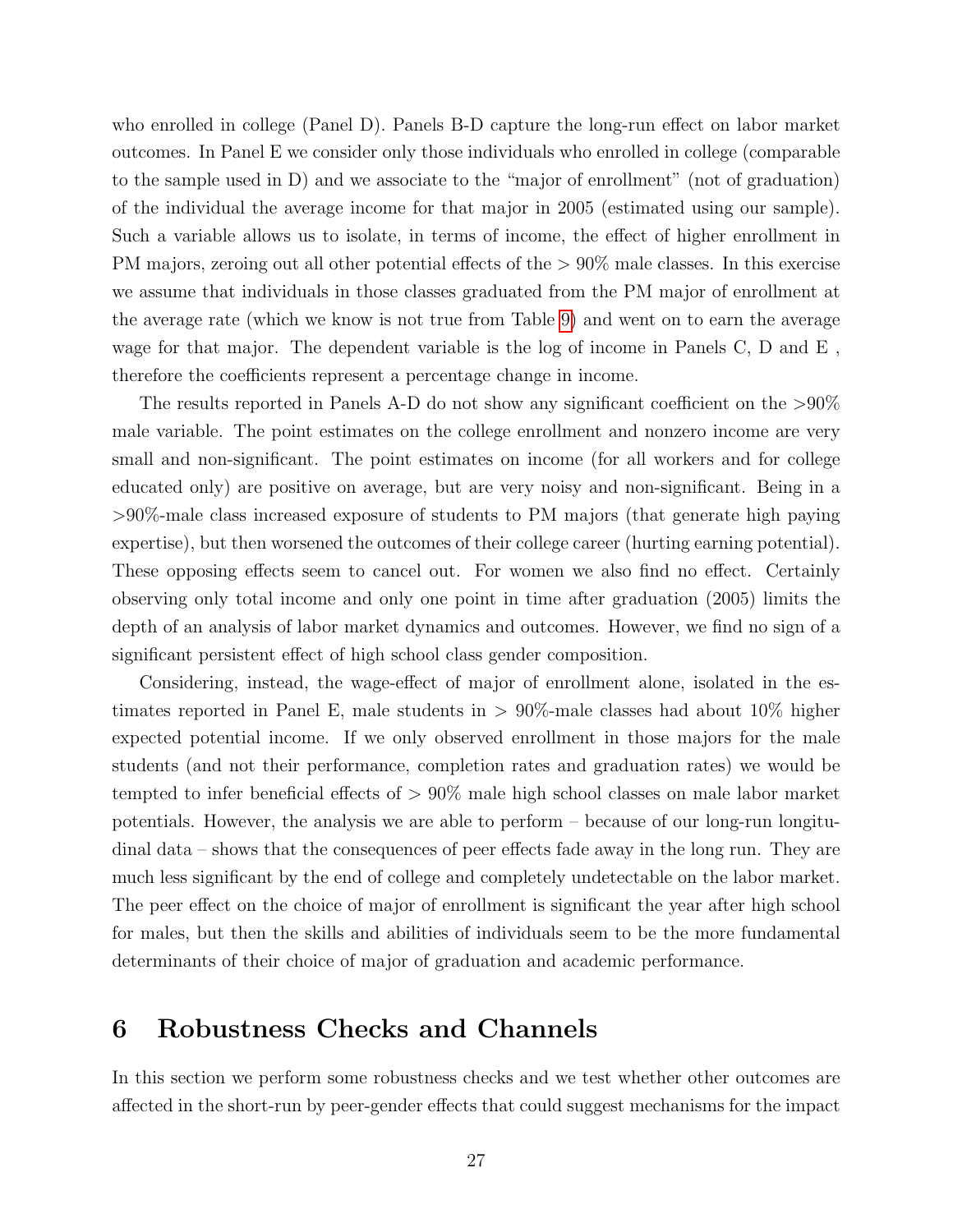on the choice of major. As we found consistent effects only on males, we limit our analysis to the male sample.

First, we confirm the effect of  $> 80\%$  and  $> 90\%$ -male classes is still present when we eliminate the extreme (one-gender-only) classes that occurred in the high school "Liceo Einstein" and corresponded to excessively large deviations from randomness (more than 3 standard deviations in the residual distribution as shown in section [4\)](#page-14-0). As these classes raise some issues of departure from randomness in the mechanism of allocation of students to sections (classes) in the "Liceo Einstein", we drop all classes from this school in the estimates of Column  $(1)$  in Table [11.](#page-47-0) The estimated impact on PM major choice of  $> 80\%$ -male and 90%-male classes are actually strengthened. Certainly the key estimated effects do not hinge on peculiar behavior of people in those extreme classes.

The second specification of Table [11](#page-47-0) shows a very demanding check. We consider only siblings in our dataset (identified by having the same last name and home address) and we include family fixed effects, school effects and the usual individual and class controls in the regression. In this case, the result is identified only by the different choices made by male siblings graduating from the same high school within a family differing only in the gender composition of their fifth-year-high school class. The fact that we are restricting our sample to siblings only implies the sample size is decreased by a factor of 8, from almost 10,000 to 1,300. The point estimate of the effect of the > 90%-male classes is 14.3 percentage points, very close to the main estimate in Column (7) of Table [6,](#page-42-0) 15.4. The standard error, however, is more than three times larger, hence the coefficient is not significant. For the >80% male classes the point estimate is small and the standard error is high (0.10), so not much can be inferred. The almost-unchanged point estimate for the > 90% male classes, however, and the extremely demanding nature of the check, convey the idea that classes with  $> 90\%$ -male shares can be associated with a shift of 13−14 points in the percent probability of attending a PM major by men.

In columns (3)-(6) we use information from the survey about non-academic student activity during the last year of high school, allowing us to introduce interesting information on other aspects of student life and other outcomes. This analysis, however, forces us to limit the sample to the 10% stratified sub-sample for which the survey was conducted. In specifications (3) and (4) we analyze whether, in the survey sub-sample, we are able to detect any effect of > 90% male classes on the probability of choice of PM major and on the probability of working in a top-end occupation, defined as managers, professionals, or self-employed. While the point estimate of the coefficient on the PM dummy is not far from the estimate using the whole sample (0.22 versus 0.15), the standard error in the sub-sample (which is 10 times smaller than the full sample) is too large to rule out zero effects. On the other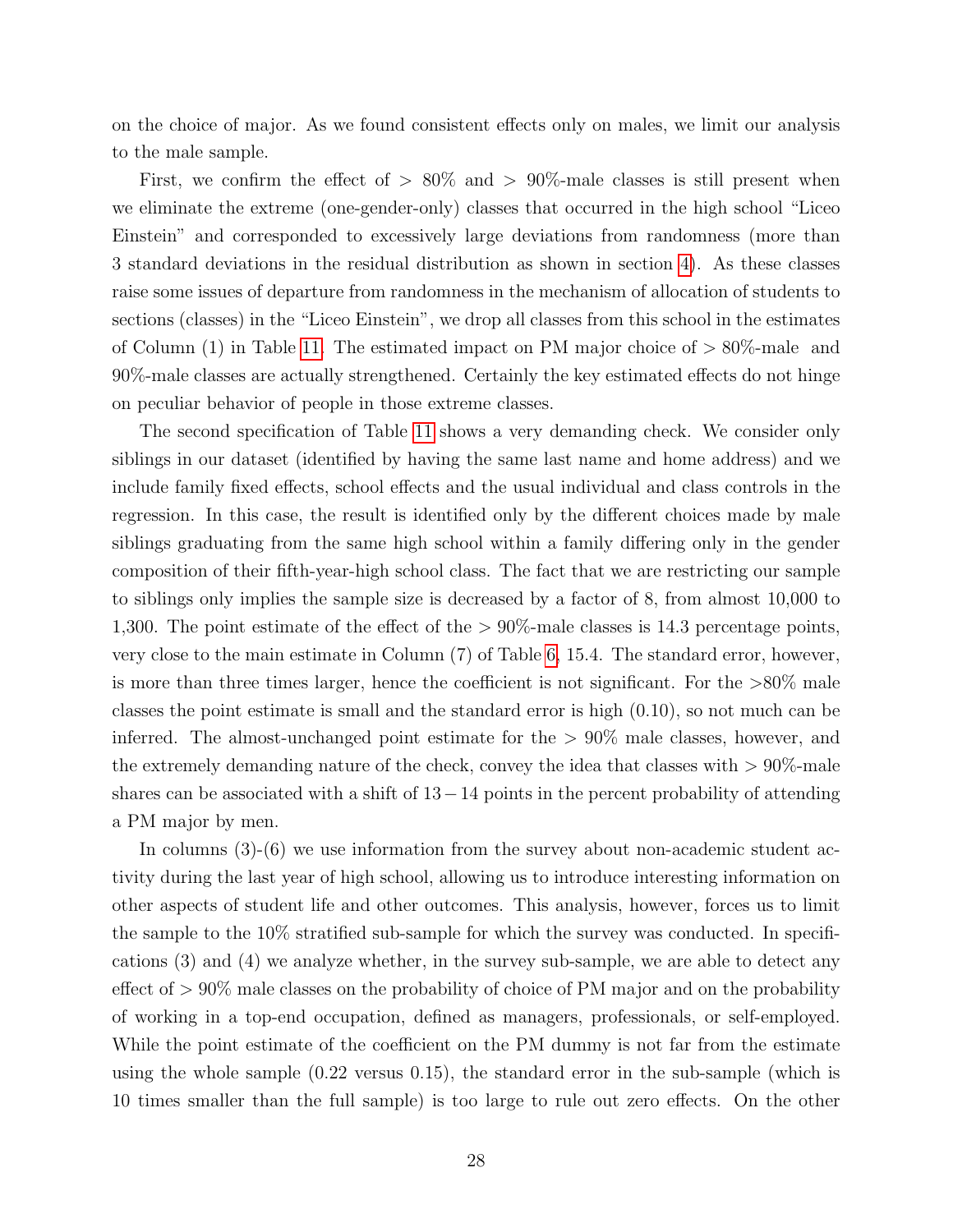hand, the point estimate on the top occupation effect is  $-0.038$  with a large standard error, confirming no evidence on job market outcomes. The dependent variable in specification (5) is a dummy equal to 1 if the student participated in competitive sports during high school. The prevalently male environment could have encouraged typically male behavior in other aspects of the student's life (besides the choice of major). We do not find a significant effect on the probability of participating in sports, typically pursued outside the high school environment in Italy, and more common for men than for women. In specification (6) we analyze whether volunteering for charities (more common among women than men) was affected by the prevalently male environment of the class and find no significant effect. These last four regressions, however, must be taken with a grain of salt as they are performed only on those individuals randomly drawn in the telephone survey and hence the sample only has 1,173 individuals; about one-tenth the size of the whole sample. Overall, these results do not suggest > 90% male classes affected the non-academic behavior of male. Thus, a potential channel of acquiring alternative skills outside school through these activities does not seem to be at work as a determinant of higher enrollment in PM majors.

### <span id="page-30-0"></span>7 Discussion and Conclusions

This paper has found a significant tendency of males in prevalently male high school classes to choose typically male college majors. This confirms the relevance of peers as a factor affecting student choices and attitudes. However, thanks to the possibility of following students in the long-run, it also found the increased pressure to choose PM majors is largely reversed during college and has no measurable long-run effects on labor market outcomes. One explanation for this is that male-peer pressure may have caused mismatches between skills and majors for marginal students who would otherwise choose less competitive and less demanding majors. In the long run, these students reversed the PM major choice and, as a result of mismatch, ended up with lower performance in college and lower probability of graduating.

We can speculate about what drives these results and why they are not found for women. On one hand the existing literature finds significant evidence that women choose mathintensive and prestigious school tracks less frequently than men, in large part because they tend to shy away from highly competitive environments (e.g. Buser et al., 2014). We can, therefore, hypothesize that an all-male environment encourages overconfidence in males, while an all female environment does not boost confidence much among women. The interesting finding of our analysis is that this boost of confidence among males affects choices, but not long-run academic ability, and therefore does not result in better outcomes by the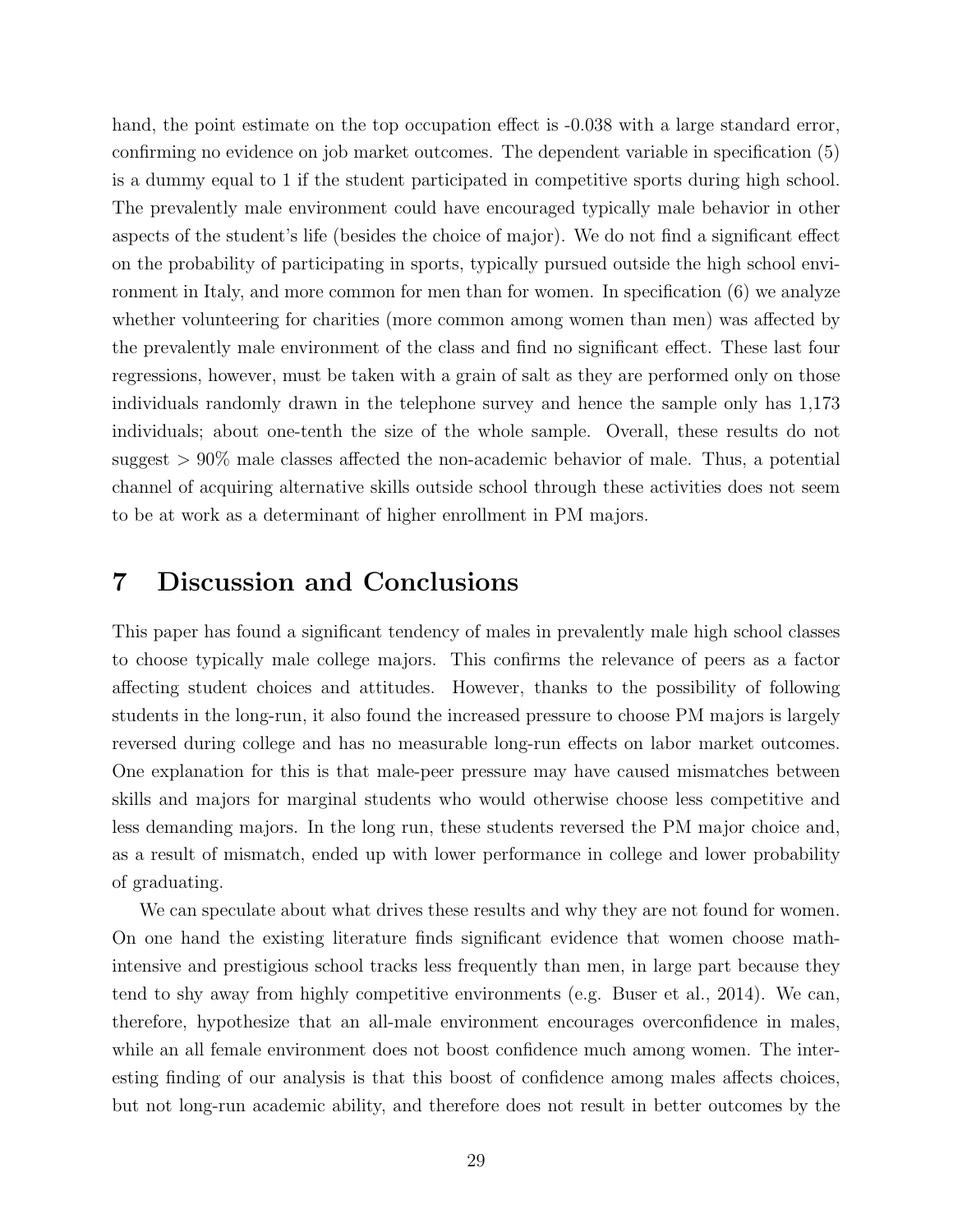time college is complete. This confirms previous analysis that peer-pressure may result in mismatched choices (De Georgi et al. 2010). Alternatively, the effect on men may be linked to more risk-aversion among women, resulting in an unwillingness to modify choices in light of peer choice, perceiving more uncertainty from deviating from the median choice of female classmates. Males, to the contrary, may underestimate the negative consequences from mismatch, making them less resilient to a negative impact. Differences in risk aversion, however, have been shown to explain only a small part of differences in college major choice (Niederle and Vesterlund, 2007).

Overall, we think the results of our analysis constitute a cautionary tale on two important points. First, we show that PM majors are associated with higher wages and, based on correlations alone, one would expect a higher wage and better labor market performance from randomly shifting people from non-PM to PM majors. This wage gain, however, does not bear out in our analysis. Peer composition exogenously influences the choice of PM majors for males, but in the long run the mismatch produces a negative effect on college performance and no effect on wages. Second, the debate on the effects of peers in school has so far focused on academic outcomes and performances, while we emphasize the importance of looking at long-run effects and final outcomes. Further research is needed to shed more light on both these issues, and we hope this papers encourages similar data collections and research analysis in other countries and environments.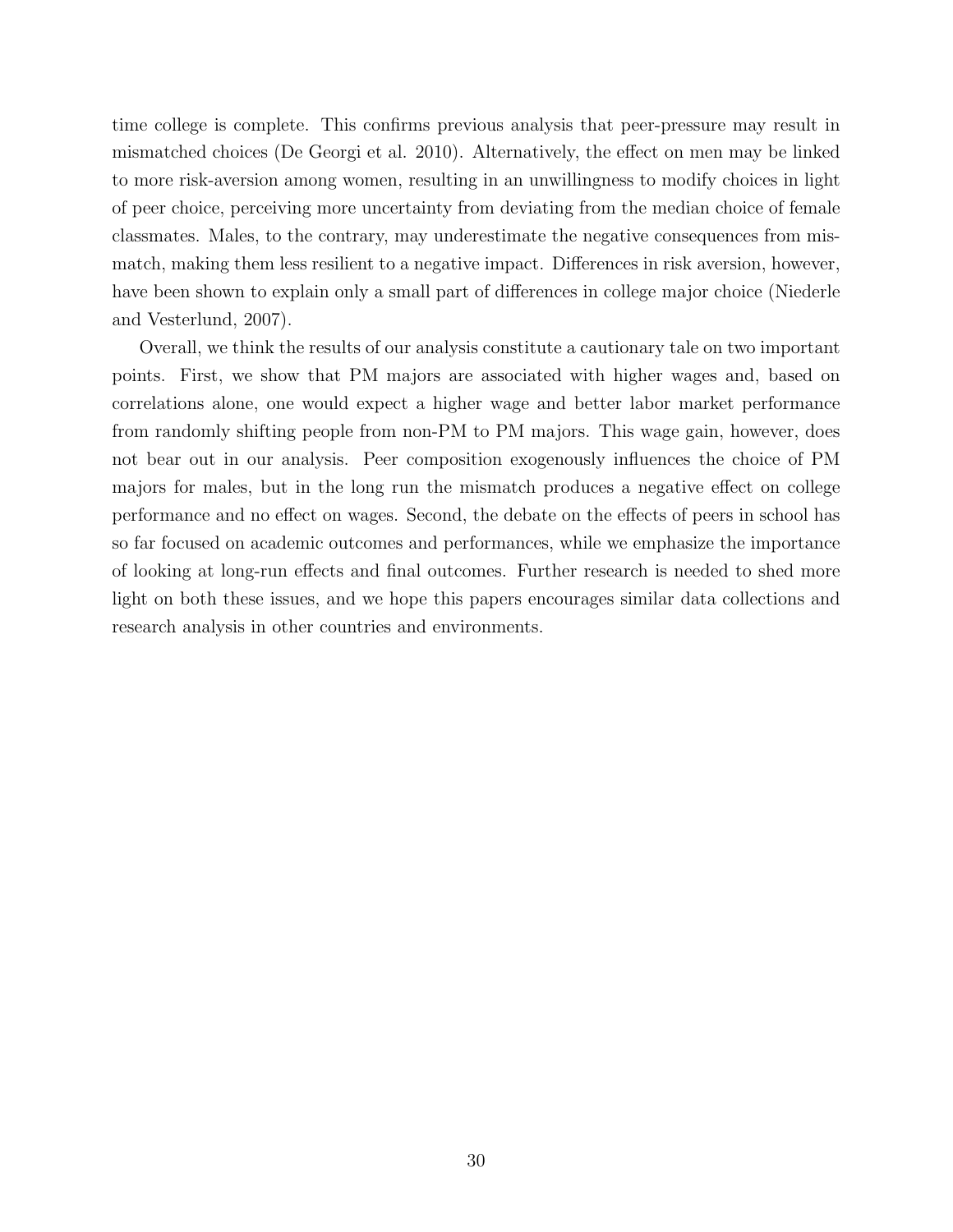### References

Altonji, J.G., Blom, E. and Meghir, C. (2012), "Heterogeneity in Human Capital Investments: High School Curriculum, College Major, and Careers", Annual Review of Economics, vol. 4, no. 1, pp. 185-223.

Bengtsson, C., Persson, M. and Willenhag, P. (2005), "Gender and Overconfidence", Economics Letters, vol. 86, no. 2, pp. 199-203.

Billger, Sherrilyn M. (2002). "Admitting men into a women's college: A natural experiment." Applied Economics Letters, 9:7, 479-483

Billger, Sherrilyn M. (2009). "On reconstructing school segregation: The efficacy and equity of single-sex schooling." Economics of Education Review 38(3), 393-402.

Booth, A. & Nolen, P. (2012), "Choosing to Compete: How Different Are Girls and Boys?", Journal of Economic Behavior and Organization, vol. 81, no. 2, pp. 542-555.

Booth, Alison L, Cardona Sosa, Lina & Nolen, Patrick, 2014. "Do Single-Sex Classes Affect Achievement? An Experiment in a Coeducational University", CEPR Discussion Papers 10221, C.E.P.R. Discussion Papers.

Buser Thomas, Muriel Niederle and Hessel Oosterbeek (2014). "Gender, Competitiveness and Career Choices", Quarterly Journal of Economics, 129(3), 1409-1447.

Carrell, S. E., Fullerton, R. L., and West, J. E. (2009). "Does your cohort matter? measuring peer effects in college achievement." Journal of Labor Economics, 27(3), 439-464.

Carrell, S. E., and Hoekstra, M. L. (2010). "Externalities in the classroom: How children exposed to domestic violence affect everyone's kids." American Economic Journal: Applied Economics, 2(1), 211-228.

Carrell Scott, Marianne Page and James West (2010). "Sex and Science: How Professor Gender Perpetuates the Gender Gap". *Quarterly Journal of Economics*, Volume 125, Issue 3, August 2010.

De Giorgi, Giacomo, Michele Pellizzari, and Silvia Redaelli (2010). "Identification of Social Interactions through Partially Overlapping Peer Groups." American Economic Journal: Applied Economics, 2(2): 241-75.

Dee, Thomas S. (2007). "Teachers and the Gender Gaps in Student Achievement." Journal of Human Resources 42(3): 528-554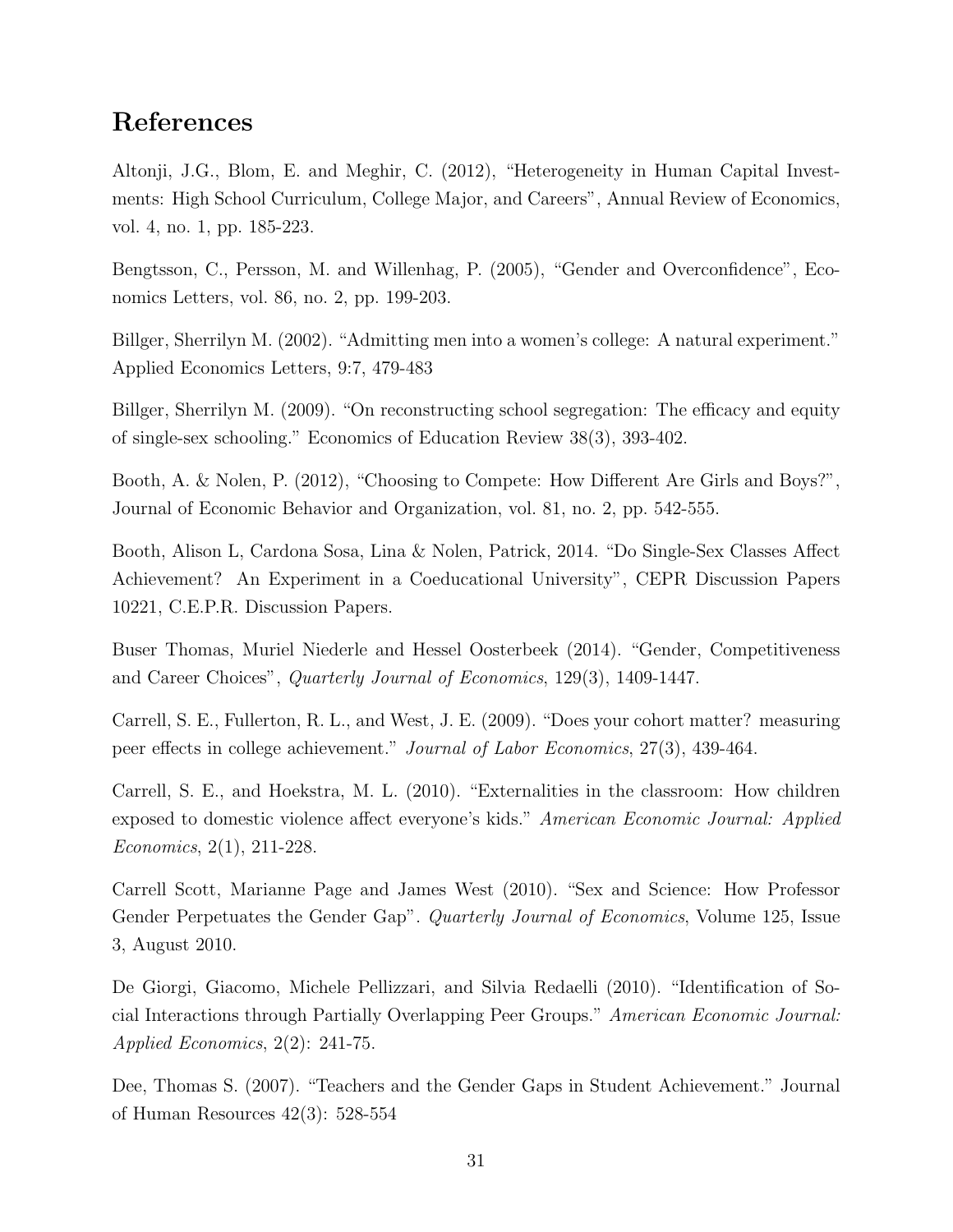Favara, Marta, 2012. "The Cost of Acting "Girly": Gender Stereotypes and Educational Choices", IZA Discussion Papers 7037, Institute for the Study of Labor (IZA).

Gneezy, Uri, Niederle, Muriel, Rustichini, Aldo (2003). "Performance in competitive environments: gender differences." Quarterly Journal of Economics. 118, 1049-1074.

Goldin, Claudia. (2006) "The 'Quiet Revolution' that Transformed Women's Employment, Education and Family." American Economic Review, 96 (2): 1-21.

Guryan, Jonathan, Kory Kroft, and Matthew J. Notowidigdo (2009). "Peer Effects in the Workplace: Evidence from Random Groupings in Professional Golf Tournaments." American Economic Journal: Applied Economics, 1(4): 34-68.

Hoxby, C. M. (2000). "The effects of class size and composition on student achievement: New evidence from natural population variation." Quarterly Journal of Economics, 115(4), 1239-1285.

Lavy, Victor, and Analia Schlosser (2011). "Mechanisms and Impacts of Gender Peer Effects at School." American Economic Journal: Applied Economics, 3(2): 1-33.

Niederle, Muriel, Vesterlund, Lise (2007). "Do women shy away from competition? Do men compete too much?"Quarterly Journal of Economics 122 (3), 1067-1101.

Niederle, Muriel, Vesterlund, Lise (2010). "Explaining the gender gap in math test scores: the role of competition." Journal of Economic Perspectives 24 (2), 129-144.

Niederle, M. and Vesterlund, L. (2011), "Gender and Competition", Annual Review of Economics, vol. 3, no. 1, pp. 601-630.

Park, H., Behrman, J., & Choi, J. (2012). Do single-sex schools enhance students' STEM (science, technology, engineering, and mathematics) outcomes? Penn Institute for Economic Research, Department of Economics, University of Pennsylvania, PIER Working Paper Archive.

Park, H., Behrman, J. R., & Choi, J. (2013). "Causal effects of single-sex schools on college entrance exams and college attendance: Random assignment in seoul high schools." Demography, 50(2), 447-469.

Schneeweis, N.  $\&$  Zweimüller, M. (2012). "Girls, girls, girls: Gender composition and female school choice", Economics of Education Review, Volume 31, Issue 4, August 2012, Pages 482-500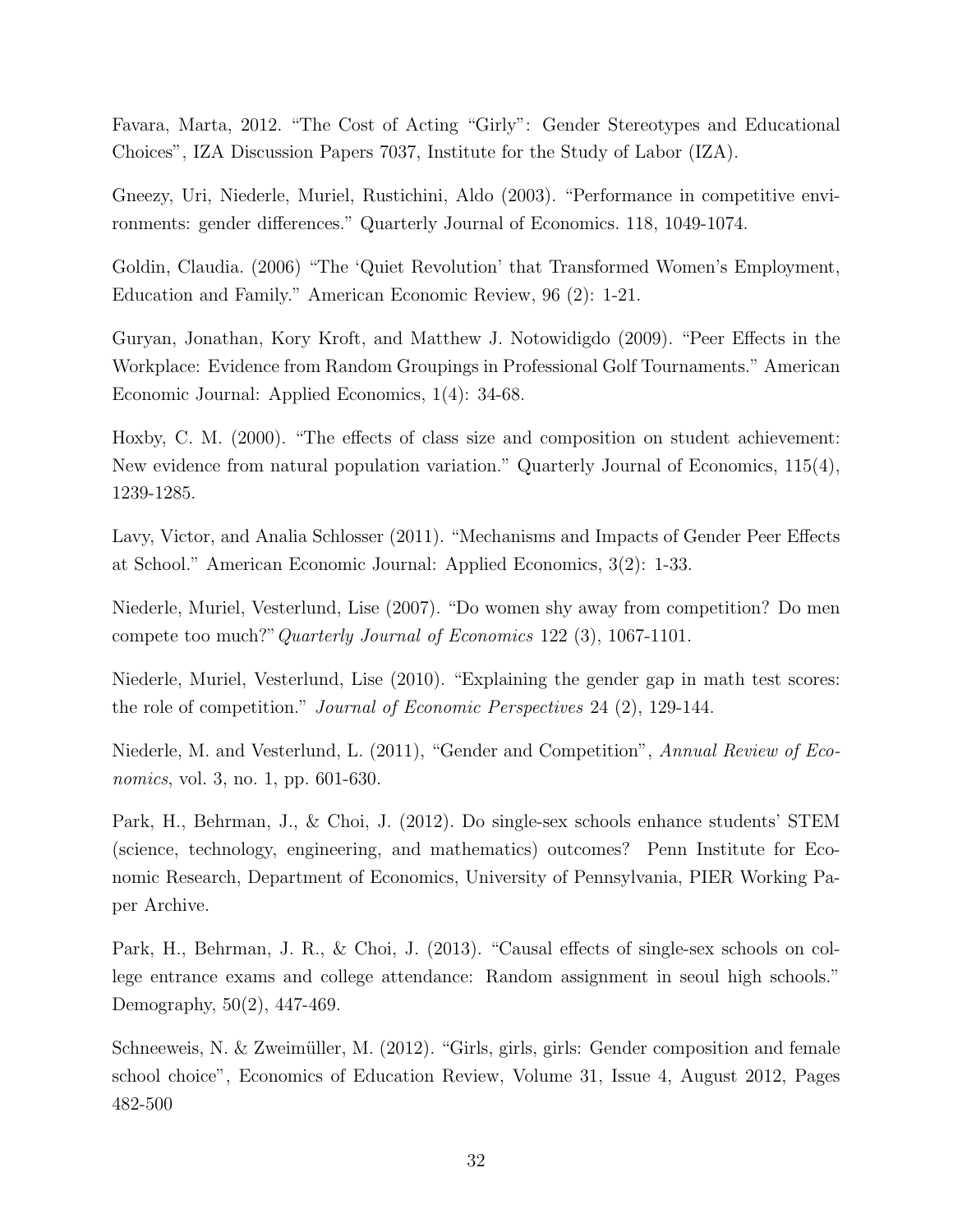Solnick, Sarah J. (1995). "Changes in women's majors from entrance to graduation at women's and coeducational colleges." Industrial and Labor Relations Review 48(3), 505-514.

Stevenson Megan (2015) "Breaking Bad: Social Influence and the Path to Criminality in Juvenile Jails". Manuscript, UC Berkeley, April 2015.

Turner, Sarah E. and William G. Bowen (1999). "Choice of major: the changing (unchanging) gender gap." Industrial and Labor Relations Review 52(2), 289-313.

Xie, Y. and K. Shauman (2003), "Women in Science: Career Processes and Outcomes", Cambridge, MA: Harvard University Press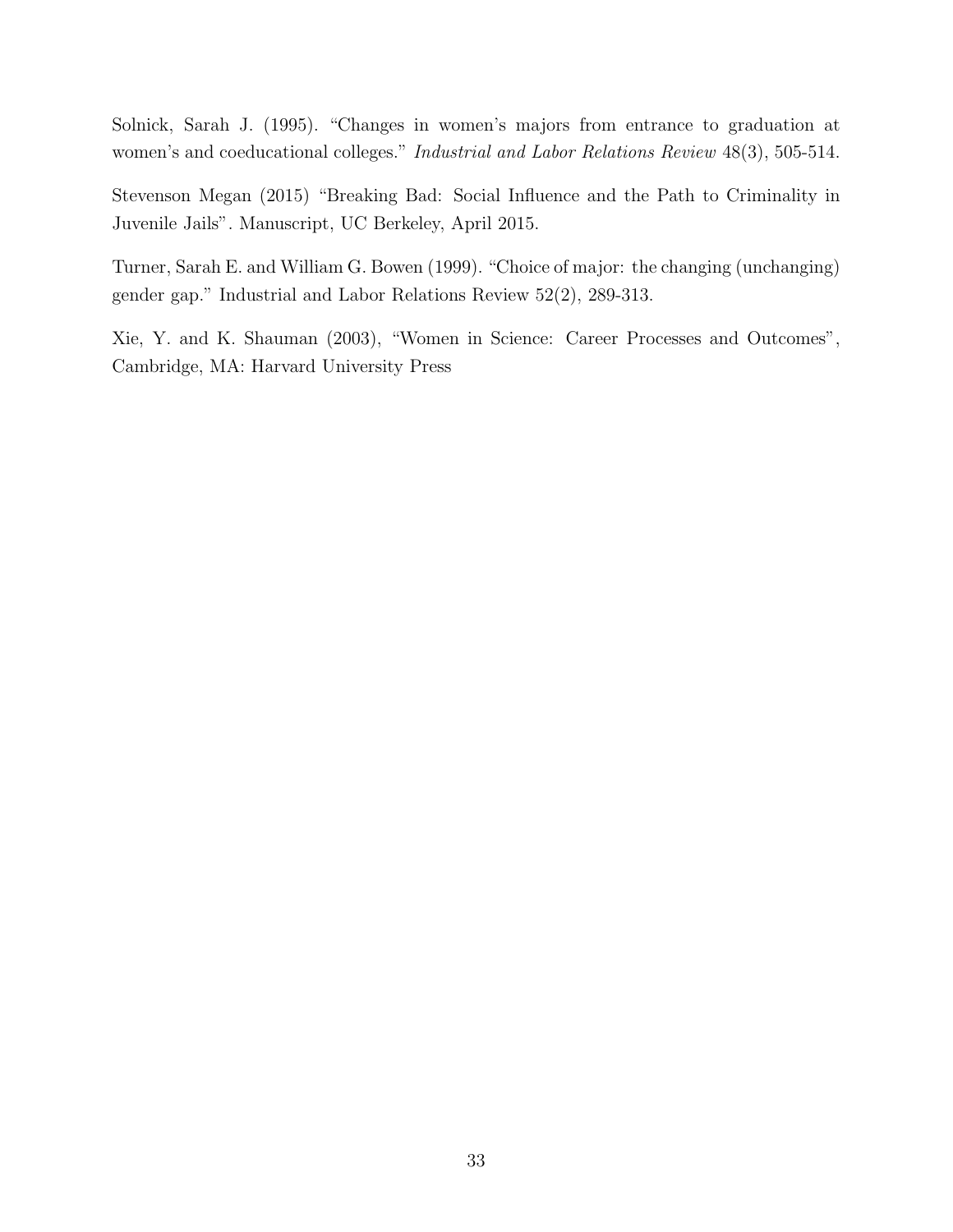# Figures

<span id="page-35-0"></span>

Figure 1: Annual Income and female shares by major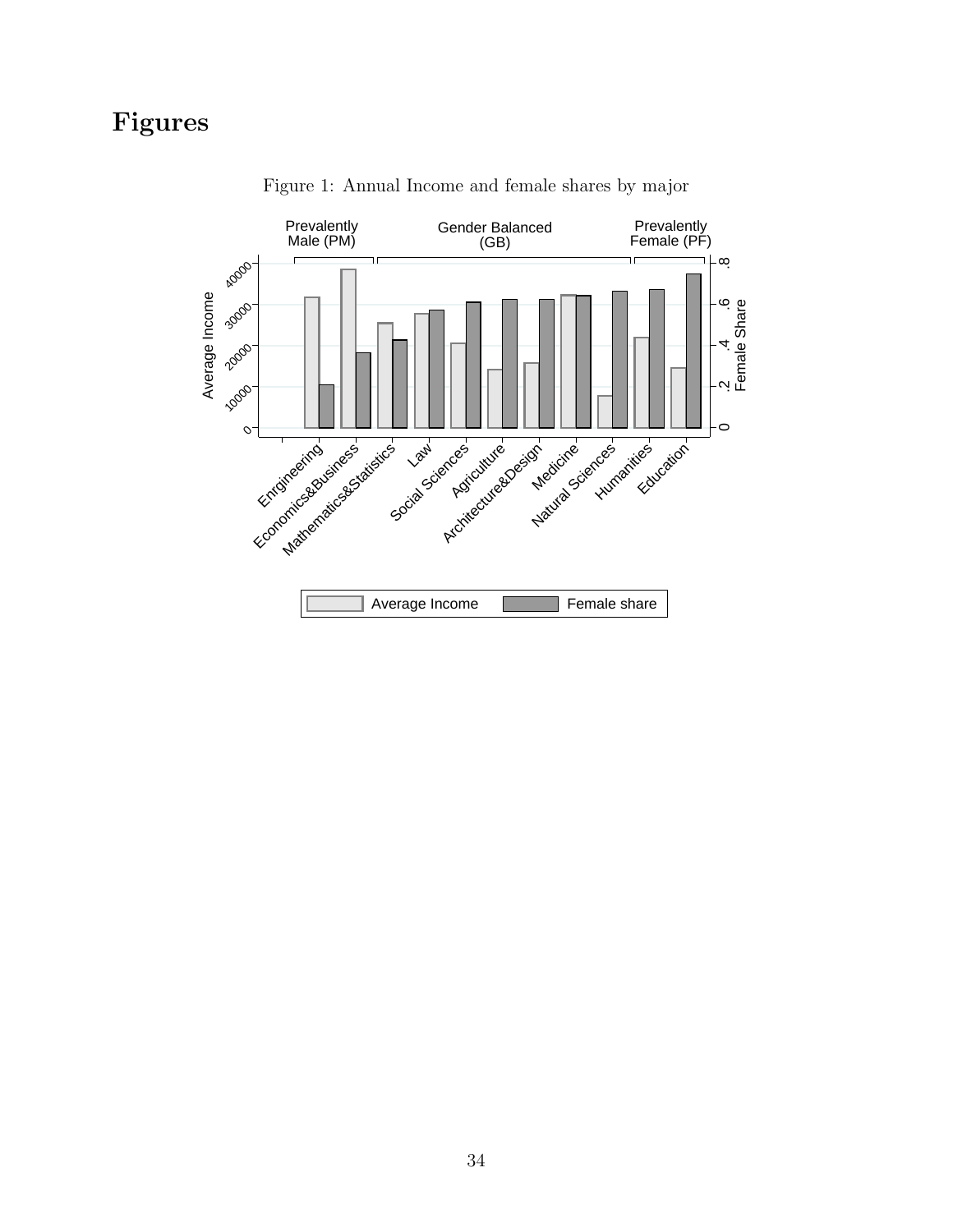Figure 2: Residuals of female share after controlling for unobserved teachers and school/cohort effects

<span id="page-36-0"></span>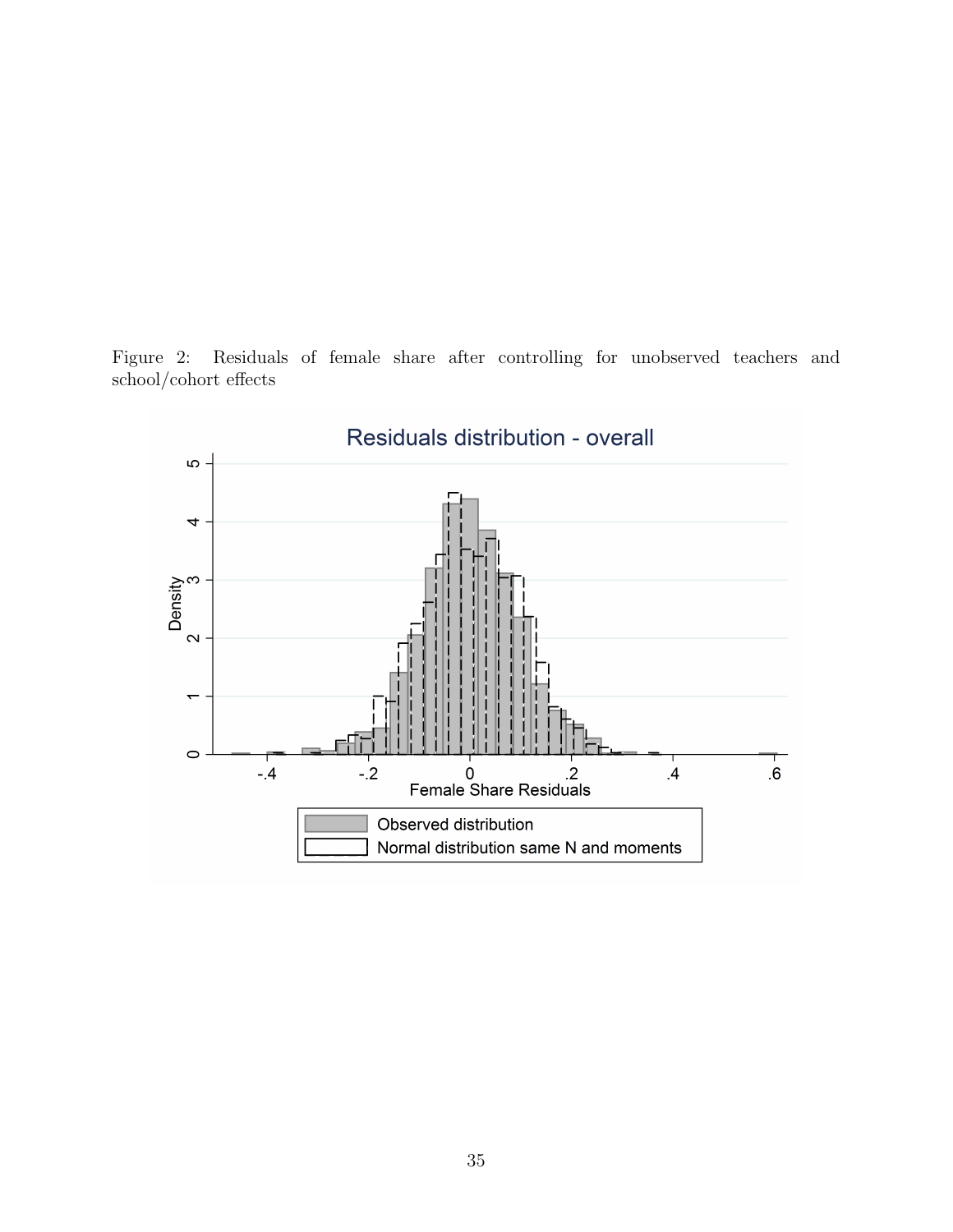# Tables

 $\equiv$ 

<span id="page-37-0"></span>

|                                                            |       |        | All      |                  |              | Women  | Men    | Difference |
|------------------------------------------------------------|-------|--------|----------|------------------|--------------|--------|--------|------------|
| Variable                                                   | Obs   | Mean   | Std.Dev. | Min              | Max          | Mean   | Mean   | $T$ -stat  |
| <b>Individual Variables:</b>                               |       |        |          |                  |              |        |        |            |
| Female                                                     | 29370 | 0.523  | 0.499    |                  |              |        |        |            |
| High School Variables:                                     |       |        |          |                  |              |        |        |            |
| High school exit standardized score                        | 29370 | 0.416  | 0.299    | $\overline{0}$   | 1            | 0.435  | 0.395  | 11.4       |
| Within school/cohort rank                                  | 29370 | 0.495  | 0.313    | $\boldsymbol{0}$ | $\mathbf{1}$ | 0.516  | 0.471  | 12.4       |
| College Variables:                                         |       |        |          |                  |              |        |        |            |
| Enrolled in Prevalently Male majors                        | 23118 | 0.275  | 0.447    | $\overline{0}$   | 1            | 0.139  | 0.423  | 50.3       |
| Graduated in Prevalently Male majors                       | 23118 | 0.215  | 0.411    | $\overline{0}$   | 1            | 0.118  | 0.320  | $39.0\,$   |
| Prevalently Male majors dropout                            | 6362  | 0.229  | .420     | $\overline{0}$   | $\mathbf 1$  | 0.172  | 0.250  | $6.92\,$   |
| College time to graduation                                 | 16193 | 79.669 | 26.156   | $\overline{0}$   | $\mathbf{1}$ | 78.531 | 80.994 | 6.0        |
| College exit score                                         | 16144 | 0.822  | 0.173    | $\theta$         | $\mathbf{1}$ | 0.860  | 0.778  | 30.25      |
| Pre-treatment Variables:                                   |       |        |          |                  |              |        |        |            |
| Log(house value)                                           | 22365 | 7.992  | 0.298    | 7.409            | 9.143        | 7.986  | 7.997  | $2.2\,$    |
| Outcome Variables:                                         |       |        |          |                  |              |        |        |            |
| Log(Income)                                                | 17004 | 9.679  | 1.279    | 0.693            | 13.746       | 9.461  | 9.906  | 22.0       |
| Top Occupation                                             | 2957  | 0.367  | 0.482    | $\boldsymbol{0}$ | 1            | 0.308  | 0.432  | 7.10       |
|                                                            |       |        |          |                  |              |        |        |            |
| <b>High School Class Variables:</b>                        |       |        |          |                  |              |        |        |            |
| Class size                                                 | 1371  | 21.432 | 3.801    | 10               | 35           |        |        |            |
| Female share                                               | 1371  | 0.522  | 0.181    | $\boldsymbol{0}$ | $\mathbf{1}$ |        |        |            |
| Average high school exit score                             | 1371  | 0.419  | 0.104    | 0.118            | 0.780        |        |        |            |
| Average log(House Value)                                   | 1219  | 7.982  | 0.161    | 7.606            | 8.477        |        |        |            |
| $\%$ students in bottom decile of house value distribution | 1219  | 0.094  | 0.105    | $\overline{0}$   | 1            |        |        |            |
| % students in top decile<br>of house value distribution    | 1219  | 0.082  | 0.107    | $\boldsymbol{0}$ | 0.57         |        |        |            |
|                                                            |       |        |          |                  |              |        |        |            |

### Table 1: Summary Statistics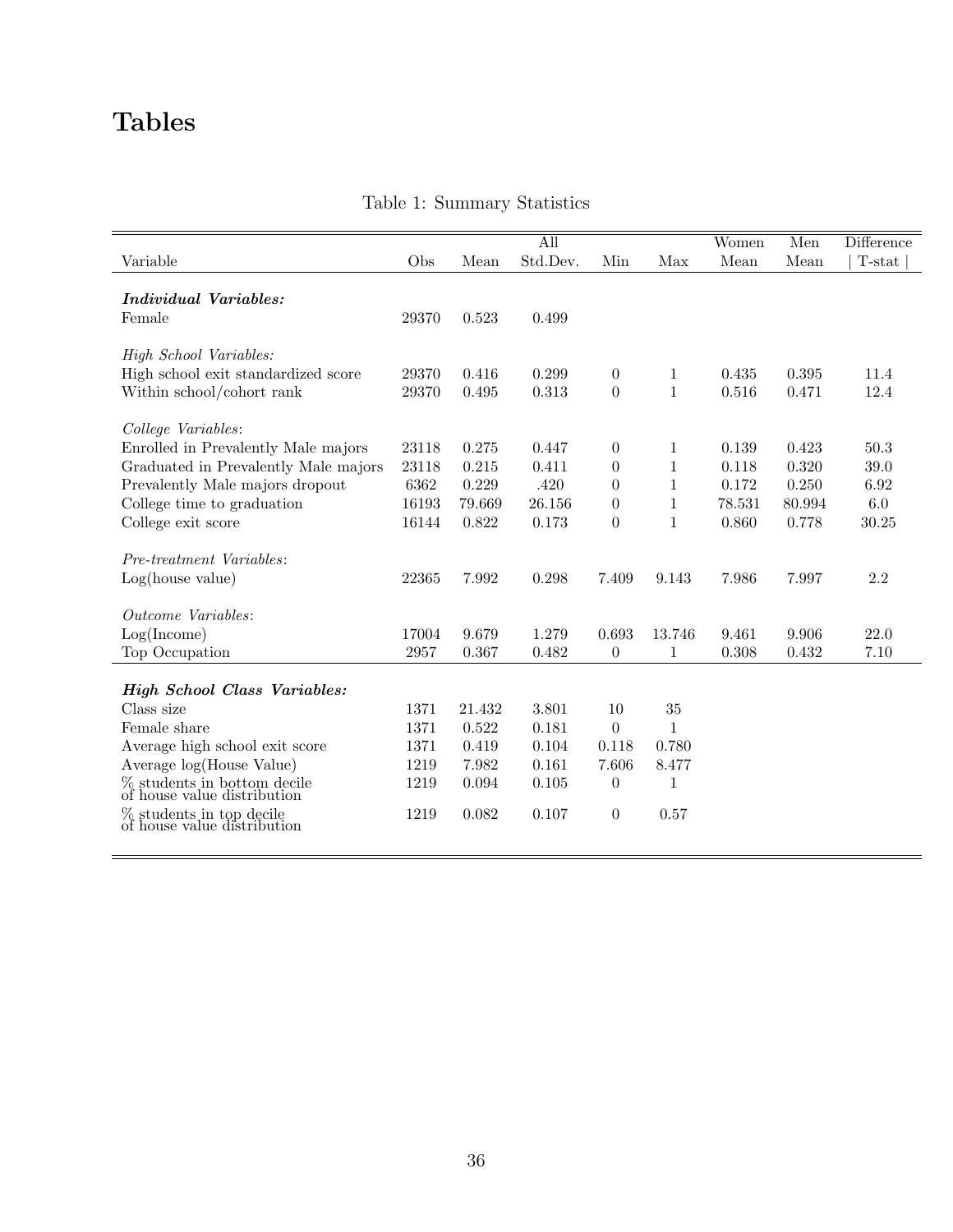<span id="page-38-0"></span>

|                                     | $\left( 1\right)$ | (2)         | (3)         | (4)         |
|-------------------------------------|-------------------|-------------|-------------|-------------|
|                                     | Females           | Males       |             |             |
| VARIABLES                           | Log(income)       | Log(income) | Log(income) | Log(income) |
|                                     |                   |             |             |             |
| $(Female=1)$                        |                   |             | $-0.401***$ | $-0.251***$ |
|                                     |                   |             | (0.031)     | (0.031)     |
| (Graduated in PM majors=1)          | $0.647***$        | $0.549***$  |             | $0.578***$  |
|                                     | (0.043)           | (0.043)     |             | (0.031)     |
| (Graduated in PF majors=1)          | $-0.260***$       | $-0.541***$ |             | $-0.335***$ |
|                                     | (0.043)           | (0.068)     |             | (0.037)     |
| H.S. exit score                     | $0.161**$         | $-0.078$    | $0.391***$  | 0.036       |
|                                     | (0.070)           | (0.063)     | (0.042)     | (0.044)     |
| College exit score                  | $0.633***$        | $0.890***$  | 0.039       | $0.781***$  |
|                                     | (0.125)           | (0.111)     | (0.073)     | (0.084)     |
| (House value in top $10\% = 1$ )    | 0.095             | 0.026       | $0.089*$    | 0.068       |
|                                     | (0.061)           | (0.065)     | (0.048)     | (0.047)     |
| (House value in bottom $10\% = 1$ ) | $-0.047$          | $-0.062$    | $-0.090**$  | $-0.052$    |
|                                     | (0.058)           | (0.051)     | (0.043)     | (0.040)     |
| (Commuting into $city=1$ )          | 0.009             | 0.086       | 0.044       | 0.041       |
|                                     | (0.060)           | (0.065)     | (0.046)     | (0.044)     |
| Constant                            | $9.411***$        | $9.812***$  | $10.304***$ | $9.703***$  |
|                                     | (0.103)           | (0.091)     | (0.060)     | (0.069)     |
|                                     |                   |             |             |             |
| Observations                        | 4,768             | 4,438       | 9,206       | 9,206       |
| R-squared                           | 0.233             | 0.311       | 0.224       | 0.269       |
| School X Cohort FE                  | X                 | X           | X           | X           |

Table 2: Major Choice and Income

Method: OLS, Standard errors clustered at school/cohort level in parenthesis, \*\*\* p<0.01, \*\* p<0.05, \*  $p<0.1$ .

Sample: Students graduated from high school between 1985 and 2000 and completing college.

Specifications: (1) Female students only. (2) Male students only. (3),(4) both male and female students. Dependent variable: logarithm of personal income, as revealed to the internal revenue service in year 2005.

Independent variables: For all specifications School/Cohort fixed effects, high school exit score re-scaled between 0 and 1, college exit score (composite of G.P.A. and a score for dissertation) re-scaled between 0 and 1, dummy=1 if student used to live in a house in top (and another dummy for bottom) 10% of house value distribution, dummy=1 if student used to commute from outside the city. For specifications (3) and (4) a dummy=1 if student is female.

Definitions: Following statistics computed on our sample we define Prevalently Female (PF) Majors to be Humanities and Education, Prevalently Male (PM) Majors to be Engineering, Economics & Business. The omitted variable is Gender Balanced (GB) Majors which includes all residual fields of study.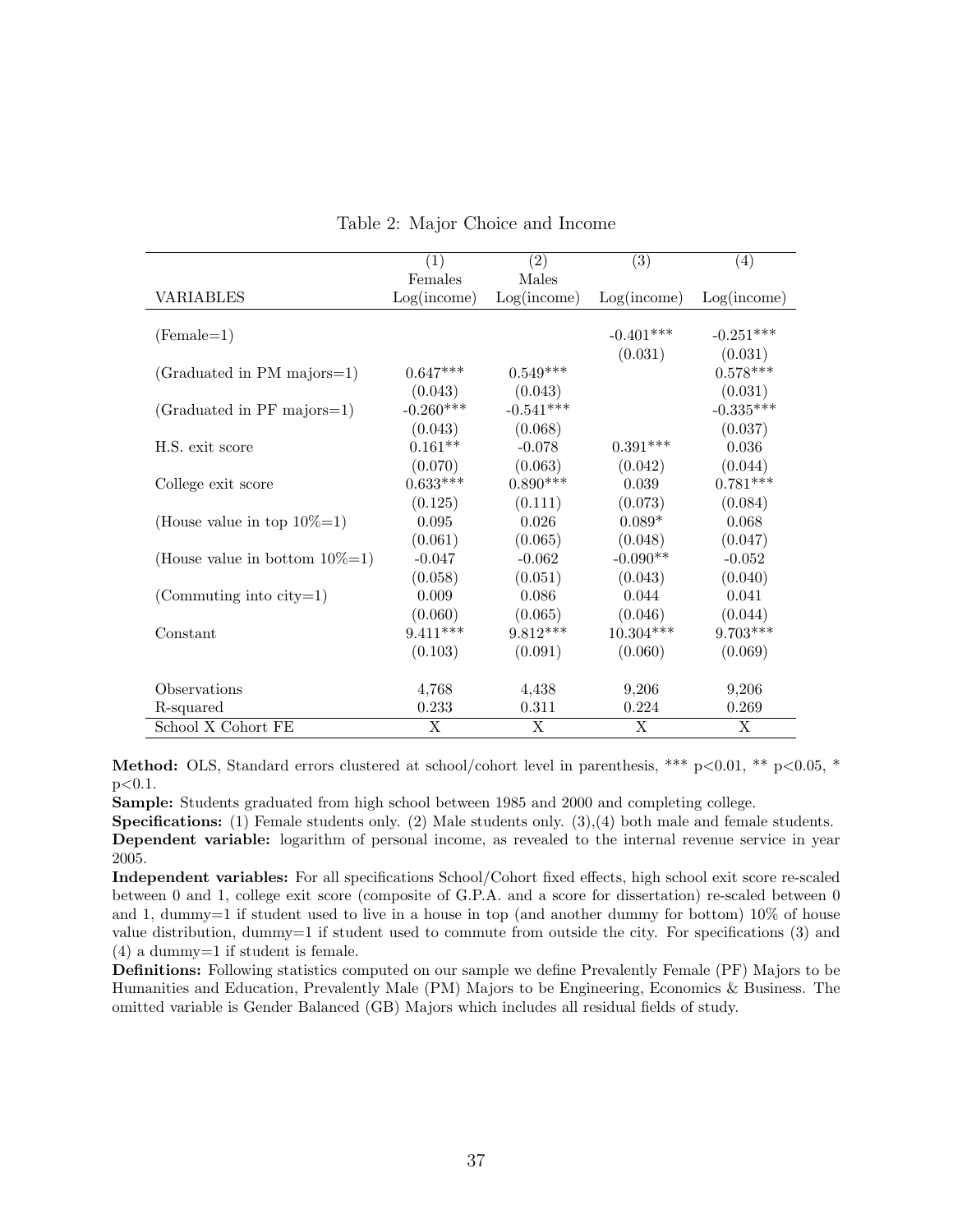<span id="page-39-0"></span>

|                                    | (1)                     | $\overline{(2)}$        | $\overline{(3)}$ | (4)      | (5)                     |
|------------------------------------|-------------------------|-------------------------|------------------|----------|-------------------------|
|                                    | Female                  | Female                  | Male             | Female   | Male                    |
| VARIABLES                          | share                   | $>80\%$                 | $>80\%$          | $> 90\%$ | $> \!\! 90\%$           |
|                                    |                         |                         |                  |          |                         |
| Class mean house value             | $-0.090$                | $-0.201$                | 0.104            | $-0.032$ | $-0.012$                |
|                                    | (0.124)                 | (0.262)                 | (0.119)          | (0.053)  | (0.016)                 |
| Class share top $10\%$ house value | 0.046                   | $-0.035$                | 0.039            | 0.026    | 0.032                   |
|                                    | (0.101)                 | (0.107)                 | (0.097)          | (0.039)  | (0.033)                 |
| Class share bot $10\%$ house value | 0.056                   | 0.216                   | $-0.124$         | 0.102    | 0.030                   |
|                                    | (0.062)                 | (0.157)                 | (0.123)          | (0.074)  | (0.036)                 |
| Class size                         | 0.000                   | $-0.009$                | $-0.005$         | $-0.001$ | $-0.001$                |
|                                    | (0.004)                 | (0.008)                 | (0.006)          | (0.004)  | (0.001)                 |
| Class Size in Bottom $25\%$        | 0.006                   | $-0.009$                | $-0.013$         | $-0.012$ | $-0.023$                |
|                                    | (0.022)                 | (0.041)                 | (0.049)          | (0.023)  | (0.020)                 |
| Class Size in Top $25\%$           | $-0.015$                | 0.036                   | 0.014            | $-0.007$ | $-0.001$                |
|                                    | (0.025)                 | (0.031)                 | (0.021)          | (0.013)  | (0.004)                 |
| Class mean distance from school    | $-0.003$                | $-0.000$                | $-0.003$         | $-0.008$ | $-0.002$                |
|                                    | (0.006)                 | (0.016)                 | (0.006)          | (0.006)  | (0.003)                 |
| Class geo. concentration           | 0.040                   | 0.066                   | $-0.181$         | 0.007    | $-0.016$                |
|                                    | (0.063)                 | (0.054)                 | (0.163)          | (0.062)  | (0.058)                 |
|                                    |                         |                         |                  |          |                         |
| Observations                       | 1,219                   | 1,219                   | 1,219            | 1,219    | 1,219                   |
| R-squared                          | 0.721                   | 0.424                   | 0.389            | 0.417    | 0.383                   |
| School X Cohort FE                 | $\overline{\mathrm{X}}$ | $\overline{\mathrm{X}}$ | X                | X        | $\overline{\mathrm{X}}$ |
| School X Teachers X 5yrs FE        | X                       | X                       | X                | X        | X                       |
| Joint F-test $p > F$               | 0.19                    | 0.50                    | 0.27             | 0.02     | 0.92                    |

Table 3: Female share and Classroom characteristics

**Method:** OLS, Standard errors clustered at school level in parenthesis, \*\*\*  $p<0.01$ , \*\*  $p<0.05$ , \*  $p<0.1$ . Sample: Each observation corresponds to one class.

**Dependent variable:** Class female share for specification  $(1)$ . In specifications  $(2)$  and  $(3)$  a dummy=1 if classes respectively have more than 80% females and more than 80% males. In specifications (4) and (5) a dummy=1 if classes respectively have more than 90% females and more than 90% males.

Independent variables: Class average logarithm of market value of the house where the students used to live at the time they attended high school, class share of students who used to live in a house valued in top decile of the house value distribution, class share of students who used to live in a house valued in top decile of the house value distribution, class size, a dummy for class size in the bottom 25% of observed class size distribution and one for class size in top 25%, class mean linear distance from school, class geographical concentration (measured as Herfindhal index of concentration in city-blocks). School/cohort fixed effects, group of teachers fixed effects every five years are also included (i.e. school-section fixed effects every five years).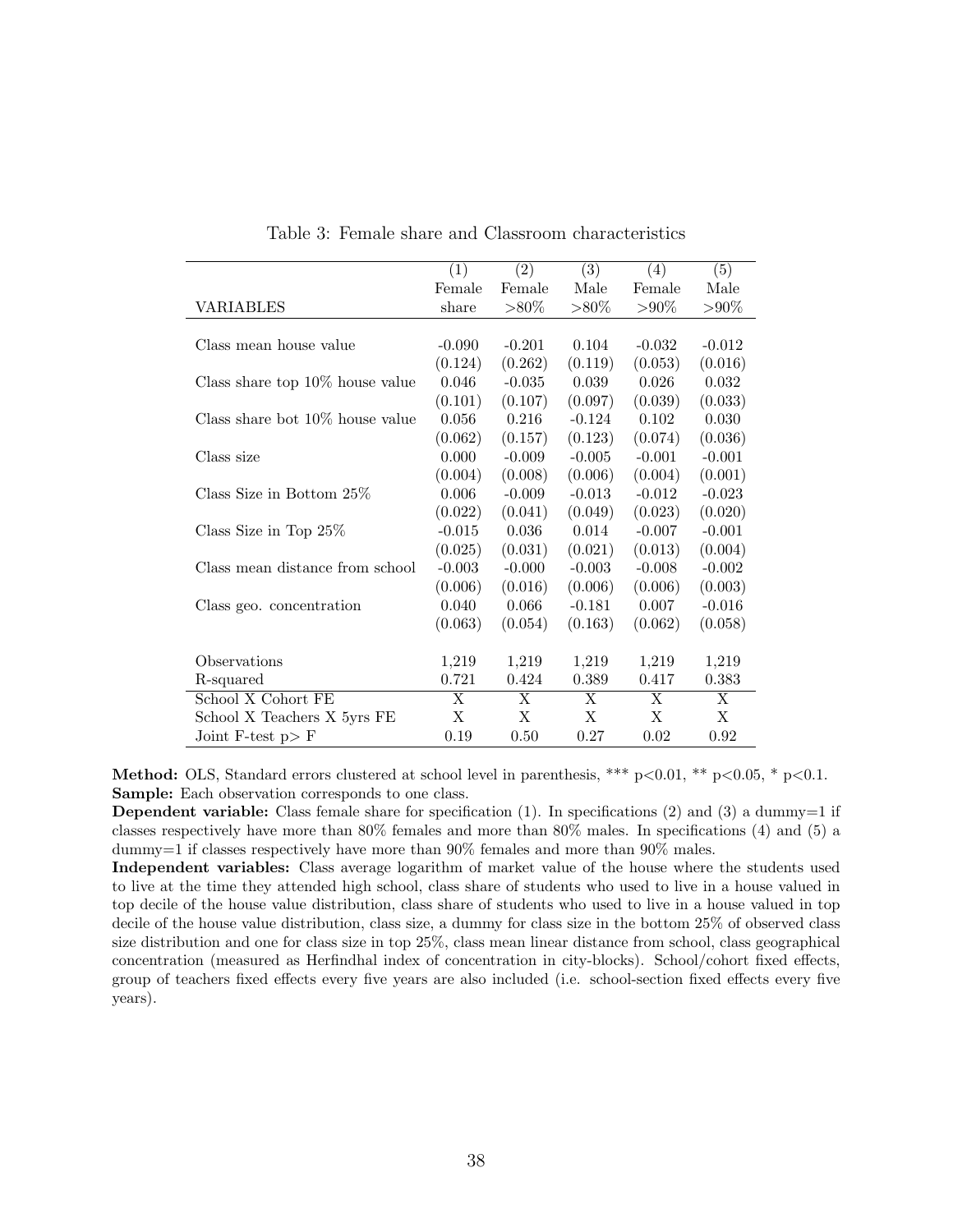<span id="page-40-0"></span>

|                                               | (1)                     | (2)           | $\overline{(3)}$ | (4)               |
|-----------------------------------------------|-------------------------|---------------|------------------|-------------------|
|                                               | Log house               | Distance      | Prob house       | Prob house        |
| <b>VARIABLES</b>                              | value                   | from school   | top $10\% = 1$   | bottom $10\%{=}1$ |
|                                               |                         |               |                  |                   |
| Peers' mean log house value                   | 0.014                   |               |                  |                   |
|                                               | (0.017)                 |               |                  |                   |
| Cohort mean house value                       | $-101.873***$           |               |                  |                   |
|                                               | (10.657)                |               |                  |                   |
|                                               |                         |               |                  |                   |
| Peers' mean distance from school              |                         | 0.008         |                  |                   |
|                                               |                         | (0.016)       |                  |                   |
| Cohort mean dist from school                  |                         | $-119.195***$ |                  |                   |
|                                               |                         | (8.171)       |                  |                   |
| Class share in top $10\%$ of house values     |                         |               | 0.002            |                   |
|                                               |                         |               | (0.016)          |                   |
| Cohort share in top $10\%$ of house values    |                         |               | $-127.612***$    |                   |
|                                               |                         |               | (15.516)         |                   |
| Class share in bottom $10\%$ of house values  |                         |               |                  | $-0.052$          |
|                                               |                         |               |                  | (0.045)           |
|                                               |                         |               |                  |                   |
| Cohort share in bottom $10\%$ of house values |                         |               |                  | $-110.004***$     |
|                                               |                         |               |                  | (10.554)          |
| Constant                                      | $822.292***$            | $315.823***$  | $4.575***$       | 12.282***         |
|                                               | (85.202)                | (21.461)      | (0.552)          | (1.169)           |
|                                               |                         |               |                  |                   |
| Observations                                  | 26,184                  | 25,945        | 25,945           | 25,945            |
| R-squared                                     | 0.830                   | 0.839         | 0.849            | 0.786             |
| School X Cohort FE                            | $\overline{\mathbf{X}}$ | X             | X                | X                 |
| School X Group of Teachers X 5years FE        | X                       | X             | X                | X                 |

Table 4: Class assignment and pre-determined characteristics

**Method:** OLS, Standard errors clustered at school/cohort level in parenthesis, \*\*\*  $p<0.01$ , \*\*  $p<0.05$ , \* p<0.1.

Sample: High school students graduating between 1985 and 2005.

Dependent variable: for specification (1) the logarithm of market value of the house where the students used to live at the time they attended high school, for specification (2) linear distance from school to the house where the students used to live at the time they attended high school in meters, for specification (3) a dummy = 1 if the student used to live in a house valued in top decile of the house value distribution, for specification  $(4)$  a dummy  $= 1$  if the student used to live in a house valued in top decile of the house value distribution.

Independent variables: for specification (1) class peers' and school/cohort peers' average logarithm of market value of the house where the students used to live at the time they attended high school, for specification (2) class peers' and school/cohort peers' linear distance from school to the house where the students used to live at the time they attended high school in meters, for specification (3) shares of class peers and school/cohort peers who used to live in a house valued in top decile of the house value distribution, for specification (4) shares of class peers and school/cohort peers who used to live in a house valued in top decile of the house value distribution. In all specifications school/cohort fixed effects, Group of teachers fixed effects every five year.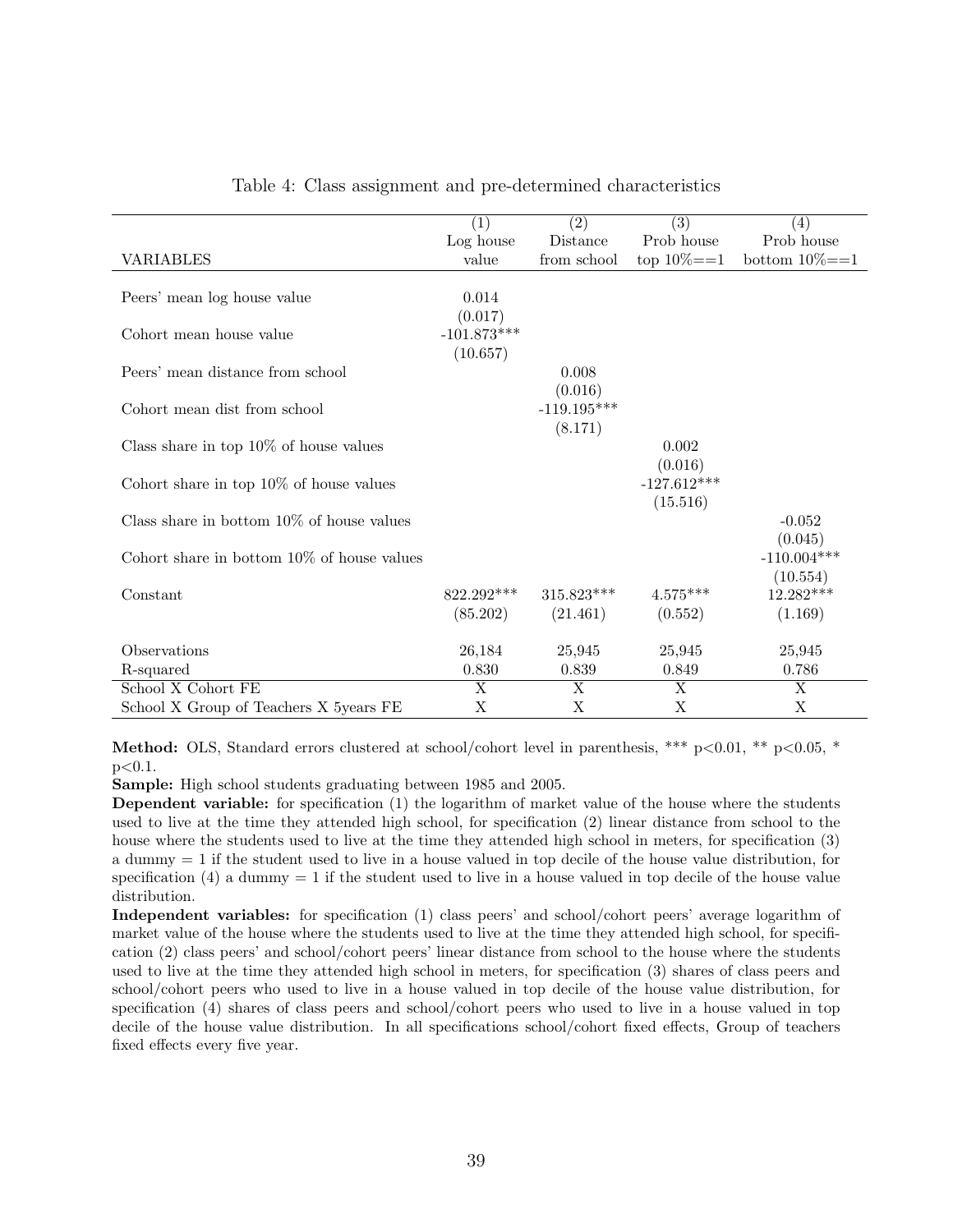<span id="page-41-0"></span>

|                                 |                   |          | <b>Females</b> |           | Males   |          |               |           |  |
|---------------------------------|-------------------|----------|----------------|-----------|---------|----------|---------------|-----------|--|
|                                 | $\left( 1\right)$ | (2)      | (3)            | (4)       | (5)     | (6)      | (7)           | (8)       |  |
| Treatment Variables             | Same              | Same     | Same           | Same      | Same    | Same     | Same          | Same      |  |
| $\rightarrow$                   | Gender            | Gender   | Gender         | Gender    | Gender  | Gender   | Gender        | Gender    |  |
|                                 | Share             | Share    | Share          | Share     | Share   | Share    | Share         | Share     |  |
|                                 |                   | $> 80\%$ | $> \!\! 90\%$  | ${<}10\%$ |         | $> 80\%$ | $> \!\! 90\%$ | ${<}10\%$ |  |
| Dependent Variable $\downarrow$ |                   |          |                |           |         |          |               |           |  |
| School/Cohort Rank              | $-0.012$          | $-0.013$ | $-0.030$       | $-0.057$  | 0.021   | 0.003    | $0.048*$      | 0.000     |  |
|                                 |                   |          |                |           |         |          |               |           |  |
|                                 | (0.031)           | (0.014)  | (0.027)        | (0.059)   | (0.031) | (0.023)  | (0.027)       | (0.041)   |  |
| Observations                    | 13,412            | 13,412   | 13,412         | 13,412    | 12,533  | 12,533   | 12,533        | 12,533    |  |
| Dep. var. mean                  | 0.517             | 0.517    | 0.517          | 0.517     | 0.472   | 0.472    | 0.472         | 0.472     |  |
| <i>Individual Controls:</i>     |                   |          |                |           |         |          |               |           |  |
| Fam. wealth proxy               | X                 | X        | X              | X         | X       | X        | X             | X         |  |
| Class-level controls:           |                   |          |                |           |         |          |               |           |  |
| Size                            | X                 | X        | X              | X         | X       | X        | X             | X         |  |
| Geo. Concentration              | Χ                 | Χ        | Χ              | X         | X       | X        | X             | X         |  |
| Fam. wealth proxy               | Χ                 | Χ        | Χ              | X         | Χ       | X        | X             | X         |  |
| SchoolXCohort FE                | Χ                 | X        | X              | X         | X       | X        | X             | X         |  |
| SXTeachersX5yrs FE              | Χ                 | Χ        | Χ              | Χ         | Χ       | X        | Χ             | Χ         |  |

Table 5: The effect of high school class gender composition on school/cohort ranking

Method: Each coefficient corresponds to one specification. OLS, Standard errors clustered at school/cohort level in parenthesis, \*\*\* p<0.01, \*\* p<0.05, \* p<0.1. Specifications (1)-(4) on women only. (5)-(8) on men only.

Sample: All students completing college-prep high schools in Milan between 1985 and 2005.

Dependent variable: Within School/Cohort rank in the high school exit score. Rank was re-scaled to be between 0 (worst score) and 1 (best score)

Treatment: In spec. (1) and (5) share of same gender classmates (i.e. for spec. 1 female share and for 4 male share), in (2) and  $(6)$  a dummy=1 if class has more than 80% classmates of the same gender, in  $(3)$  and  $(7)$  a dummy=1 if class has more than 90% classmates of the same gender, in (4) and (8) a dummy=1 if class has less than 10% classmates of the same gender. Individual Controls: dummy=1 if student used to live in a house in top (and another dummy for bottom) 10% of house value distribution, dummy=1 if student used to commute from outside the city.

**Class-level controls:** dummy=1 if class size in the bottom  $25\%$  and one for class size in top  $25\%$ , class geographical concentration (measured as Herfindhal index of concentration in city-blocks), Class share in bottom 10% of house value, Class share in top 10% of house value, School/cohort fixed effects, Group of teachers fixed effects every five years (i.e. school-section fixed effects every five years).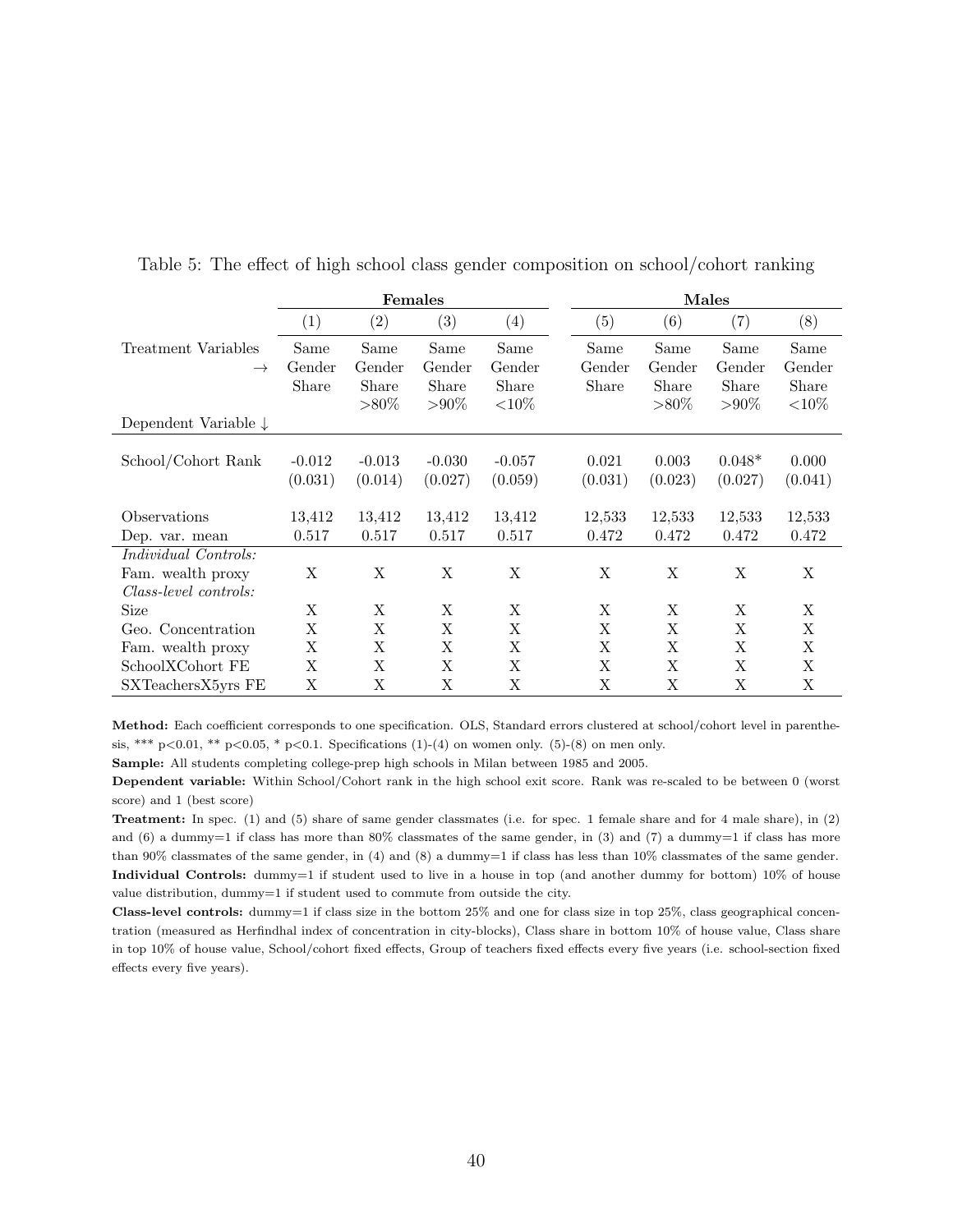<span id="page-42-0"></span>

|                                 |             | Females     |             |                                                                             |  | <b>Males</b> |             |             |             |
|---------------------------------|-------------|-------------|-------------|-----------------------------------------------------------------------------|--|--------------|-------------|-------------|-------------|
|                                 | (1)         | (2)         | (3)         | (4)                                                                         |  | (5)          | (6)         | (7)         | (8)         |
| Treatment                       | Same        | Same        | Same        | Same                                                                        |  | Same         | Same        | Same        | Same        |
| $\rightarrow$                   | Gender      | Gender      | Gender      | Gender                                                                      |  | Gender       | Gender      | Gender      | Gender      |
|                                 | Share       | Share       | Share       | Share                                                                       |  | Share        | Share       | Share       | Share       |
|                                 |             | $>80\%$     | $> 90\%$    | ${<}10\%$                                                                   |  |              | $> 80\%$    | $> 90\%$    | ${<}10\%$   |
| Dependent Variable $\downarrow$ |             |             |             |                                                                             |  |              |             |             |             |
|                                 |             |             |             | Panel A: Prevalently Male (PM) major choice at first college enrollment=1   |  |              |             |             |             |
| $(PM\ Major=1)$                 | $-0.002$    | $0.013\,$   | 0.010       | $-0.056$                                                                    |  | 0.030        | $0.063**$   | $0.154***$  | $-0.073$    |
|                                 | (0.032)     | (0.011)     | (0.037)     | (0.100)                                                                     |  | (0.044)      | (0.031)     | (0.043)     | (0.061)     |
| Dep. var. mean                  | 0.139       | 0.139       | 0.139       | 0.139                                                                       |  | 0.427        | 0.427       | 0.427       | 0.427       |
|                                 |             |             |             |                                                                             |  |              |             |             |             |
|                                 |             |             |             | Panel B: Gender Balanced (GB) major choice at first college enrollment=1    |  |              |             |             |             |
|                                 |             |             |             |                                                                             |  |              |             |             |             |
| $(GB\_{\text{Major}=1})$        | 0.062       | 0.005       | $-0.024$    | 0.053                                                                       |  | $-0.023$     | $-0.045$    | $-0.127***$ | 0.016       |
|                                 | (0.045)     | (0.022)     | (0.039)     | (0.164)                                                                     |  | (0.050)      | (0.035)     | (0.038)     | (0.072)     |
| Dep. var. mean                  | 0.586       | 0.586       | 0.586       | 0.586                                                                       |  | 0.460        | 0.460       | 0.460       | 0.460       |
|                                 |             |             |             | Panel C: Prevalently Female (PF) major choice at first college enrollment=1 |  |              |             |             |             |
|                                 |             |             |             |                                                                             |  |              |             |             |             |
| $(PF\ Major=1)$                 | $-0.060$    | $-0.018$    | $0.015\,$   | 0.002                                                                       |  | $-0.007$     | $-0.018*$   | $-0.027$    | 0.057       |
|                                 | (0.041)     | (0.020)     | (0.053)     | (0.112)                                                                     |  | (0.028)      | (0.011)     | (0.016)     | (0.072)     |
| Dep. var. mean                  | 0.275       | 0.275       | 0.275       | 0.275                                                                       |  | 0.113        | 0.113       | 0.113       | 0.113       |
| Observations                    | 10,318      | 10,318      | 10,318      | 10,318                                                                      |  | 9,773        | 9,773       | 9,773       | 9,773       |
| Individual Controls:            |             |             |             |                                                                             |  |              |             |             |             |
| Fam. wealth proxy               | X           | X           | $\mathbf X$ | $\mathbf X$                                                                 |  | $\mathbf X$  | $\mathbf X$ | X           | $\mathbf X$ |
| Class-level controls:           |             |             |             |                                                                             |  |              |             |             |             |
| Size                            | X           | X           | X           | X                                                                           |  | $\mathbf X$  | X           | X           | X           |
| Geo. Concentration              | X           | X           | $\mathbf X$ | $\mathbf X$                                                                 |  | $\mathbf X$  | $\mathbf X$ | $\mathbf X$ | $\mathbf X$ |
| Fam. wealth proxy               | X           | $\mathbf X$ | $\mathbf X$ | $\mathbf X$                                                                 |  | $\mathbf X$  | $\mathbf X$ | $\mathbf X$ | $\mathbf X$ |
| SchoolXCohort FE                | X           | $\bar{X}$   | $\rm X$     | $\mathbf X$                                                                 |  | $\bar{X}$    | $\mathbf X$ | $\mathbf X$ | $\mathbf X$ |
| TeachersX5yrs FE                | $\mathbf X$ | $\mathbf X$ | $\mathbf X$ | $\mathbf X$                                                                 |  | $\mathbf X$  | $\mathbf X$ | $\mathbf X$ | $\mathbf X$ |

Table 6: The effect of high-school class gender composition on students' major choice

Method: Each coefficient corresponds to one specification. OLS, Standard errors clustered at school/cohort level in parenthesis, \*\*\* p<0.01, \*\* p<0.05, \* p<0.1. Specifications (1)-(4) on women only. (5)-(8) on men only.

Sample: high school graduates enrolling in college.

Dependent variables: In panel A dummy=1 if student enrolled in Engineering, Economics and Business at first college enrollment. In panel B a dummy=1 if student enrolled in Natural Sciences, Mathematics, Statistics, Computer Sciences, Medicine, Agriculture, Architecture, Design, Social Sciences or Law. In panel C a dummy=1 if student enrolled in Humanities or Education.

Treatment: In spec. (1) and (5) share of same gender classmates (i.e. for spec. 1 female share and for 4 male share), in (2) and  $(6)$  a dummy=1 if class has more than 80% classmates of the same gender, in  $(3)$  and  $(7)$  a dummy=1 if class has more than 90% classmates of the same gender, in (4) and (8) a dummy=1 if class has less than 10% classmates of the same gender. Individual Controls: dummy=1 if student used to live in a house in top (and another dummy for bottom) 10% of house value distribution, dummy=1 if student used to commute from outside the city.

Class-level controls: dummy=1 if class size in the bottom 25% and one for class size in top 25%, class geographical concentration (measured as Herfindhal index of concentration in city-blocks), Class share in bottom 10% of house value, Class share in top 10% of house value, School/cohort fixed effects, Group of teachers fixed effects every five years (i.e. school-section fixed effects every five years).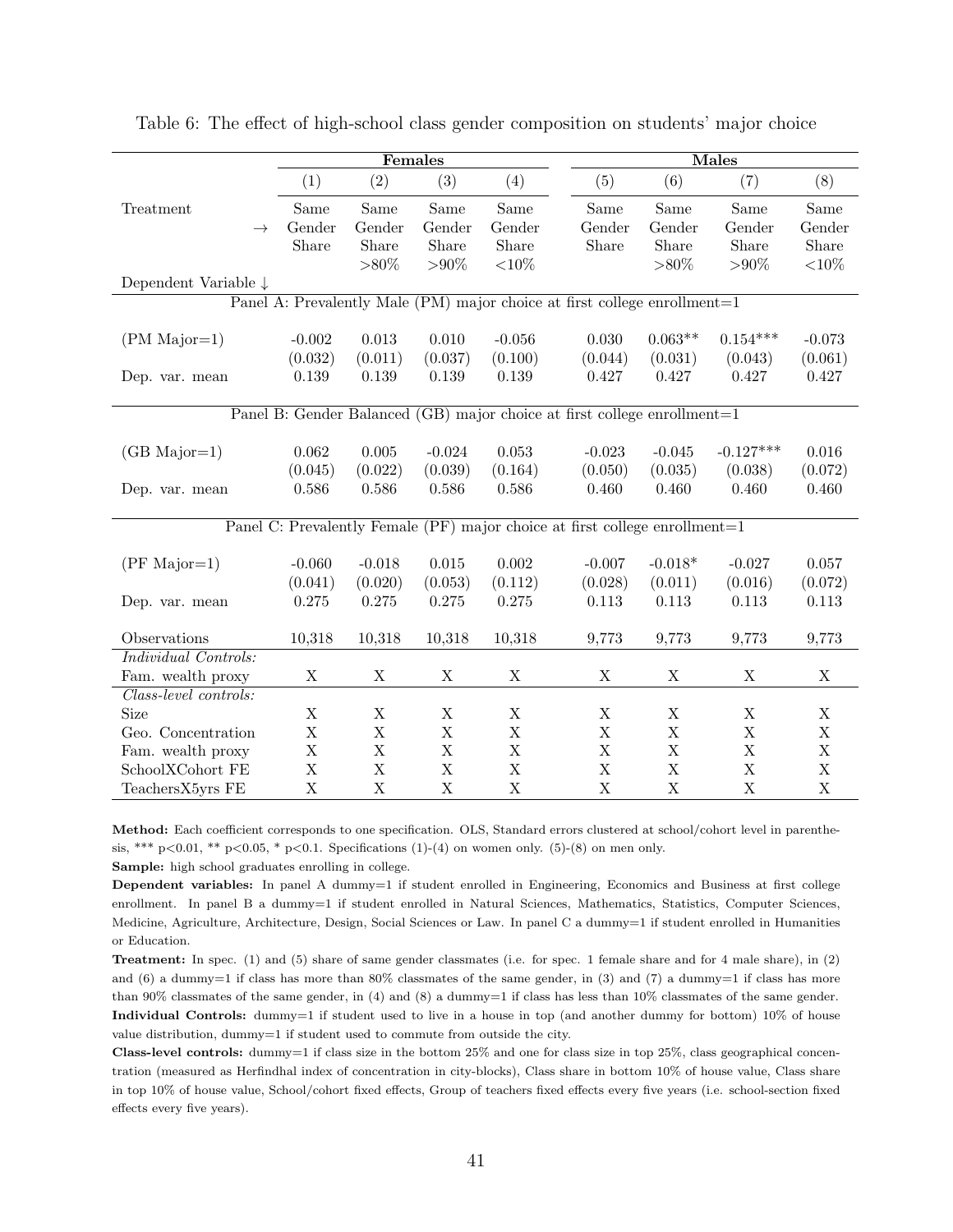<span id="page-43-0"></span>

|                       |          | Females   |          |                                             | <b>Males</b> |             |  |  |
|-----------------------|----------|-----------|----------|---------------------------------------------|--------------|-------------|--|--|
|                       | (1)      | (2)       | (3)      | (4)                                         | (5)          | (6)         |  |  |
| $Sample \rightarrow$  | All      | Bot Qual  | Top Qual | All                                         | Bot Qual     | Top Qual    |  |  |
| $Treatment\downarrow$ |          |           |          |                                             |              |             |  |  |
|                       |          |           |          | Panel A - Dep. Var.: (PM major=1)           |              |             |  |  |
| Same Gender Share>80% | 0.013    | 0.021     | $-0.010$ | $0.063**$                                   | $0.201**$    | $-0.051$    |  |  |
|                       | (0.011)  | (0.018)   | (0.031)  | (0.031)                                     | (0.095)      | (0.040)     |  |  |
| Same Gender Share>90% | 0.010    | $0.076**$ | 0.040    | $0.154***$                                  | $0.461***$   | 0.132       |  |  |
|                       | (0.037)  | (0.037)   | (0.056)  | (0.043)                                     | (0.142)      | (0.081)     |  |  |
| Dep. var. mean        | 0.139    | 0.057     | 0.225    | 0.427                                       | 0.255        | 0.571       |  |  |
|                       |          |           |          | Panel B - Dep, Var.: $(GB \text{ major}=1)$ |              |             |  |  |
| Same Gender Share>80% | 0.005    | $-0.034$  | 0.035    | $-0.045$                                    | $-0.095$     | 0.022       |  |  |
|                       | (0.022)  | (0.060)   | (0.048)  | (0.035)                                     | (0.096)      | (0.038)     |  |  |
| Same Gender Share>90% | $-0.024$ | $-0.090$  | $-0.048$ | $-0.127***$                                 | $-0.320**$   | $-0.161**$  |  |  |
|                       | (0.039)  | (0.077)   | (0.102)  | (0.038)                                     | (0.157)      | (0.071)     |  |  |
| Dep. var. mean        | 0.586    | 0.644     | 0.515    | 0.460                                       | 0.620        | 0.327       |  |  |
|                       |          |           |          | Panel C - Dep. Var.: (PF major=1)           |              |             |  |  |
| Same Gender Share>80% | $-0.018$ | 0.013     | $-0.026$ | $-0.018*$                                   | $-0.106***$  | 0.029       |  |  |
|                       | (0.020)  | (0.057)   | (0.043)  | (0.011)                                     | (0.035)      | (0.023)     |  |  |
| Same Gender Share>90% | 0.015    | 0.014     | 0.008    | $-0.027$                                    | $-0.141***$  | 0.029       |  |  |
|                       | (0.053)  | (0.094)   | (0.092)  | (0.016)                                     | (0.053)      | (0.036)     |  |  |
| Dep. var. mean        | 0.275    | 0.299     | 0.260    | 0.113                                       | $0.125\,$    | 0.102       |  |  |
|                       |          |           |          |                                             |              |             |  |  |
| Observations          | 10,318   | 2,100     | 3,075    | 9,773                                       | 1,973        | 2,864       |  |  |
| Individual Controls:  |          |           |          |                                             |              |             |  |  |
| Fam. wealth proxy     | X        | Χ         | Χ        | Χ                                           | Х            | Χ           |  |  |
| Class-level controls: |          |           |          |                                             |              |             |  |  |
| Size                  | X        | Χ         | X        | X                                           | X            | Χ           |  |  |
| Geo. Concentration    | X        | Χ         | Χ        | X                                           | X            | Χ           |  |  |
| Fam. wealth proxy     | Χ        | X         | X        | X                                           | X            | X           |  |  |
| SchoolXCohort FE      | Χ        | Χ         | Χ        | Χ                                           | X            | X           |  |  |
| SXTeachersX5yrs FE    | X        | X         | X        | X                                           | X            | $\mathbf X$ |  |  |

Table 7: The effect of high-school class gender composition on major choice by academic quality

Method: Each coefficient corresponds to one specification. OLS, Standard errors clustered at school/cohort level in parenthesis, \*\*\* p<0.01, \*\* p<0.05, \* p<0.1. Specification (1) on women only. Specification (2) on women in the bottom quartile of the within school/cohort/gender rank in high school exit score, (3) women in the top quartile of the same rank. Specification (4) on men only. Specification (5) on men in the bottom quartile of the within school/cohort/gender rank in high school exit score, (6) men in the top quartile of the same rank.

Sample: High school graduates enrolling in college.

Dependent variables: In panel A dummy=1 if student enrolled in Engineering, Economics and Business at first college enrollment. In panel B a dummy=1 if student enrolled in Natural Sciences, Mathematics, Statistics, Computer Sciences, Medicine, Agriculture, Architecture, Design, Social Sciences or Law. In panel C a dummy=1 if student enrolled in Humanities or Education.

Treatment: In first row specifications of each panel dummy for classes with more than 80% of same-gender classmates. In second row of each panel dummy for classes with more than 90% of same-gender classmates.

Individual Controls: dummy=1 if student used to live in a house in top (and another dummy for bottom) 10% of house value distribution, dummy=1 if student used to commute from outside the city.

**Class-level controls:** dummy=1 if class size in the bottom  $25\%$  and one for class size in top  $25\%$ , class geographical concentration (measured as Herfindhal index of concentration in city-blocks), Class share in bottom 10% of house value, Class share in top 10% of house value, School/cohort fixed effects, Group of teachers fixed effects every five years (i.e. school-section fixed effects every five years).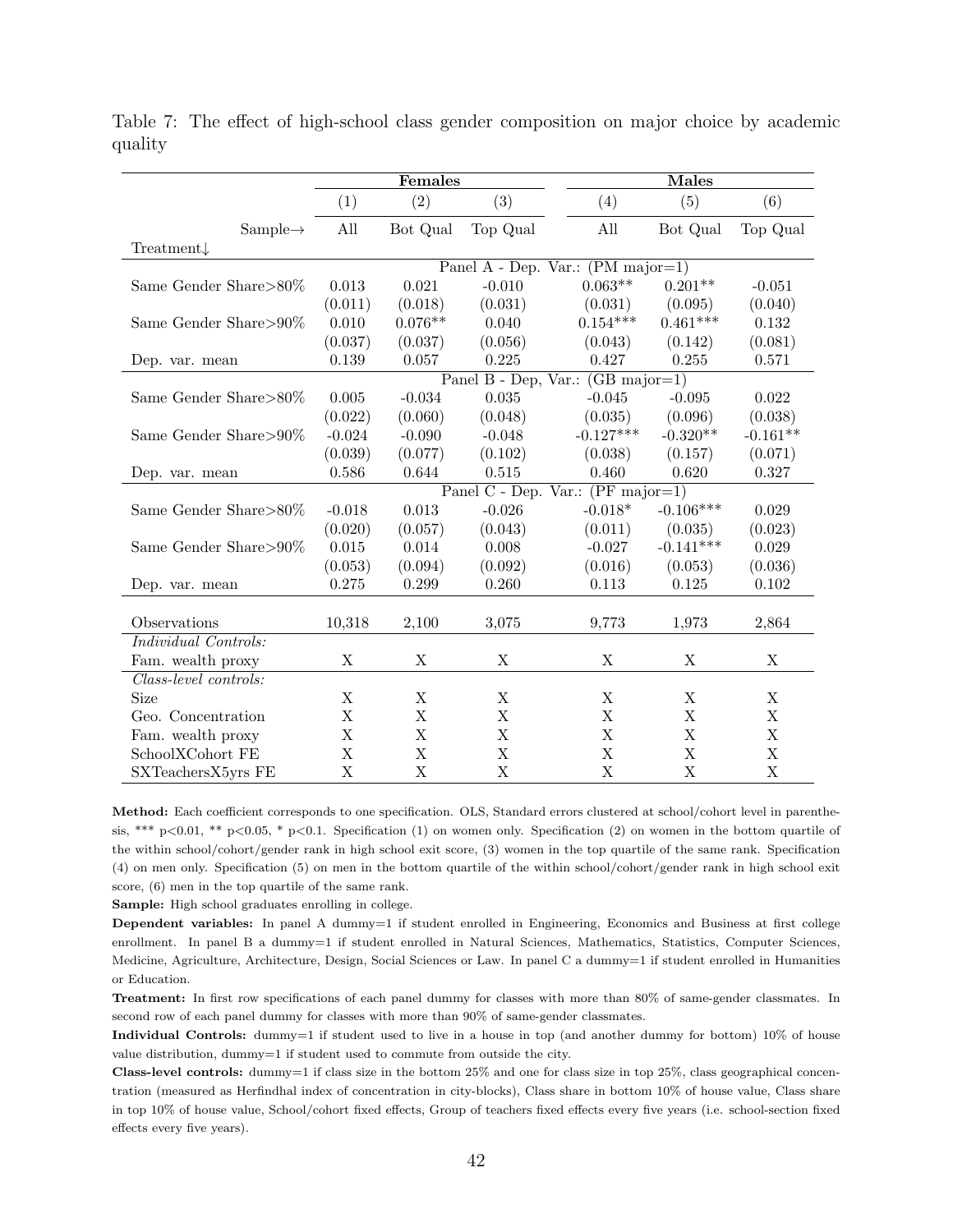<span id="page-44-0"></span>

|                        |          | Females     |             |                                             | <b>Males</b> |             |
|------------------------|----------|-------------|-------------|---------------------------------------------|--------------|-------------|
|                        | (1)      | (2)         | (3)         | (4)                                         | (5)          | (6)         |
| $Sample \rightarrow$   |          | Low         | High        |                                             | Low          | High        |
|                        |          | House       | House       |                                             | House        | House       |
|                        | All      | Value       | Value       | All                                         | Value        | Value       |
| Treatment $\downarrow$ |          |             |             |                                             |              |             |
|                        |          |             |             | Panel A - Dep. Var.: (PM major=1)           |              |             |
| Same Gender Share>80%  | 0.013    | 0.007       | 0.041       | $0.063**$                                   | $0.139***$   | 0.073       |
|                        | (0.011)  | (0.027)     | (0.030)     | (0.031)                                     | (0.053)      | (0.073)     |
| Same Gender Share>90%  | 0.010    | 0.044       | 0.090       | $0.154***$                                  | $0.240***$   | $0.103*$    |
|                        | (0.037)  | (0.103)     | (0.071)     | (0.043)                                     | (0.069)      | (0.057)     |
| Dep. var. mean         | 0.139    | 0.145       | 0.137       | 0.427                                       | 0.443        | 0.426       |
|                        |          |             |             | Panel B - Dep, Var.: $(GB \text{ major}=1)$ |              |             |
| Same Gender Share>80\% | 0.005    | $0.091**$   | $-0.040$    | $-0.045$                                    | $-0.073$     | $-0.060$    |
|                        | (0.022)  | (0.044)     | (0.045)     | (0.035)                                     | (0.056)      | (0.086)     |
| Same Gender Share>90%  | $-0.024$ | $-0.113$    | 0.032       | $-0.127***$                                 | $-0.213***$  | 0.045       |
|                        | (0.039)  | (0.162)     | (0.092)     | (0.038)                                     | (0.071)      | (0.077)     |
| Dep. var. mean         | 0.586    | 0.588       | 0.587       | 0.460                                       | 0.447        | 0.460       |
|                        |          |             |             | Panel C - Dep. Var.: (PF major=1)           |              |             |
| Same Gender Share>80%  | $-0.018$ | $-0.098**$  | $-0.001$    | $-0.018*$                                   | $-0.066**$   | $-0.012$    |
|                        | (0.020)  | (0.041)     | (0.052)     | (0.011)                                     | (0.027)      | (0.037)     |
| Same Gender Share>90%  | 0.015    | 0.068       | $-0.121$    | $-0.027$                                    | $-0.027$     | $-0.148***$ |
|                        | (0.053)  | (0.154)     | (0.088)     | (0.016)                                     | (0.026)      | (0.054)     |
| Dep. var. mean         | 0.275    | 0.267       | 0.276       | 0.113                                       | 0.110        | 0.114       |
|                        |          |             |             |                                             |              |             |
| Observations           | 10,318   | 2,442       | 2,142       | 9,773                                       | 2,215        | 2,277       |
| Individual Controls:   |          |             |             |                                             |              |             |
| Fam. wealth proxy      | X        | X           | X           | X                                           | X            | $\mathbf X$ |
| Class-level controls:  |          |             |             |                                             |              |             |
| Size                   | X        | Χ           | X           | X                                           | X            | X           |
| Geo. Concentration     | X        | $\mathbf X$ | X           | X                                           | X            | $\mathbf X$ |
| Fam. wealth proxy      | X        | Χ           | X           | X                                           | X            | X           |
| SchoolXCohort FE       | X        | Χ           | X           | X                                           | X            | X           |
| SXTeachersX5yrs FE     | X        | $\mathbf X$ | $\mathbf X$ | $\mathbf X$                                 | X            | $\mathbf X$ |

Table 8: The effect of high-school class gender composition on major choice by parents' house value

Method: Each coefficient corresponds to one specification. OLS, Standard errors clustered at school/cohort level in parenthesis, \*\*\*  $p<0.01$ , \*\*  $p<0.05$ , \*  $p<0.1$ .

Specifications: Specification (1) on women only. Specification (2) on women whose families used to live in a house in the bottom quartile of house price distribution of Milan at the time of high school attendance, (3) women in the top quartile of the same distribution. Specification (4) on men only. Specification (5) on men whose families used to live in a house in the bottom quartile of house price distribution of Milan at the time of high school attendance, (6) men in the top quartile of the same distribution.

Sample:High school graduates enrolling in college.

Dependent variables: In panel A dummy=1 if student enrolled in Engineering, Economics and Business at first college enrollment. In panel B a dummy=1 if student enrolled in Natural Sciences, Mathematics, Statistics, Computer Sciences, Medicine, Agriculture, Architecture, Design, Social Sciences or Law. In panel C a dummy=1 if student enrolled in Humanities or Education.

Treatment: In first row specifications of each panel dummy for classes with more than 80% of same-gender classmates. In second row of each panel dummy for classes with more than 90% of same-gender classmates.

Individual Controls: dummy=1 if student used to live in a house in top (and another dummy for bottom) 10% of house value distribution, dummy=1 if student used to commute from outside the city.

Class-level controls: dummy=1 if class size in the bottom 25% and one for class size in top 25%, class geographical concentration (measured as Herfindhal index of concentration in city  $\widehat{A}$ Blocks), Class share in bottom 10% of house value, Class share in top 10% of house value, School/cohort fixed effects, Group of teachers fixed effects every five years (i.e. school-section fixed effects every five years).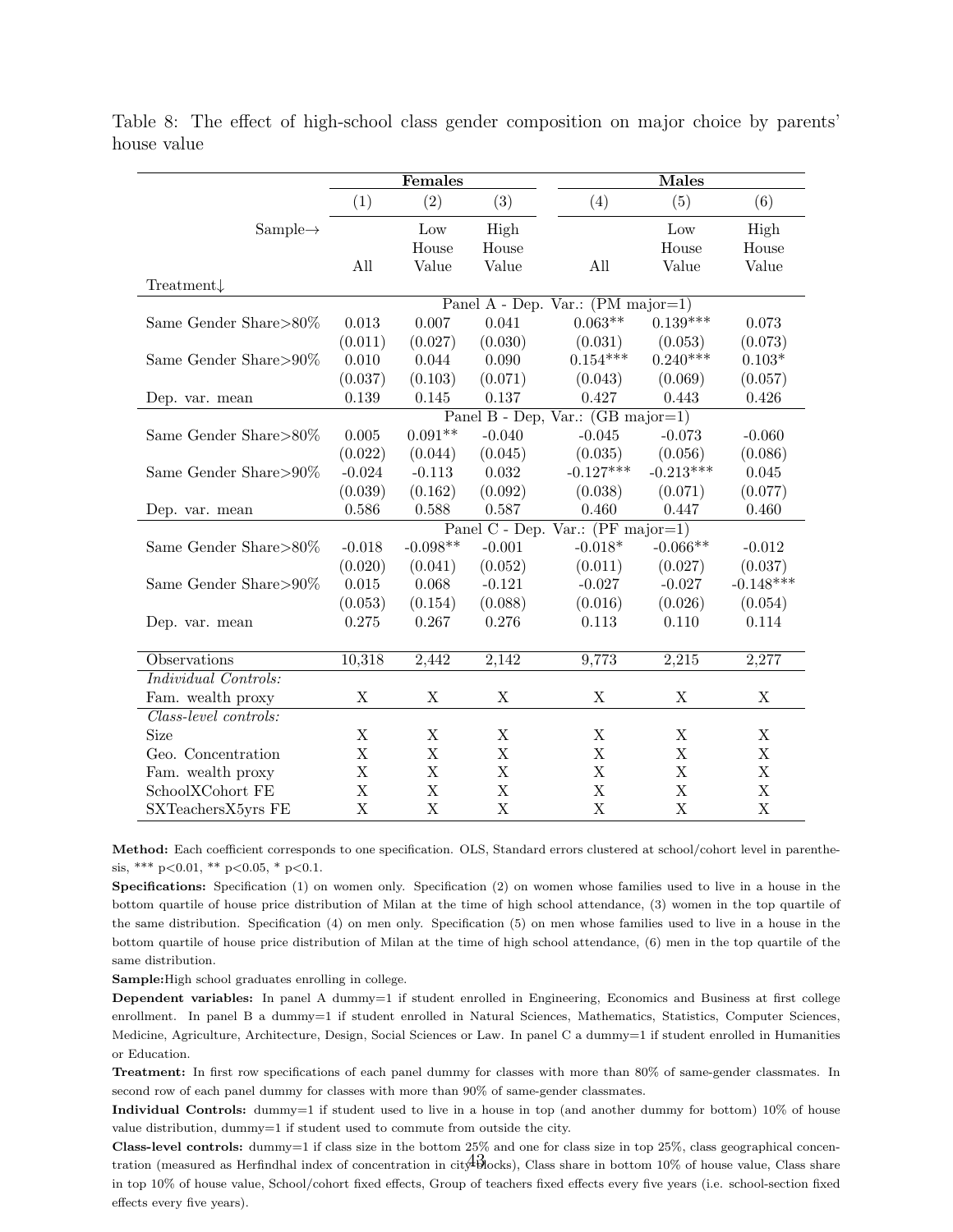<span id="page-45-0"></span>

|                                                                                 |                | Females     |                                           | <b>Males</b>                                        |             |             |  |
|---------------------------------------------------------------------------------|----------------|-------------|-------------------------------------------|-----------------------------------------------------|-------------|-------------|--|
|                                                                                 | (1)            | (2)         | (3)                                       | (4)                                                 | (5)         | (6)         |  |
| $Sample \rightarrow$                                                            | All            | Bot Qual    | Top Qual                                  | All                                                 | Bot Qual    | Top Qual    |  |
| Treatment $\downarrow$                                                          |                |             |                                           |                                                     |             |             |  |
|                                                                                 |                |             | Panel A - Dep. Var.: (College Graduate=1) |                                                     |             |             |  |
| Same Gender Share>80%                                                           | 0.004          | $-0.039$    | 0.027                                     | 0.021                                               | $-0.011$    | 0.020       |  |
|                                                                                 | (0.021)        | (0.049)     | (0.028)                                   | (0.021)                                             | (0.093)     | (0.034)     |  |
| Same Gender Share>90%                                                           | $-0.022$       | $-0.114$    | 0.024                                     | $-0.045*$                                           | $-0.264$    | $-0.067*$   |  |
|                                                                                 | (0.052)        | (0.094)     | (0.071)                                   | (0.025)                                             | (0.173)     | (0.039)     |  |
| Dep. var. mean                                                                  | 0.759          | 0.594       | 0.871                                     | 0.712                                               | 0.522       | 0.864       |  |
|                                                                                 |                |             |                                           | Panel B - Dep. Var.: (Ever graduated in PM Major=1) |             |             |  |
| Same Gender Share ${>}80\%$                                                     | 0.008          | 0.006       | $-0.009$                                  | 0.041                                               | $0.140**$   | $-0.024$    |  |
|                                                                                 | (0.011)        | (0.020)     | (0.028)                                   | (0.026)                                             | (0.068)     | (0.048)     |  |
| Same Gender Share>90%                                                           | $0.016\,$      | 0.025       | 0.050                                     | $0.079***$                                          | $0.170**$   | $0.108\,$   |  |
|                                                                                 | (0.033)        | (0.036)     | (0.049)                                   | (0.019)                                             | (0.068)     | (0.085)     |  |
| Dep. var. mean                                                                  | 0.119          | 0.038       | 0.203                                     | 0.321                                               | 0.141       | 0.499       |  |
| Observations                                                                    | 10,318         | 2,100       | 3,075                                     | 9,771                                               | 1,972       | 2,863       |  |
|                                                                                 | Panel C - Dep. |             |                                           | Var.: Time to Graduation - first spell              |             |             |  |
| Same Gender Share>80%                                                           | 1.037          | $-6.736*$   | 1.429                                     | 0.542                                               | 4.802       | 1.298       |  |
|                                                                                 | (0.987)        | (3.889)     | (1.640)                                   | (1.514)                                             | (6.814)     | (2.494)     |  |
| Same Gender Share>90%                                                           | 2.544          | $-2.627$    | 2.319                                     | $-1.623$                                            | $9.763*$    | 8.076       |  |
|                                                                                 | (2.882)        | (9.591)     | (3.043)                                   | (3.657)                                             | (5.032)     | (5.960)     |  |
| Dep. var. mean                                                                  | 79.301         | 87.028      | 73.602                                    | 82.508                                              | 89.515      | 77.204      |  |
| Observations                                                                    | 7,438          | 1,160       | 2,588                                     | 6,537                                               | 945         | 2,363       |  |
| Panel D - Dep. Var.: College graduation score conditional on time to graduation |                |             |                                           |                                                     |             |             |  |
| Same Gender Share>80%                                                           | $-0.001$       | $-0.040$    | $-0.002$                                  | 0.007                                               | $-0.064$    | $-0.008$    |  |
|                                                                                 | (0.007)        | (0.024)     | (0.008)                                   | (0.010)                                             | (0.045)     | (0.016)     |  |
| Same Gender Share>90%                                                           | $-0.035**$     | $-0.093*$   | $-0.024$                                  | $-0.012$                                            | $-0.137***$ | $-0.022$    |  |
|                                                                                 | (0.014)        | (0.049)     | (0.025)                                   | (0.013)                                             | (0.022)     | (0.030)     |  |
| Dep. var. mean                                                                  | 0.860          | 0.764       | 0.926                                     | 0.780                                               | 0.689       | 0.853       |  |
| Observations                                                                    | 7,416          | 1,149       | 2,584                                     | 6,511                                               | 941         | 2,359       |  |
| Individual Controls:                                                            |                |             |                                           |                                                     |             |             |  |
| Fam. wealth proxy                                                               | X              | X           | X                                         | X                                                   | X           | X           |  |
| Class-level controls:                                                           |                |             |                                           |                                                     |             |             |  |
| Size                                                                            | X              | X           | $\mathbf X$                               | X                                                   | $\mathbf X$ | X           |  |
| Geo. Concentration                                                              | X              | $\mathbf X$ | $\mathbf X$                               | $\boldsymbol{\mathrm{X}}$                           | $\mathbf X$ | $\mathbf X$ |  |
| Fam. wealth proxy                                                               | X              | $\mathbf X$ | X                                         | $\mathbf X$                                         | $\mathbf X$ | $\mathbf X$ |  |
| SchoolXCohort FE                                                                | X              | $\mathbf X$ | X                                         | $\mathbf X$                                         | $\mathbf X$ | $\mathbf X$ |  |
| SXTeachersX5yrs FE                                                              | X              | $\mathbf X$ | $\mathbf X$                               | $\mathbf X$                                         | $\mathbf X$ | $\mathbf X$ |  |

Table 9: The effect of high-school class gender composition on college outcomes

Method: Each coefficient corresponds to one specification. OLS, Standard errors clustered at school/cohort level in parenthesis, \*\*\* p<0.01, \*\* p<0.05, \* p<0.1. Spec. (1) on women only, (2) on women in the bottom quartile of the within school/cohort/gender rank in high school exit score, (3) women in the top quartile. Spec. (4) on men only, (5) on men in the bottom quartile of the within school/cohort/gender rank in high school exit score, (6) men in the top quartile.

Dependent variables: In panel A dummy=1 if individual completed a college degree. In B dummy=1 if individual ever completed one of PM degree. In C time elapsed between high school graduation and completion of the degree chosen at first college enrollment (in months). In D college final score (computed as a weighted average of GPA and thesis evaluation and discussion) and conditional on time to graduation.

Treatment: In first row of each panel, dummy for classes with more than 80% of same-gender classmates. In second row, dummy for classes with more than 90%.

Individual Controls: dummy=1 if student used to live in a house in top (and one for bottom) 10% of house value distribution, dummy=1 if student used to commute from outside the city. Class-level controls: dummy=1 if class size in the bottom 25% and one for class size in top 25%, class geographical concentration (measured as Herfindhal index of concentration in city-blocks), Class share in bottom 10% of house value, Class 4 hare in top 10% of house value, School/cohort fixed effects, Group of teachers fixed effects every five years (i.e. school-section fixed effects every five years). College-level controls: In panels C and D major fixed effects and university fixed effects.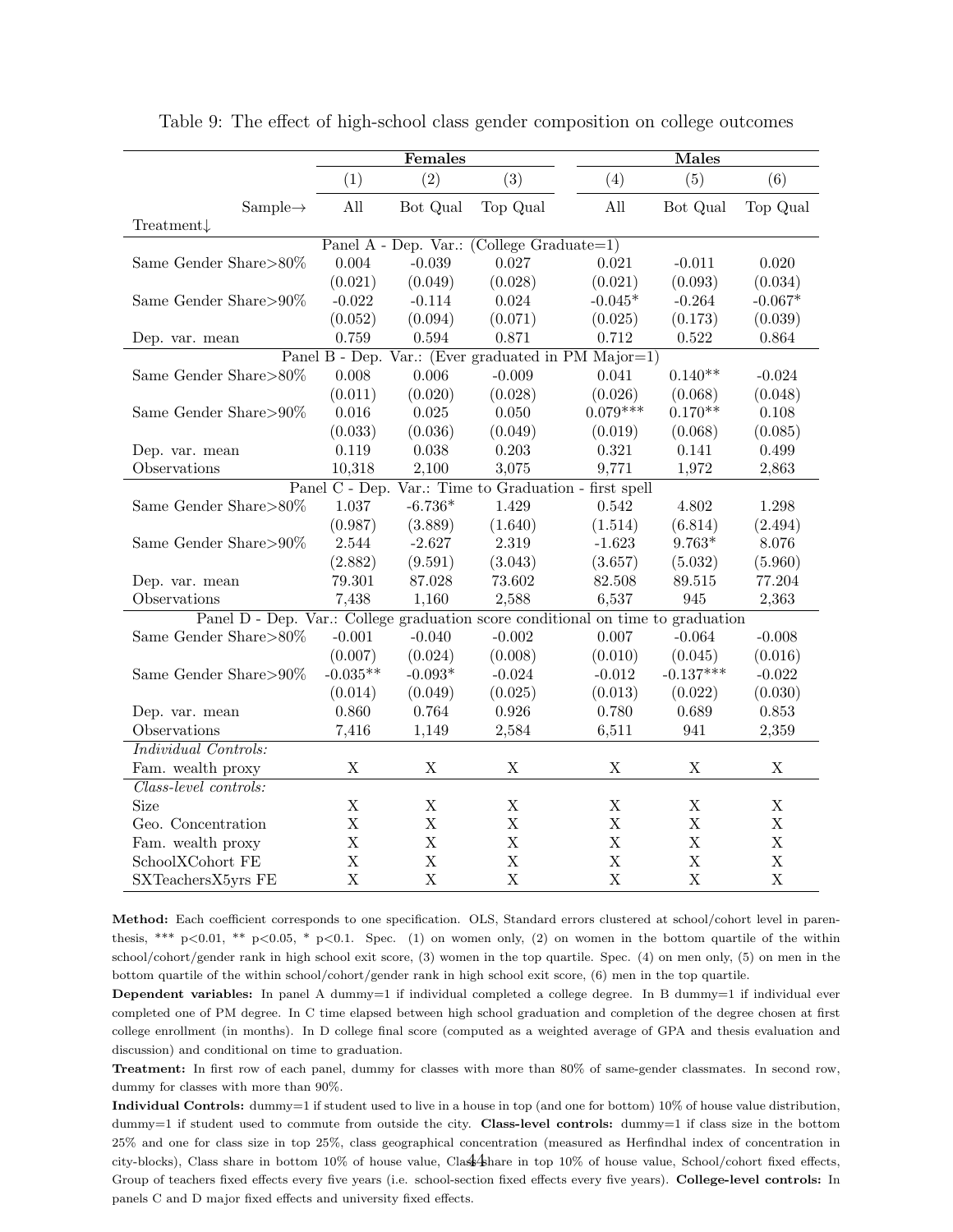<span id="page-46-0"></span>

|                                                                                           | Females     |             |             | <b>Males</b>                                              |             |             |  |
|-------------------------------------------------------------------------------------------|-------------|-------------|-------------|-----------------------------------------------------------|-------------|-------------|--|
|                                                                                           | (1)         | (2)         | (3)         | (4)                                                       | (5)         | (6)         |  |
| $Sample \rightarrow$                                                                      | All         | Bot Qual    | Top Qual    | All                                                       | Bot Qual    | Top Qual    |  |
| Treatment $\downarrow$                                                                    |             |             |             |                                                           |             |             |  |
|                                                                                           |             |             |             | Panel A - Dependent Variable: (Enrolled in College=1)     |             |             |  |
| Same Gender Share>90%                                                                     | $-0.001$    | 0.089       | $-0.077$    | $-0.031$                                                  | $-0.008$    | 0.049       |  |
|                                                                                           | (0.029)     | (0.061)     | (0.064)     | (0.040)                                                   | (0.113)     | (0.038)     |  |
| Dep. var. mean                                                                            | 0.784       | 0.741       | 0.824       | 0.793                                                     | 0.749       | 0.838       |  |
| Observations                                                                              | 13,168      | 2,833       | 3,733       | 12,322                                                    | 2,633       | 3,416       |  |
|                                                                                           |             |             |             | Panel B - Dependent Variable: (Income is observed $==1$ ) |             |             |  |
| Same Gender Share>90%                                                                     | $-0.007$    | $0.137*$    | $-0.098$    | $-0.046$                                                  | $-0.043$    | 0.005       |  |
|                                                                                           | (0.053)     | (0.071)     | (0.073)     | (0.047)                                                   | (0.104)     | (0.063)     |  |
| Dep. var. mean                                                                            | 0.713       | 0.690       | 0.724       | 0.728                                                     | 0.716       | 0.730       |  |
| Observations                                                                              | 13,168      | 2,833       | 3,733       | 12,322                                                    | 2,633       | 3,416       |  |
|                                                                                           |             |             |             | Panel C - Dependent Variable: Log of Annual Earnings      |             |             |  |
| Same Gender Share>90%                                                                     | $-0.011$    | $-0.251$    | 0.356       | 0.145                                                     | 0.178       | $-0.008$    |  |
|                                                                                           | (0.144)     | (0.337)     | (0.335)     | (0.095)                                                   | (0.260)     | (0.117)     |  |
| Dep. var. mean                                                                            | 9.411       | 9.199       | 9.604       | 9.869                                                     | 9.677       | 10.028      |  |
| Observations                                                                              | 7,833       | 1,606       | 2,297       | 7,814                                                     | 1,625       | 2,196       |  |
| Panel D - Dependent Variable: Log of Annual Earnings (only enrolled in college)           |             |             |             |                                                           |             |             |  |
| Same Gender Share>90%                                                                     | $-0.074$    | 0.115       | 0.168       | 0.126                                                     | 0.213       | $-0.065$    |  |
|                                                                                           | (0.134)     | (0.404)     | (0.317)     | (0.078)                                                   | (0.287)     | (0.093)     |  |
| Dep. var. mean                                                                            | 9.422       | 9.207       | 9.617       | 9.849                                                     | 9.651       | 10.008      |  |
| Observations                                                                              | 6,508       | 1,279       | 1,999       | 6,587                                                     | 1,303       | 1,933       |  |
| Panel E - Dep. Var.: Log of expected annual earning, imputed based on major of enrollment |             |             |             |                                                           |             |             |  |
| Same Gender Share>90%                                                                     | $-0.017$    | 0.081       | $-0.043$    | $0.097***$                                                | $0.246***$  | $0.113***$  |  |
|                                                                                           | (0.046)     | (0.110)     | (0.068)     | (0.028)                                                   | (0.086)     | (0.031)     |  |
| Dep. var. mean                                                                            | 9.981       | 9.919       | 10.048      | 10.178                                                    | 10.086      | 10.253      |  |
| Observations                                                                              | 10,311      | 2,097       | 3,073       | 9,770                                                     | 1,972       | 2,863       |  |
| Individual Controls:                                                                      |             |             |             |                                                           |             |             |  |
| Fam. wealth proxy                                                                         | $\mathbf X$ | $\mathbf X$ | $\mathbf X$ | $\mathbf X$                                               | $\mathbf X$ | $\mathbf X$ |  |
| Class-level controls:                                                                     |             |             |             |                                                           |             |             |  |
| Size                                                                                      | $\mathbf X$ | $\mathbf X$ | $\mathbf X$ | $\mathbf X$                                               | $\mathbf X$ | $\mathbf X$ |  |
| Geo. Concentration                                                                        | $\mathbf X$ | $\mathbf X$ | X           | $\mathbf X$                                               | $\mathbf X$ | X           |  |
| Fam. wealth proxy                                                                         | $\mathbf X$ | $\mathbf X$ | X           | $\mathbf X$                                               | $\mathbf X$ | X           |  |
| SchoolXCohort FE                                                                          | X           | $\mathbf X$ | $\mathbf X$ | X                                                         | X           | X           |  |
| SXTeachersX5yrs FE                                                                        | $\mathbf X$ | $\mathbf X$ | $\mathbf X$ | $\mathbf X$                                               | X           | X           |  |

Table 10: The effect of high-school class gender composition on post college outcomes

Method: Each coefficient corresponds to one specification. OLS, Standard errors clustered at school/cohort level in parenthesis, \*\*\* p<0.01, \*\* p<0.05, \* p<0.1. Specification (1) on women only. Specification (2) on women in the bottom quartile of the within school/cohort/gender rank in high school exit score, (3) women in the top quartile. Specification (4) on men only. Specification (5) on men in the bottom quartile of the within school/cohort/gender rank in high school exit score, (6) men in the top quartile.

Dependent variables: In panel A dummy=1 if individual enrolled in university. In panel B dummy=1 if individual tax return data matched. In Panel C logarithm of personal income, as revealed to the internal revenue service in year 2005. In panel D logarithm of personal income as in C restricting the specification to individuals who enrolled in college. In panel E logarithm of personal income calculated on our sample and imputed by choice of major

Treatment: Dummy for classes with more than 90% of same-gender classmates.

Individual Controls: dummy=1 if student used to live in a house in top (and another dummy for bottom) 10% of house value distribution, dummy=1 if student used to commute from outside the city.

Class-level controls: dummy=1 if class size in the bottom 25% and one for class size in top 25%, class geographical concentration (measured as Herfindhal index of concentration in city-blocks), Class share in bottom 10% of house value, Class share in top 10% of house value, School/cohort fixed effects, Group of teachers fixed effects every five years (i.e. school-section fixed effects every five years).  $45$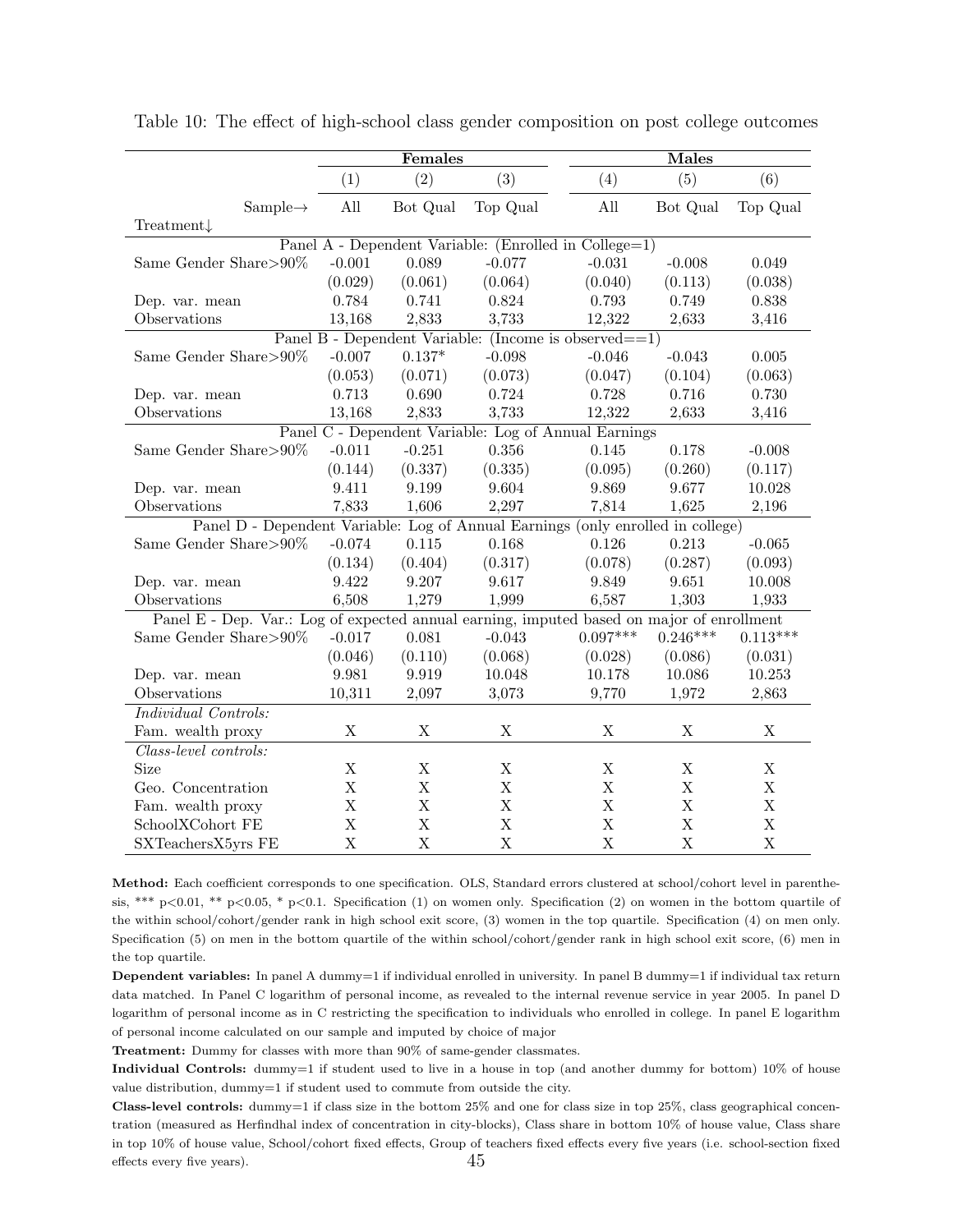<span id="page-47-0"></span>

|                               |                          | Males                    |                          |                          |                          |                          |
|-------------------------------|--------------------------|--------------------------|--------------------------|--------------------------|--------------------------|--------------------------|
|                               | (1)                      | (2)                      | (3)                      | $\left( 4\right)$        | (5)                      | (6)                      |
|                               | Omitting                 | Family                   |                          |                          |                          |                          |
|                               | Einstein H.S.            | FE                       |                          | Top                      |                          | Volunt.                  |
|                               | $PMM=1$                  | $PMM=1$                  | $PMM=1$                  | $Occ=1$                  | $\text{Sports}=1$        | $Charity=1$              |
| Explanatory Var. $\downarrow$ |                          |                          |                          |                          |                          |                          |
| Same Gender Share>80%         | $0.089**$                | 0.024                    | 0.008                    | 0.064                    | $-0.072$                 | 0.002                    |
|                               | (0.040)                  | (0.105)                  | (0.129)                  | (0.098)                  | (0.095)                  | (0.092)                  |
| Same Gender Share>90\%        | $0.271***$               | 0.143                    | 0.227                    | $-0.038$                 | 0.039                    | 0.277                    |
|                               | (0.075)                  | (0.163)                  | (0.382)                  | (0.153)                  | (0.090)                  | (0.190)                  |
|                               |                          |                          |                          |                          |                          |                          |
| Dep. var. mean                | 0.403                    | 0.442                    | 0.306                    | 0.306                    | 0.306                    | 0.306                    |
| Observations                  | 8,639                    | 1,301                    | 1,173                    | 1,309                    | 1,309                    | 1,309                    |
| Individual Controls:          |                          |                          |                          |                          |                          |                          |
| Fam. wealth proxy             | X                        | X                        | X                        | X                        | X                        | X                        |
| Class-level controls:         |                          |                          |                          |                          |                          |                          |
| Size                          | X                        | X                        | X                        | X                        | X                        | X                        |
| Geo. Concentration            | X                        | X                        | X                        | X                        | X                        | X                        |
| Fam. wealth proxy             | X                        | X                        | X                        | X                        | X                        | X                        |
| School FE                     | $\overline{\phantom{a}}$ | X                        |                          |                          |                          | $\overline{\phantom{a}}$ |
| SchoolXCohort FE              | X                        | $\overline{\phantom{0}}$ | X                        | X                        | X                        | X                        |
| SXTeachersX5yrs FE            | X                        |                          | X                        | X                        | X                        | X                        |
| Family Fe                     | $\qquad \qquad$          | X                        | $\overline{\phantom{a}}$ | $\overline{\phantom{a}}$ | $\overline{\phantom{a}}$ | $\overline{\phantom{a}}$ |
| Survey Sample                 |                          | $\qquad \qquad -$        | X                        | X                        | X                        | X                        |

#### Table 11: Robustness checks

Method: Each coefficient corresponds to one specification. OLS, Standard errors clustered at school/cohort level in parenthesis, \*\*\*  $p<0.01$ , \*\*  $p<0.05$ , \*  $p<0.1$ .

Sample: Male high school students for all Specifications. In (2) sample restricted to siblings only. In (3)-(6) sample restricted to individuals randomly drawn for a phone interview.

**Dependent variables:** In specification  $(1)$   $(2)$   $(3)$  dummy=1 if student enrolled in Engineering, Economics and Business at first college enrollment. In (4) a dummy=1 if individual was working as professional, manager or self-employed in 2011. In  $(5)$  a dummy=1 if student used to practice sport at competitive levels in high school. In  $(6)$  a dummy=1 if student used to volunteer at the time of high school attendance.

Treatment: In first row specifications dummy for classes with more than 80% of same-gender classmates. In second row of each panel dummy for classes with more than 90% of same-gender classmates.

Individual Controls: dummy=1 if student used to live in a house in top (and another dummy for bottom) 10% of house value distribution, dummy=1 if student used to commute from outside the city.

**Class-level controls:** for all specifications dummy=1 if class size in the bottom  $25\%$  and one for class size in top 25%, class geographical concentration (measured as Herfindhal index of concentration in city-blocks), Class share in bottom  $10\%$  of house value, Class share in top  $10\%$  of house value. For specifications  $(1)$ , (3)-(6) School/cohort fixed effects, Group of teachers fixed effects every five years (i.e. school-section fixed effects every five years). For specifications (2) Family Fixed Effects, School fixed effects.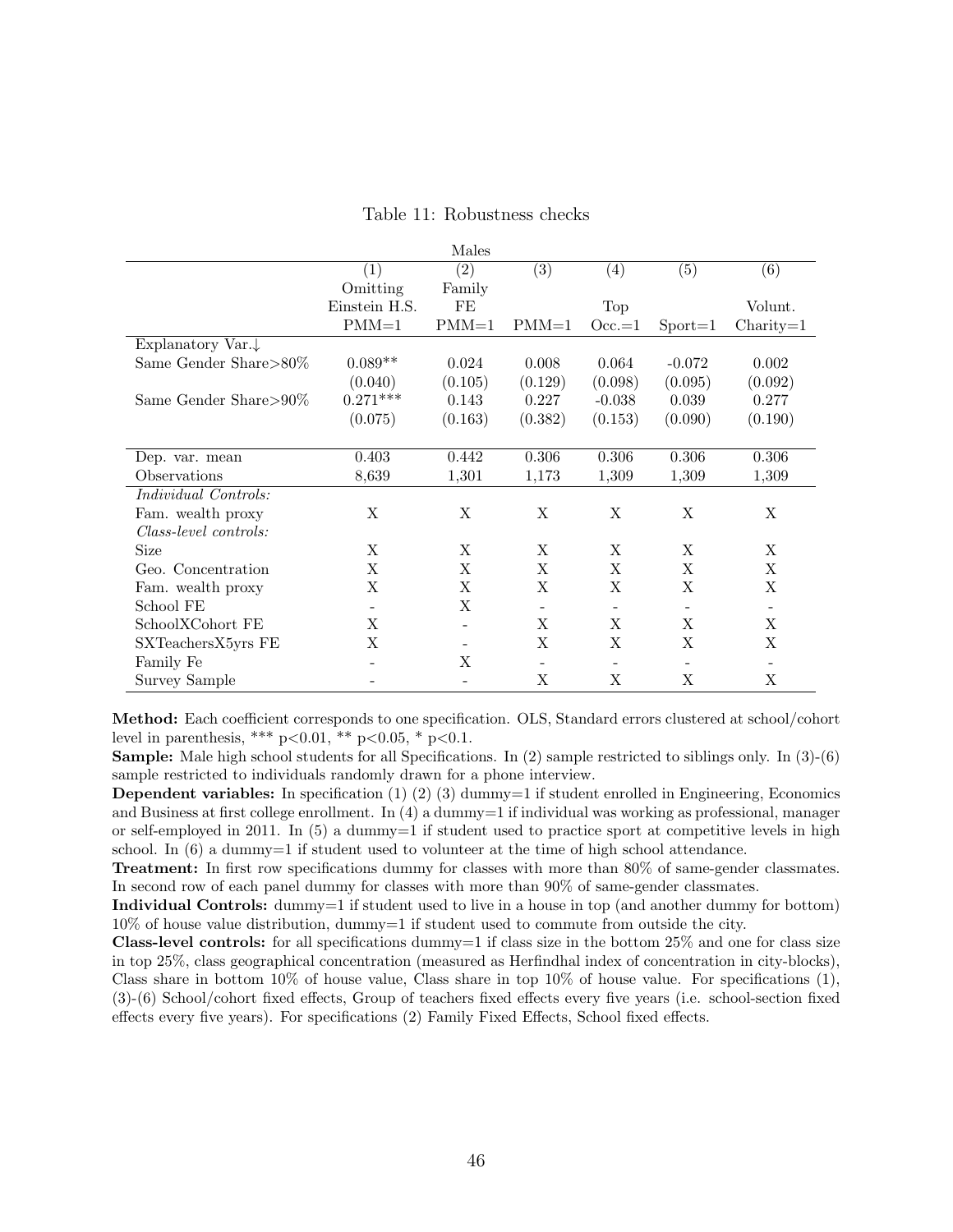| Labor Force Survey<br>(ISTAT)                                             | of 96 combinations)<br>We match average<br>and occupation to<br>·Average income by<br>surveyed, of their<br>•Combination of 12<br>occupations (total<br>parents and their<br>income by sector<br>characteristics of<br>employment<br>sectors and 8<br>Information:<br>occupation<br>individuals<br>sector and<br>partners                                                                                         |
|---------------------------------------------------------------------------|-------------------------------------------------------------------------------------------------------------------------------------------------------------------------------------------------------------------------------------------------------------------------------------------------------------------------------------------------------------------------------------------------------------------|
| (2958 out of 29,382)<br>Phone Survey                                      | sports, volunteering,<br>gender, high school,<br>·Patner's occupation<br>hs graduation year,<br>•Family background<br>Stratified random<br>conducted in June<br>Stratification by:<br>associations, etc<br>·Participation in<br>characteristics<br>characteristics<br>sample (10%)<br>.Housing info<br>Phone survey<br>hs exit grade<br>Information:<br>.Occupation<br>·Education<br>.Parents'<br>·Family<br>2011 |
| $(22,352$ out of $29,382$ )<br><b>House Values</b>                        | (24% did not live in<br>Source: Agenzia del<br>76% matching rate<br>meter) for 55 areas<br>Milan during high<br>(per square meter)<br>value (per square<br>·House rent value<br>homogenous for<br>socio-economic<br>·House property<br>characteristics<br>Information:<br>Territorio<br>in Milan<br>school)                                                                                                       |
| $(22,842$ out of 29,382 ) $(20,747$ out of 29,382 )<br><b>Tax Returns</b> | data only for people<br>not in Italy in 2005)<br>70% matching rate<br>1995 (5-15 years of<br>(30% no income or<br>high school before<br>activity information<br>Corporate Income<br>graduating from<br>We use income<br>·Employed, Self<br>·Taxable Income<br>.Tax Year 2005<br>·Self-employed<br>Information:<br>experience)<br>Employed,                                                                        |
| Universities                                                              | attended college in<br>Milan (22% did not<br>·Time to graduation<br>·Degree obtained<br>private, 3 public)<br>universities in<br>go to college or<br>5 universities (2<br>city/country)<br>·Final grade in<br>Information:<br>a different<br>78% go to<br>college<br>·Major                                                                                                                                       |
| 9,382 individuals)<br>High Schools                                        | between 1985-2005<br>Universe of college-<br>3 schools involved<br>collected from hard<br>graduates in Milan<br>major (by professors)<br>copies of records<br>prep high school<br>·Suggested college<br>·Liceo Scientifico<br>Data manually<br>School location<br>·Liceo Classico<br>10% missing)<br>Home location<br>Information:<br>Grades<br>•Class<br>Type                                                    |

### Figure A1: Dataset Structure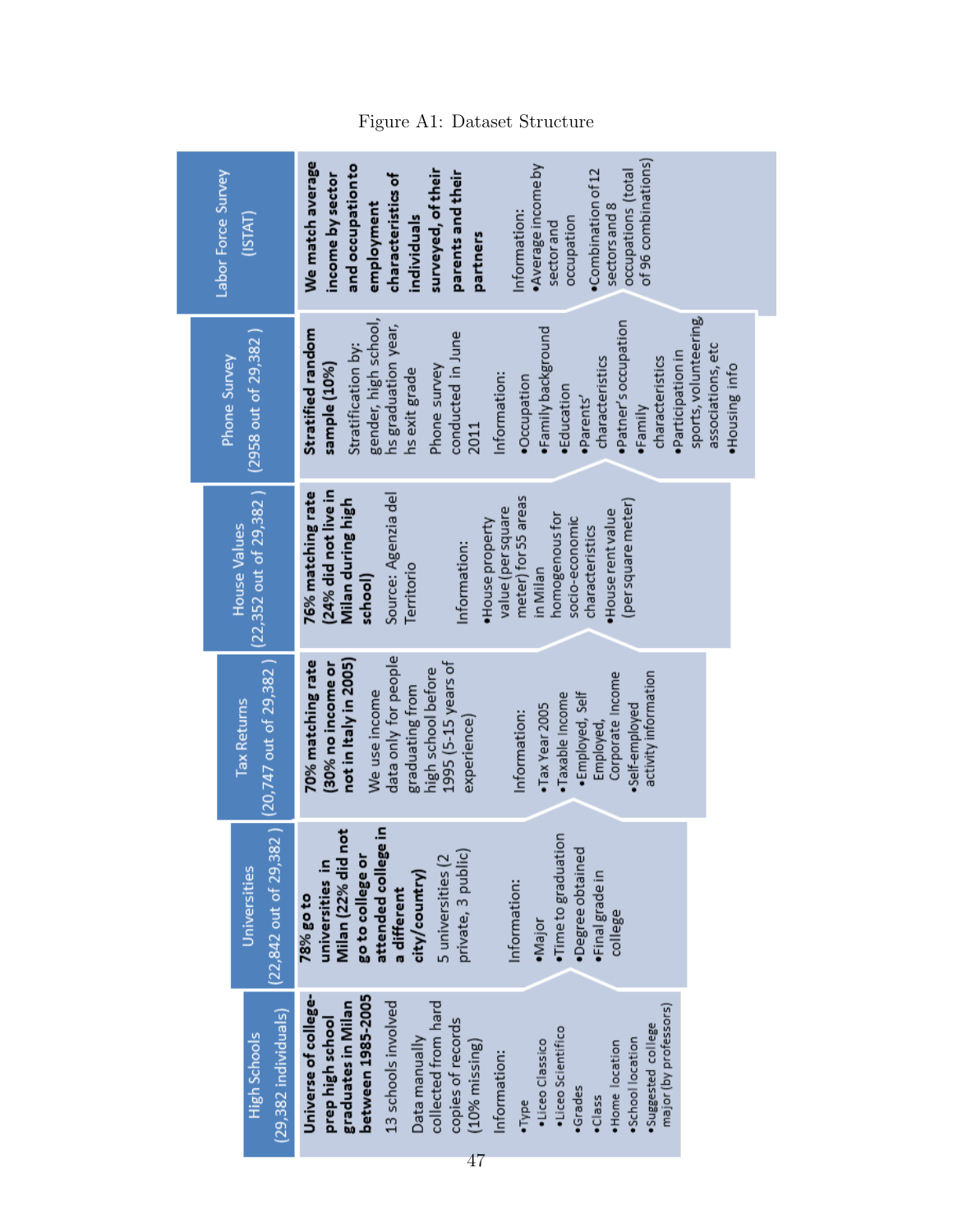<span id="page-49-0"></span>

|                                         | Females     |             |             | Males       |             |          |
|-----------------------------------------|-------------|-------------|-------------|-------------|-------------|----------|
|                                         | (1)         | (2)         | (3)         | (4)         | (5)         | (6)      |
| <b>VARIABLES</b>                        | $PMM=1$     | $GBM=1$     | $PFM=1$     | $PMM=1$     | $GBM=1$     | $PFM=1$  |
| Explanatory Var.↓                       |             |             |             |             |             |          |
|                                         |             |             |             |             |             |          |
| Same Gender Share $>10\%$ and $<\!20\%$ | 0.113       | $-0.115$    | 0.002       | 0.033       | $-0.001$    | $-0.032$ |
|                                         | (0.112)     | (0.175)     | (0.119)     | (0.065)     | (0.078)     | (0.081)  |
| Same Gender Share $>20\%$ and $<30\%$   | $\,0.043\,$ | $-0.031$    | $-0.012$    | 0.065       | $-0.014$    | $-0.050$ |
|                                         | (0.101)     | (0.161)     | (0.110)     | (0.062)     | (0.074)     | (0.072)  |
| Same Gender Share $>30\%$ and $<40\%$   | 0.059       | $-0.063$    | 0.004       | 0.077       | $-0.014$    | $-0.063$ |
|                                         | (0.098)     | (0.161)     | (0.112)     | (0.061)     | (0.072)     | (0.074)  |
| Same Gender Share $>40\%$ and $<50\%$   | $\,0.052\,$ | $-0.051$    | $-0.001$    | 0.077       | $-0.018$    | $-0.059$ |
|                                         | (0.099)     | (0.162)     | (0.112)     | (0.064)     | (0.074)     | (0.072)  |
| Same Gender Share $>50\%$ and $<60\%$   | 0.053       | $-0.040$    | $-0.013$    | 0.084       | $-0.016$    | $-0.067$ |
|                                         | (0.100)     | (0.163)     | (0.112)     | (0.064)     | (0.074)     | (0.073)  |
| Same Gender Share $>60\%$ and $<70\%$   | 0.035       | $-0.040$    | 0.005       | 0.078       | $-0.018$    | $-0.059$ |
|                                         | (0.100)     | (0.163)     | (0.113)     | (0.065)     | (0.074)     | (0.073)  |
| Same Gender Share $>70\%$ and $<80\%$   | 0.047       | $-0.023$    | $-0.025$    | 0.033       | 0.006       | $-0.040$ |
|                                         | (0.100)     | (0.164)     | (0.113)     | (0.066)     | (0.077)     | (0.074)  |
| Same Gender Share $>80\%$ and $< 90\%$  | 0.057       | $-0.026$    | $-0.031$    | 0.108       | $-0.032$    | $-0.076$ |
|                                         | (0.101)     | (0.164)     | (0.115)     | (0.072)     | (0.084)     | (0.075)  |
| Same Gender Share>90%                   | 0.059       | $-0.056$    | $-0.002$    | $0.238***$  | $-0.147*$   | $-0.091$ |
|                                         | (0.106)     | (0.168)     | (0.124)     | (0.075)     | (0.078)     | (0.075)  |
|                                         |             |             |             |             |             |          |
| Observations                            | 10,318      | 10,318      | 10,318      | 9,773       | 9,773       | 9,773    |
| Dep. var. mean                          | 0.139       | 0.139       | 0.139       | 0.427       | 0.427       | 0.427    |
| Individual Controls:                    |             |             |             |             |             |          |
| Fam. wealth proxy                       | X           | X           | Χ           | Χ           | X           | X        |
| Class-level controls:                   |             |             |             |             |             |          |
| <b>Size</b>                             | X           | $\mathbf X$ | X           | $\mathbf X$ | $\mathbf X$ | X        |
| Geo. Concentration                      | X           | $\mathbf X$ | $\mathbf X$ | $\mathbf X$ | $\mathbf X$ | X        |
| Fam. wealth proxy                       | $\mathbf X$ | $\mathbf X$ | X           | $\mathbf X$ | $\mathbf X$ | X        |
| SchoolXCohort FE                        | $\mathbf X$ | $\mathbf X$ | $\mathbf X$ | $\mathbf X$ | $\mathbf X$ | X        |
| SXTeachersX5yrs FE                      | $\mathbf X$ | $\mathbf X$ | $\mathbf X$ | $\mathbf X$ | $\mathbf X$ | X        |

Table A1: The effect of high-school class gender composition on students' major choice by bin of same gender share

**Method:** OLS, Standard errors clustered at school/cohort level in parenthesis, \*\*\*  $p<0.01$ , \*\*  $p<0.05$ , \*  $p<0.1$ . Specifications (1)-(3) on women only. (4)-(6) on men only.

Sample: high school graduates enrolling in college.

Dependent variables: In specifications (1) and (4) dummy=1 if student enrolled in Engineering, Economics and Business at first college enrollment. In (2) and (4) a dummy=1 if student enrolled in Natural Sciences, Mathematics, Statistics, Computer Sciences, Medicine, Agriculture, Architecture, Design, Social Sciences or Law. In  $(3)$  and  $(6)$  a dummy=1 if student enrolled in Humanities or Education.

Treatment: Dummies for each 10% bin of the share of same-gender classmates.

Individual Controls: dummy=1 if student used to live in a house in top (and another dummy for bottom) 10% of house value distribution, dummy=1 if student used to commute from outside the city.

Class-level controls: dummy=1 if class size in the bottom 25% and one for class size in top 25%, class geographical concentration (measured as Herfindhal index of concentration in city-blocks), Class share in bottom 10% of house value, Class share in top 10% of house value, School/cohort fixed effects, Group of teachers fixed effects every five years (i.e. school-section fixed effects every five years).